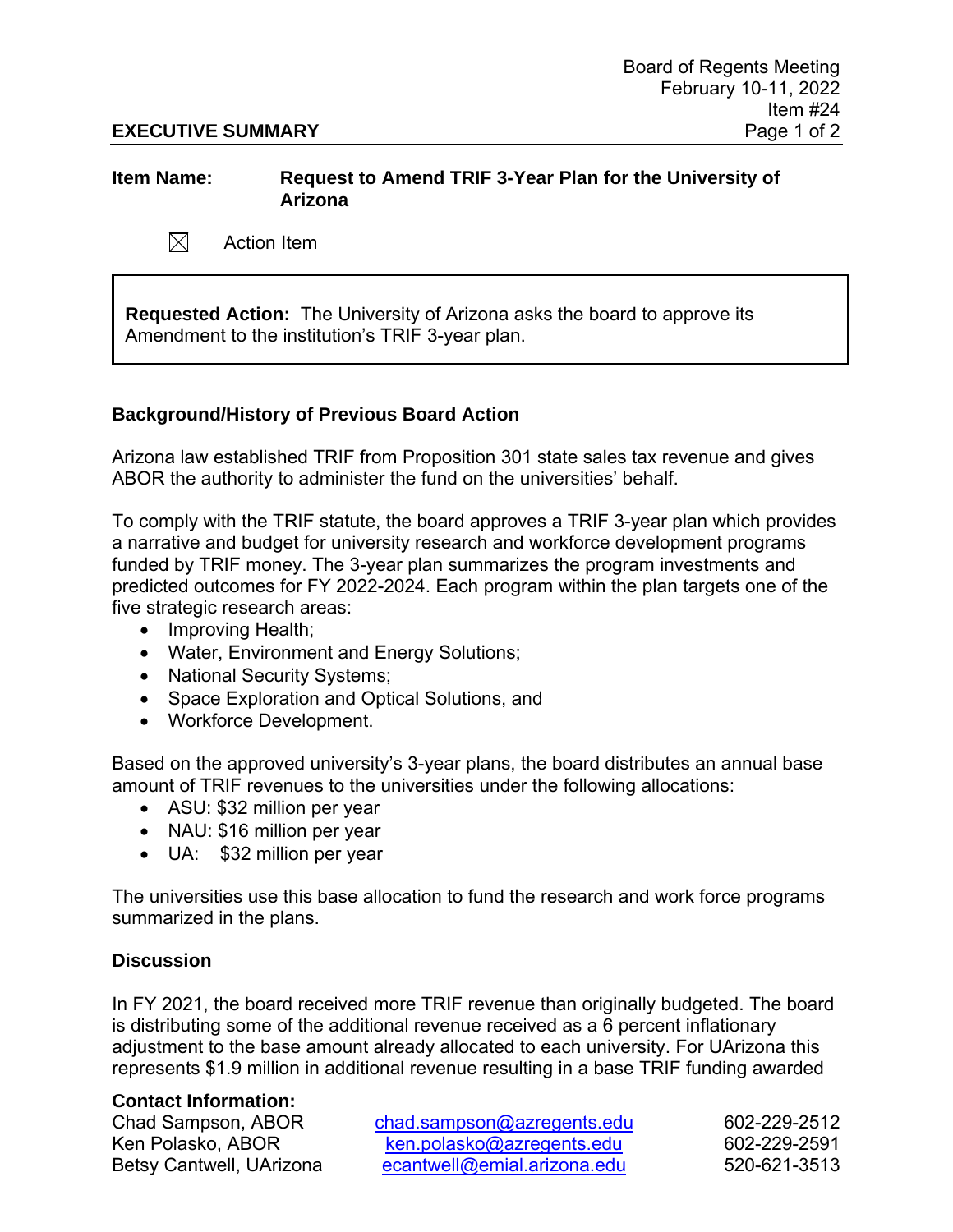# **EXECUTIVE SUMMARY** Page 2 of 2

of \$33.9 million**.** This inflationary adjustment will be ongoing for the duration of the 3 year plan.

UArizona revised its 3-year plan to allocate the additional \$1.9 million to establish the Institute for the Future of Data and Computing (IFDC). The amended plan is provided

## **Committee Review and Recommendation**

The Research and Health Sciences Committee reviewed this item at its January 27, 2022 meeting and recommended forwarding the item to the full board for review and consideration. The committee may receive additional information at a future meeting.

## **Statutory/Policy Requirements**

A.R.S. §15-1648 "Technology and Research Initiative Fund"

ABOR Policy 3-412 "Administration of Technology and Research Initiative Fund"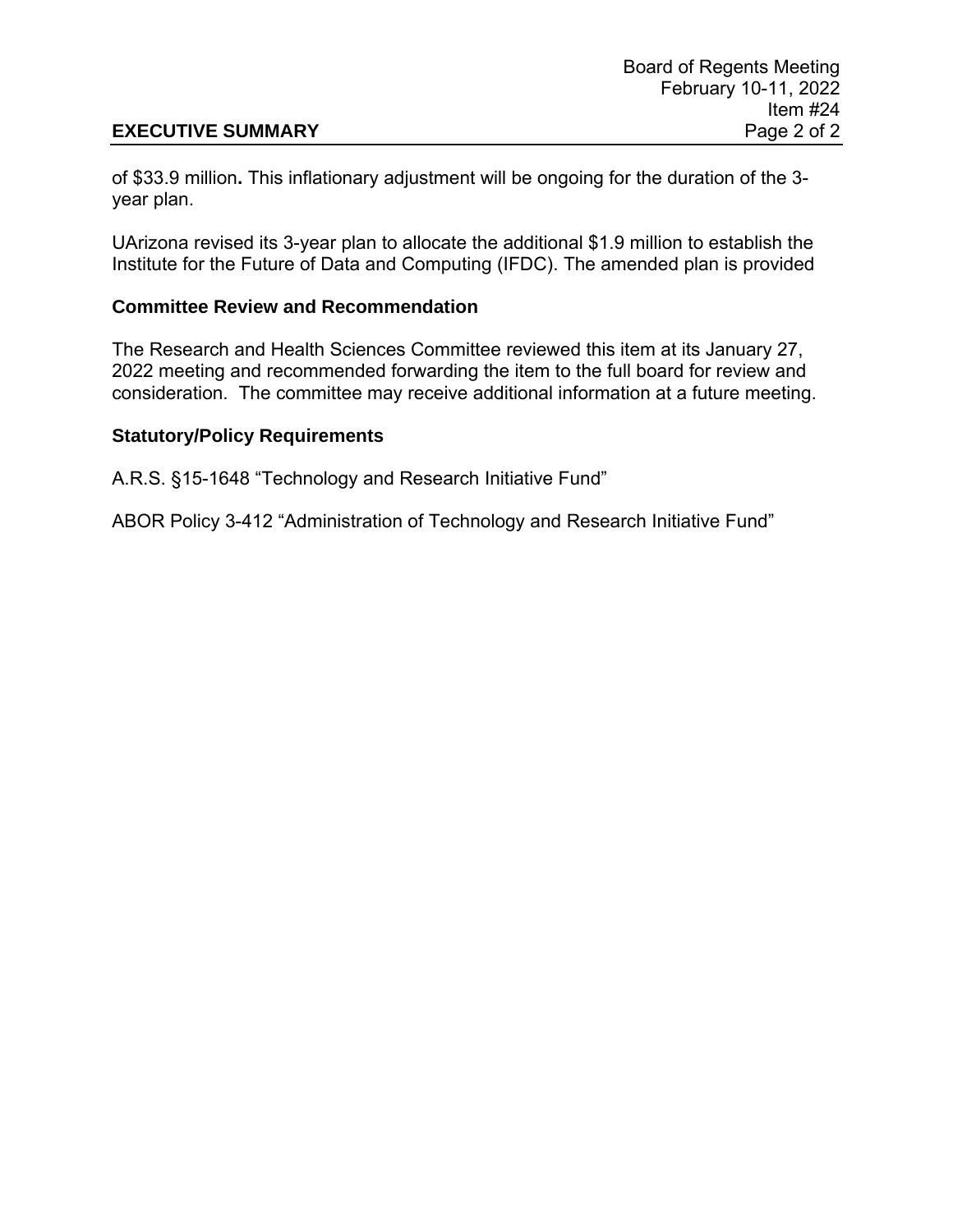| TRIF Investvest Area: | Improving Health     |
|-----------------------|----------------------|
| Program Name:         | Aging and Resilience |
| Problem Statement:    |                      |

With more and more individuals living longer, an aging Arizona population will bring unique challenges and opportunities in health care. Critical research and development still needs to be done to understand the processes of normal and healthy aging; determine the causes of age-related diseases; develop and test drugs, devices, and behavioral interventions to minimize handicap and disease; and maximize functionality and independence for a higher quality of life.

### Program Description:

We expect to gain a better understanding of common initiating mechanisms across four age-associated neurodegenerative diseases (Alzheimer's, Parkinson's, multiple sclerosis, and ALS). We also will continue trials into potential therapeutics and interventions to reverse cognitive decline. Technology developments will be leveraged into advances in home health, mobile health (mHealth), and telemedicine applications that bring safety, security, and medical care to all corners of the state and beyond. Working with the resources of the University of Arizona's NCI-designated Comprehensive Cancer Center, we will embark on programs to prevent cancer through precision lifestyle modifications and early detection, and cure cancer with greater understanding of its biological underpinnings and new treatments, such as immunotherapy.

### What is the University's Advantage and/or Anticipated Funding Opportunities?

We are uniquely poised to conduct both basic and clinical research into the biology of aging and age-related brain diseases such as Alzheimer's, Parkinson's, and other neurological conditions. We have expertise in many areas related to aging and age-related disease, particularly in psychosocial, cognitive, immune, inflammation, neurodegenerative, metabolic, and geriatric care. Our studies range from brain imaging to looking at molecular and genomic changes during aging to dietary and exercise interventions. Together with our health and community partners, we have the expertise and support to translate basic studies into effective treatments and lifeenhancing strategies for humankind, which ultimately will reduce health care costs and increase the chance for a long, healthy, productive, disease-free life.

### Is there an Arizona Specific Benefit or Impact?

Arizonans will benefit from this initiative in many ways, including:

•New discoveries into the interactions between aging brain and aging body in health and diseases

•Development of therapeutics, together with the Arizona Center for Drug Discovery, to target age-related diseases

•Development of innovations in brain science that lead to precision therapeutic treatments for neurodegenerative diseases

•The ability to create a customized plan for optimized physical and cognitive aging utilizing big data and meta-omics

•Increased number of, and enrollment in, cancer prevention and treatment trials

| Investment Detail                               |            |            |            |             |
|-------------------------------------------------|------------|------------|------------|-------------|
|                                                 | 2022       | 2023       | 2024       | Total       |
| Infrastructure                                  | 508.989    | 508,989    | 508,989    | 1,526,967   |
| <b>Basic Research</b>                           | 220,048    | 220,048    | 220,048    | 660,144     |
| Applied Research                                | 385,084    | 385,084    | 385,084    | 1, 155, 252 |
| Development                                     | 55,012     | 55,012     | 55,012     | 165,036     |
| Technology Transfer                             | 129,193    | 129,193    | 129,193    | 387,579     |
| Total                                           | 1,298,326  | 1,298,326  | 1,298,326  | 3,894,978   |
| Performance Measures                            |            |            |            |             |
|                                                 | 2022       | 2023       | 2024       | Total       |
| <b>Faculty Startup Package Expenses</b>         | 275,060    | 385,084    | 495,108    | 1, 155, 252 |
| Postdocs Supported                              | 25         | 25         | 25         | 75          |
| Graduate Students                               | 65         | 65         | 65         | 195         |
| Undergraduate Students                          | 70         | 70         | 70         | 210         |
| Sponsored Project Funding                       | 20,000,000 | 20,000,000 | 20,000,000 | 60,000,000  |
| Publications in Academic Peer-Reviewed Journals | 92         | 92         | 92         | 276         |
| License and Options Income                      | 50,000     | 50,000     | 50,000     | 150,000     |
| <b>Startups</b>                                 |            |            |            |             |
| Startup Investments                             | 0          |            |            |             |
| <b>Startup FTEs</b>                             |            | 3          |            | 3           |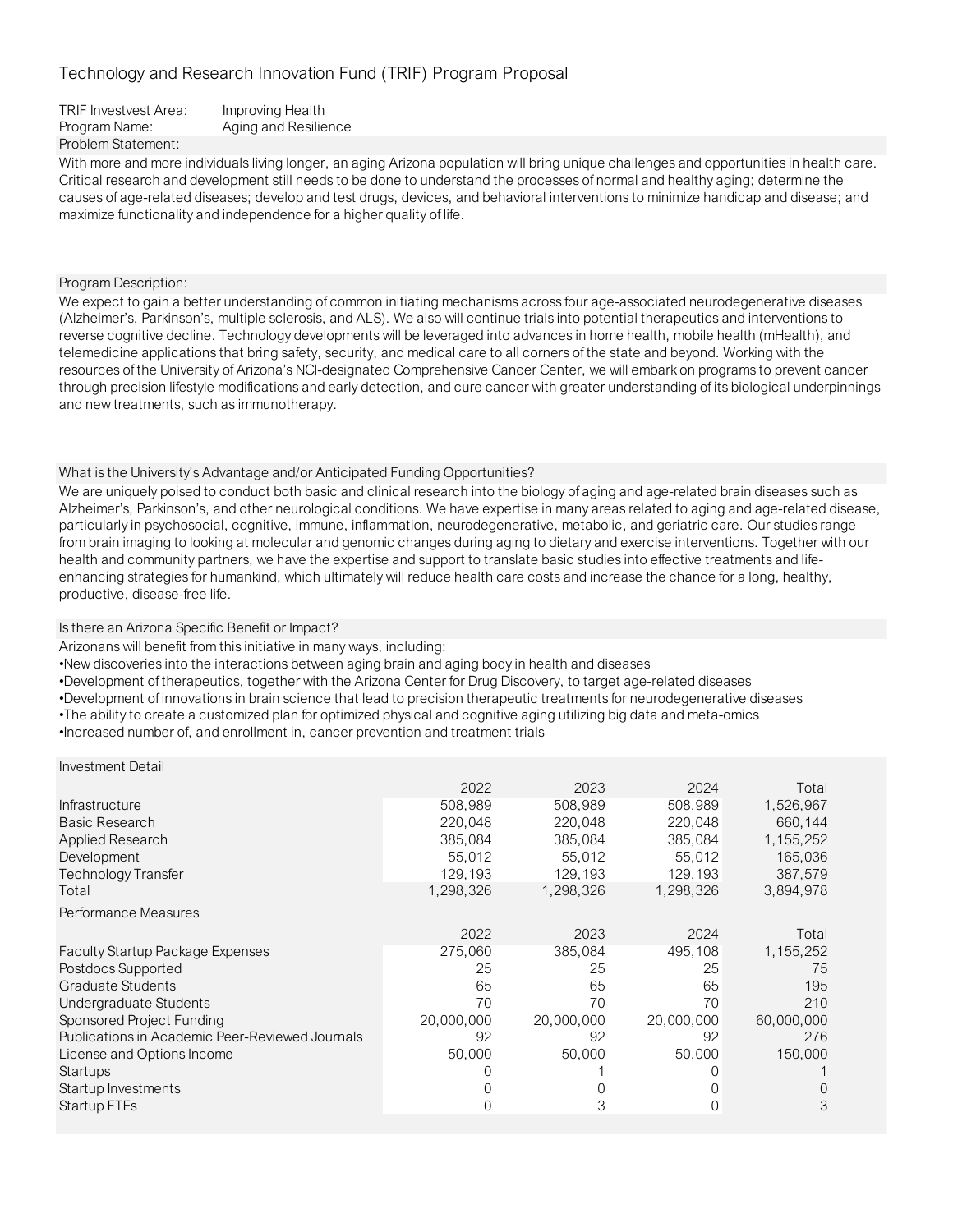| TRIF Investvest Area: | Improving Health                           |
|-----------------------|--------------------------------------------|
| Program Name:         | Infectious Disease and Microbiome Sciences |
| Problem Statement:    |                                            |

Infectious disease is the major cause of death in low-income countries, and emerging infectious diseases threaten countries worldwide, as the COVID-19 pandemic has shown. Researchers learn more every day about the role the human microbiome (both bacteria and viruses) plays in health and behavior. An example includes respiratory diseases that are considered to result from a combination of genes, environment, and lifestyle. The role of microbes in health and disease through interconnected human-animal-plant-earth reservoirs presents a complexity which is of vast importance and not yet completely understood.

Program Description:

Investment Detail

We will leverage the considerable infrastructure we have developed for testing and serology of COVID-19 into a broader infrastructure for understanding, preventing, and treating infectious disease and possible future pandemics, as well as understanding the long-term effects of these diseases. We will also develop models of vector-born infections such as Zika. Understanding the variables affecting mosquito spread in Arizona may inform strategies to stop the transmission of Zika and keep Arizona free of this disease. Finally, we will look inside the human body to understand the healthy microbiome in niches throughout the body, as well as dysbiosis and its effect on diseases such as gastrointestinal cancers and infertility.

## What is the University's Advantage and/or Anticipated Funding Opportunities?

UArizona's interdisciplinary researchers are pushing the boundaries of knowledge. Our outstanding investigators across immunobiology, public health, medicine, animal and comparative biomedical sciences, and others work together with complemented expertise to solve complex problems. TRIF-supported facilities such as the genetically engineered mouse models and biosafety level 3 and omics capabilities support cutting-edge research to enable new discoveries related to the role of microbes in human health and disease.

Is there an Arizona Specific Benefit or Impact?

•Development of more accurate, rapid, and inexpensive tests for COVID-19 and future infectious diseases

•Better understanding of demographic and health history effects on immunoprotection gained with vaccination against COVID-19 and other diseases

•New clinical trials to show the effect of potential therapies for respiratory illnesses

•Better understanding of the healthy biome in various human organs, and development of therapies for dysbiosis

| investment Detail                               |            |            |            |             |
|-------------------------------------------------|------------|------------|------------|-------------|
|                                                 | 2022       | 2023       | 2024       | Total       |
| Infrastructure                                  | 508,989    | 508,989    | 508,989    | 1,526,967   |
| <b>Basic Research</b>                           | 220,048    | 220,048    | 220,048    | 660,144     |
| <b>Applied Research</b>                         | 385,084    | 385,084    | 385,084    | 1, 155, 252 |
| Development                                     | 55,012     | 55,012     | 55,012     | 165,036     |
| <b>Technology Transfer</b>                      | 129.193    | 129,193    | 129,193    | 387,579     |
| Total                                           | 1,298,326  | 1,298,326  | 1,298,326  | 3,894,978   |
| Performance Measures                            |            |            |            |             |
|                                                 | 2022       | 2023       | 2024       | Total       |
| <b>Faculty Startup Package Expenses</b>         | 275,060    | 385,084    | 495,108    | 1, 155, 252 |
| Postdocs Supported                              | 25         | 25         | 25         | 75          |
| Graduate Students                               | 65         | 65         | 65         | 195         |
| Undergraduate Students                          | 70         | 70         | 70         | 210         |
| Sponsored Project Funding                       | 20,000,000 | 20,000,000 | 20,000,000 | 60,000,000  |
| Publications in Academic Peer-Reviewed Journals | 92         | 92         | 92         | 276         |
| License and Options Income                      | 50,000     | 50,000     | 50,000     | 150,000     |
| Startups                                        |            |            |            |             |
| Startup Investments                             |            |            | $\Omega$   |             |
| Startup FTEs                                    |            | 3          | 0          | 3           |
|                                                 |            |            |            |             |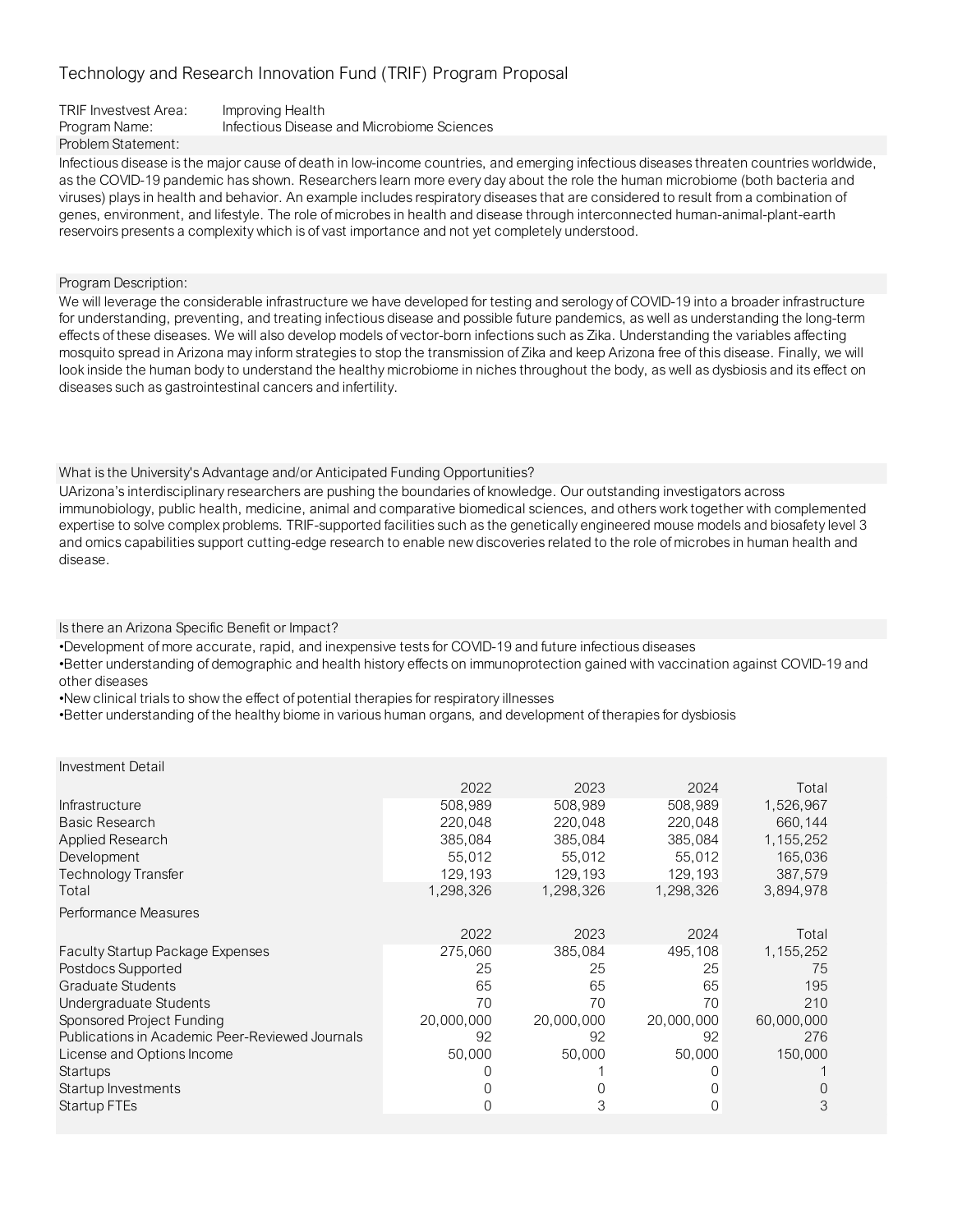| TRIF Investvest Area: | Improving Health             |
|-----------------------|------------------------------|
| Program Name:         | Precision Medicine and Omics |
| Problem Statement:    |                              |

Omics refers to collective technologies that explore the role of different molecules and how they interact with various bodily systems. Proteins, lipids/fats, and their metabolic products are all important and accessible indicators of human health. The study of omics is critical to developing personalized, targeted therapies to boost efficacy, improve health, lessen adverse exposures, and reduce health care costs. To analyze the vast amounts of omics data and turn it into actionable precision medicine, the science of bioinformatics needs not only to be used, but be further developed, using the combination of computer science, statistics, mathematics, and engineering.

### Program Description:

We expect to make major strides in four general areas. First, we will create a comprehensive approach in the nascent field of pharmacogenomics. Rather than a one-size-fits-all approach to therapy or dosage based on gross factors such as body surface area, drug prescriptions—and in particular polypharmacy—we need to take into account an individual's genomic factors. Second, with gene interactions, we are beginning to understand not just the impact of single genes on health but also the interplay of many, or even hundreds, of genes on complex conditions such as diabetes and heart disease. Extracting this information using conventional naive biostatistical models may require numbers of participants exceeding the world's population. We will develop new models to enable extraction of complex data. Third, we will develop models of the transcriptome, which is the initial product of gene expression.We will determine the difference between "nature and nurture," or the effect of the environment (internal and external) on gene expression. Finally, to address the unsustainable cost of drug development, we will advance an adaptable clinical trials model to improve outcomes and reduce costs.

What is the University's Advantage and/or Anticipated Funding Opportunities?

UArizona has a strong infrastructure in both expertise and instrumentation to develop omics and precision medicine. Investments in sequencing and mass spectroscopy facilities have occurred with past TRIF investments, with a particular emphasis on metabolomics and precision nutrition. The National Science Foundation-sponsored CyVerse and the UArizona Center for Biomedical Informatics and Biostatistics bring strengths in extracting actionable knowledge from large data sets. In addition, UArizona's partnership with Banner Health, including the All of Us program, means that enormous amounts of health data are available for researchers to analyze and drive subsequent experiments and therapy development.

Is there an Arizona Specific Benefit or Impact?

The benefit to Arizona will include:

■ UArizona is successful in obtaining a Clinical and Translational Science Award with partners across Arizona to move promising science to translation

▪An increase in Banner Health and other clinical partner collaborative grants and contracts, bringing research dollars to Arizona and increasing research and clinical staff jobs

■ More clinical trials in Arizona because of the expertise in adaptive clinical trial design, which will provide cutting-edge treatment options for Arizonans and more rapid development of cures Investment Detail

| <b>ILIVUOLITULIL DULAII</b>                     |            |            |            |             |
|-------------------------------------------------|------------|------------|------------|-------------|
|                                                 | 2022       | 2023       | 2024       | Total       |
| Infrastructure                                  | 508.989    | 508,989    | 508.989    | 1,526,967   |
| <b>Basic Research</b>                           | 220,048    | 220,048    | 220,048    | 660,144     |
| <b>Applied Research</b>                         | 385,084    | 385,084    | 385,084    | 1,155,252   |
| Development                                     | 55,012     | 55,012     | 55,012     | 165,036     |
| Technology Transfer                             | 129,193    | 129,193    | 129,193    | 387,579     |
| Total                                           | 1,298,326  | 1,298,326  | 1,298,326  | 3,894,978   |
| Performance Measures                            |            |            |            |             |
|                                                 | 2022       | 2023       | 2024       | Total       |
| <b>Faculty Startup Package Expenses</b>         | 275,060    | 385,084    | 495,108    | 1, 155, 252 |
| Postdocs Supported                              | 25         | 25         | 25         | 75          |
| Graduate Students                               | 65         | 65         | 65         | 195         |
| Undergraduate Students                          | 70         | 70         | 70         | 210         |
| Sponsored Project Funding                       | 20,000,000 | 20,000,000 | 20,000,000 | 60,000,000  |
| Publications in Academic Peer-Reviewed Journals | 92         | 92         | 92         | 276         |
| License and Options Income                      | 50,000     | 50,000     | 50,000     | 150,000     |
| Startups                                        |            |            |            |             |
| Startup Investments                             |            |            |            |             |
| Startup FTEs                                    | 3          |            | 3          | 6           |
|                                                 |            |            |            |             |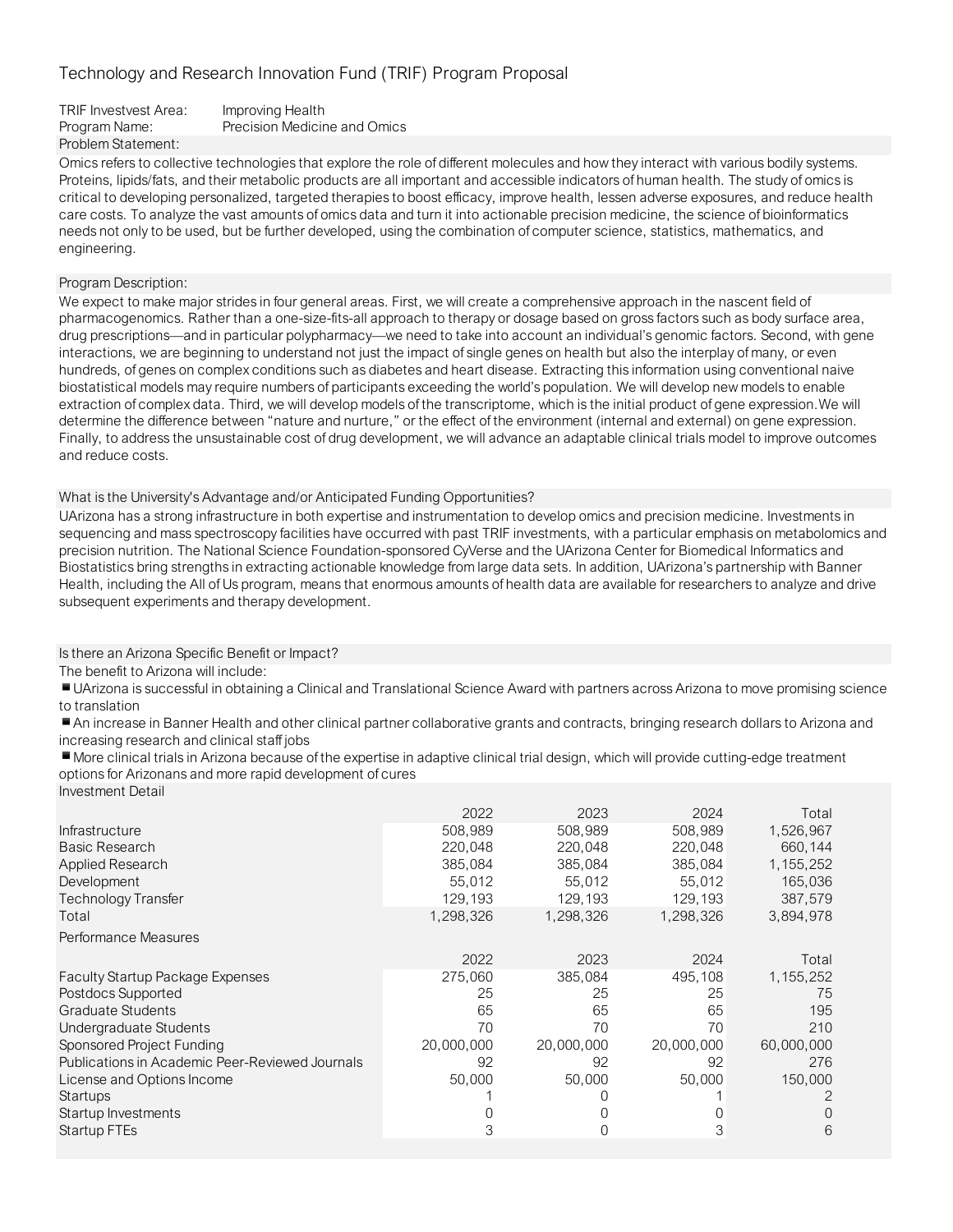| <b>TRIF Investvest Area:</b> | Improving Health             |
|------------------------------|------------------------------|
| Program Name:                | <b>Technology for Health</b> |
| Problem Statement:           |                              |

Advances in technology always have been quickly adopted to aid human health and well-being. For example, the rise of computer technology in the 1950's enabled computational tomography (CT) scans that allowed clear visualization of the human brain for the first time. More recently, strong, flexible, and inert materials have made long-term implantable vascular shunts possible. Improving Health depends upon continual adoption of technology and innovation to solve problems identified by scientists and physicians.

#### Program Description:

The Fourth Industrial Revolution envisions a convergence of biological, physical, and data sciences. This collaborative approach has long been a hallmark of BIO5. Specifically, we will do the following: Point-of-care imaging: We will create new, noninvasive imaging tools for earlier diagnosis and treatment of disease -enabling point-of-care imaging that can even be done by an individual with a smartphone; Closed-Loop Sensors Lab: Sensors/detectors/cameras and closed-loop "sensors/data -> analysis -> intervention -> measure impact" experiments will measure the effect of environmental perturbations on workplace performance, analyze reaction to social interactions, negotiation, team building exercises, etc., and develop/monitor the effects of "electroceuticals" or wearable therapeutics; Wearable technology: Develop new materials and electronic technologies further enabling battery-less, wireless, conformable wearables; Shared resources: Modern biology requires ever more complex instrumentation, to expedite large-scale, team science grants. These grants in turn will boost federal research funding, serve as a resource for local industry, and create new services and companies in Arizona.

#### What is the University's Advantage and/or Anticipated Funding Opportunities?

With co-located engineering, optical sciences, and medical disciplines, UArizona is poised to make technology advances and rapidly apply them to human health. The culture of interdisciplinary research and strong translational sciences, together with a supportive intellectual property environment with Tech Launch Arizona and the Eller College of Management's McGuire Entrepreneurship Program, mean that innovations are rapidly turned into products to improve the health and wellness of Arizonans and beyond.

#### Is there an Arizona Specific Benefit or Impact?

•Increased industry engagement with faculty and students through facilities and services, including analytical chemistry, imaging, bioinformatics, and sensors, leading to synergies in research and development, and accelerating Arizona bioindustry •An increase in technology transfer activities related to sensors and imaging technology with more patents and licenses •Additional external funding in wearable technology, home health, and telemedicine related to expertise in cutting-edge technology and resources such as the Sensors Lab

| <b>Investment Detail</b>                        |            |            |            |             |
|-------------------------------------------------|------------|------------|------------|-------------|
|                                                 | 2022       | 2023       | 2024       | Total       |
| Infrastructure                                  | 1,469,413  | 1,469,413  | 1,469,413  | 4,408,239   |
| Basic Research                                  | 381,158    | 381,158    | 381,158    | 1,143,474   |
| Applied Research                                | 762,315    | 762,315    | 762,315    | 2,286,945   |
| Development                                     | 127,052    | 127,052    | 127,052    | 381,156     |
| Technology Transfer                             | 298,376    | 298,376    | 298,376    | 895,128     |
| Total                                           | 3,038,314  | 3,038,314  | 3,038,314  | 9,114,942   |
| Performance Measures                            |            |            |            |             |
|                                                 | 2022       | 2023       | 2024       | Total       |
| <b>Faculty Startup Package Expenses</b>         | 635,263    | 635,263    | 635,263    | 1,905,789   |
| Postdocs Supported                              | 25         | 25         | 25         | 75          |
| <b>Graduate Students</b>                        | 65         | 65         | 65         | 195         |
| Undergraduate Students                          | 70         | 70         | 70         | 210         |
| Sponsored Project Funding                       | 20,000,000 | 20,000,000 | 20,000,000 | 60,000,000  |
| Publications in Academic Peer-Reviewed Journals | 92         | 92         | 92         | 276         |
| License and Options Income                      | 50,000     | 50,000     | 50,000     | 150,000     |
| <b>Startups</b>                                 |            |            |            | 2           |
| Startup Investments                             |            | 0          | 0          | $\mathbf 0$ |
| Startup FTEs                                    | 3          |            | 3          | 6           |
|                                                 |            |            |            |             |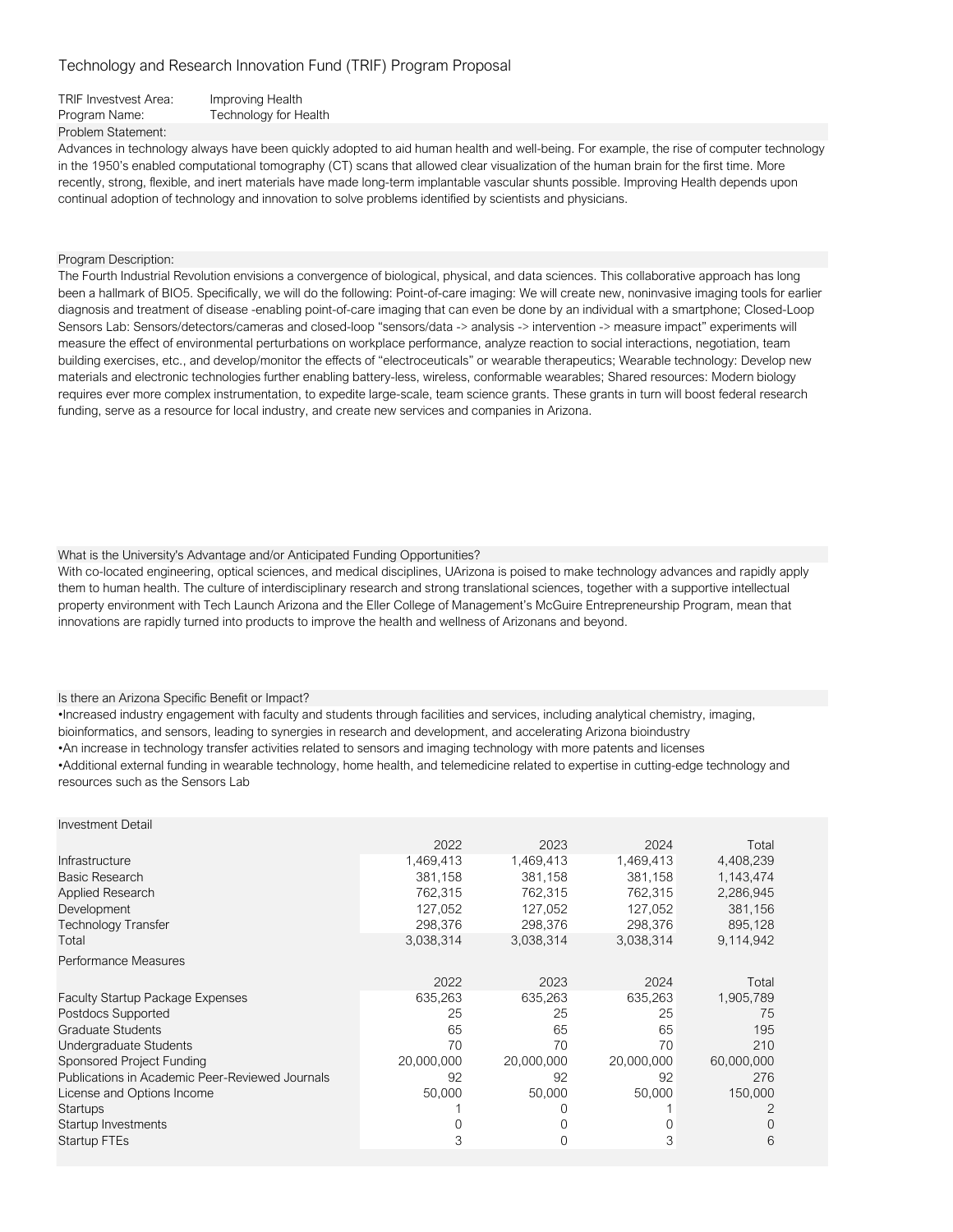| TRIF Investvest Area: | Improving Health                 |
|-----------------------|----------------------------------|
| Program Name:         | <b>KEYS and Engaged Training</b> |
| Problem Statement:    |                                  |

As one of the core tenets of our mission, we are committed to training and inspiring our next generation of scientists. Many students interested in the biosciences are never able to practice and contribute to hands-on research in actual laboratories. Through BIO5's KEYS Research Internship Program, we provide real-world application of classroom learning to spark intellectual and creative curiosity and connect Arizona's excelling students with UArizona while still in high school. These real-world laboratory experiences with BIO5 build a pipeline of talent into our state universities, prepare students for success in college and career, and help strengthen our state's future knowledge-based workforce.

## Program Description:

BIO5 engages and trains our future generations of scientists through innovative internship programs and an interactive learning environment that promotes experiential learning and STEM proficiency in Arizona. Undergraduates, graduates, postdocs, and even high school interns experience practical application of what they learn in the classroom by working side by side with world-class researchers in BIO5 labs. Forty percent of those working in BIO5 are students. We will continue to engage the pipeline of trainees from the high school through postdoc levels through programs like KEYS and active learning research opportunities for UArizona students. We will also demonstrate how student success and experiential research are integrally linked. Our KEYS Research Internship Program binds talented high school students to UArizona early, which often provides the foundation to keep them in Arizona for, and after, college.

## What is the University's Advantage and/or Anticipated Funding Opportunities?

The seven-week KEYS Research Internship Program offers a unique opportunity to talented high school students who have a strong interest in science, health, or the environment. The internship provides students with laboratory experience and the ability to work with world-class scientists on real research projects. Since 2007, 526 students have completed the KEYS internship. Of those, 71 percent have chosen to stay in Arizona for college, with the majority of those attending UArizona. KEYS alumni are automatically accepted into UArizona's Honors College, and most pursue STEM-related degrees and careers. BIO5 also engages students at postsecondary levels through initiatives including the Student-Industry Networking Event, Post-Doctoral Fellowship program, and the BIO5 Ambassadors program.

## Is there an Arizona Specific Benefit or Impact?

•Increased student participation in KEYS statewide through both a computational, remote version and an in-person laboratory-based version, boosting the interest in STEM careers among Arizona high school students

•Increased number of companies and external entities who participate in activities such as the student-industry networking event leading to connections and internships

•Increased number of well-trained personnel from bachelors to doctoral levels available to work with and/or be hired by our Arizona biosciences industry

|                                                 | 2022    | 2023    | 2024    | Total     |
|-------------------------------------------------|---------|---------|---------|-----------|
| Infrastructure                                  | 687,029 | 687,029 | 687,029 | 2,061,087 |
| <b>Basic Research</b>                           | 74,255  | 74,255  | 74,255  | 222,765   |
| Applied Research                                | 74,255  | 74,255  | 74,255  | 222,765   |
| Development                                     |         |         |         |           |
| <b>Technology Transfer</b>                      | 87.196  | 87,196  | 87,196  | 261,588   |
| Total                                           | 922,735 | 922,735 | 922,735 | 2,768,205 |
| Performance Measures                            |         |         |         |           |
|                                                 | 2022    | 2023    | 2024    | Total     |
| <b>Faculty Startup Package Expenses</b>         |         |         |         |           |
| Postdocs Supported                              |         |         |         |           |
| <b>Graduate Students</b>                        |         |         |         |           |
| Undergraduate Students                          | 50      | 50      | 50      | 150       |
| Sponsored Project Funding                       |         |         |         | $\bigcap$ |
| Publications in Academic Peer-Reviewed Journals |         | 12      | 12      | 36        |
| License and Options Income                      |         |         |         | O         |
| Startups                                        |         |         |         |           |
| Startup Investments                             |         |         |         |           |
| Startup FTEs                                    |         |         |         |           |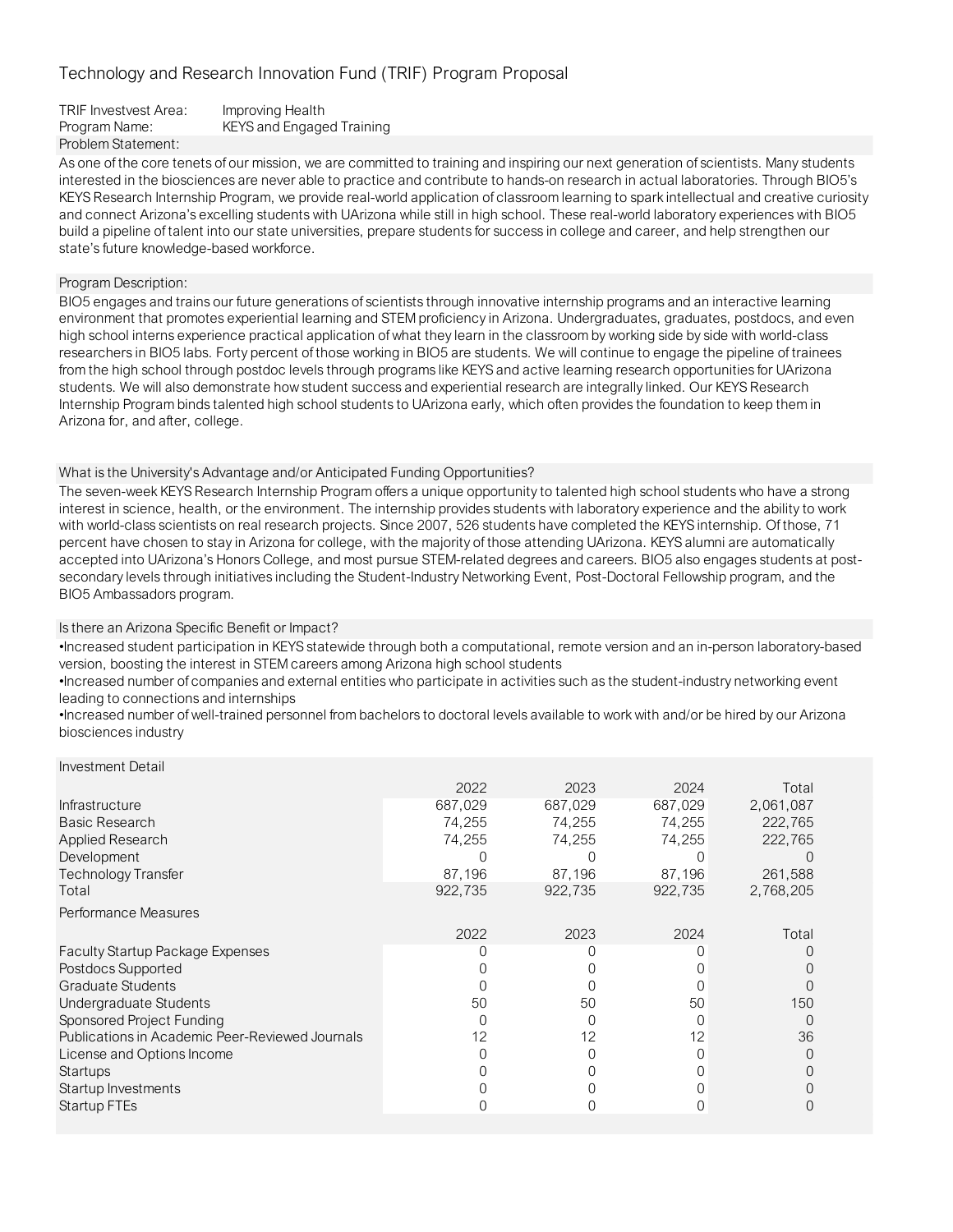#### TRIF Investvest Area: Water, Environmental and Energy Solutions

Program Name: Observation Systems for Resilience Monitoring and Modeling

#### Problem Statement:

We can better prepare for change if we are able to monitor it in real time. Data related to weather, water resources, soil and vegetation conditions, air quality, greenhouse gases, wind and solar energy, and other conditions allow us to predict what we might expect in the future and plan accordingly. Monitoring parameters on the ground, while critically important, is time and labor intensive, and each monitoring point has only a limited radius of relevance. Monitoring from above ground using instruments on airplanes, balloons, and satellites permits greater spatial coverage and sampling frequency. Combined, these methods produce higher-resolution results and improved predictions.

Program Description:

Leveraging our existing strengths and programs, we will launch a regional-scale climate forecasting center and produce energy forecasting products codeveloped with utilities. We will contribute to science, policy, economic, and technology solutions to help monitor and manage greenhouse gas emissions and develop more refined local and regional-scale climate, weather, and other models. We also will grow partnerships with communities to codevelop data and information products that allow them to make decisions based on greater understanding of probable conditions.

#### What is the University's Advantage and/or Anticipated Funding Opportunities?

UArizona has long-established expertise in space exploration and remote sensing, the study of Earth processes, and climate-related modeling, which, when combined, yield the potential for powerful new observation-based products and physical and economic forecasts. While efforts are distributed in colleges and institutes across the university, the globally recognized Arizona Remote Sensing Center aggregates experts and programs specifically dedicated to supporting decisions informed by its products and services. New programs are designed for identifying ways for communities to identify large methane emitters and other major carbon producers, anticipate growing conditions, help the military prepare for changing conditions and mitigate hazards, and evaluate the economic costs of environmental impacts.

Is there an Arizona Specific Benefit or Impact?

•New partnerships with Arizona and other industries and communities

•Development of new water and energy management and forecasting tools for Arizona resource managers, industry, and utilities

•Establishment of a new regional-scale climate forecasting center

•Development of new means to monitor and help manage greenhouse gas emissions

•Creatation of new energy forecasting products codeveloped with utilities

|                                                 | 2022      | 2023      | 2024      | Total      |
|-------------------------------------------------|-----------|-----------|-----------|------------|
| Infrastructure                                  | 548,908   | 349,305   | 349,305   | 1,247,518  |
| Basic Research                                  | 43,146    | 129,439   | 129,439   | 302,024    |
| Applied Research                                | 302,025   | 302,025   | 302,025   | 906,075    |
| Development                                     | 43,146    | 129,439   | 129,439   | 302,024    |
| <b>Technology Transfer</b>                      | 101,328   | 101,328   | 101,328   | 303,984    |
| Total                                           | 1,038,553 | 1,011,536 | 1,011,536 | 3,061,625  |
| Performance Measures                            |           |           |           |            |
|                                                 | 2022      | 2023      | 2024      | Total      |
| <b>Faculty Startup Package Expenses</b>         | 431,465   | 215,732   | 215,732   | 862,929    |
| Postdocs Supported                              |           |           |           | 12         |
| <b>Graduate Students</b>                        | 20        | 20        | 20        | 60         |
| Undergraduate Students                          | 15        | 15        | 15        | 45         |
| Sponsored Project Funding                       | 5,666,667 | 5,666,667 | 5,666,667 | 17,000,001 |
| Publications in Academic Peer-Reviewed Journals | 14        | 14        | 14        | 42         |
| License and Options Income                      |           |           |           |            |
| <b>Startups</b>                                 |           |           |           |            |
| Startup Investments                             |           | 33,000    | 66,000    | 99,000     |
| Startup FTEs                                    |           |           |           |            |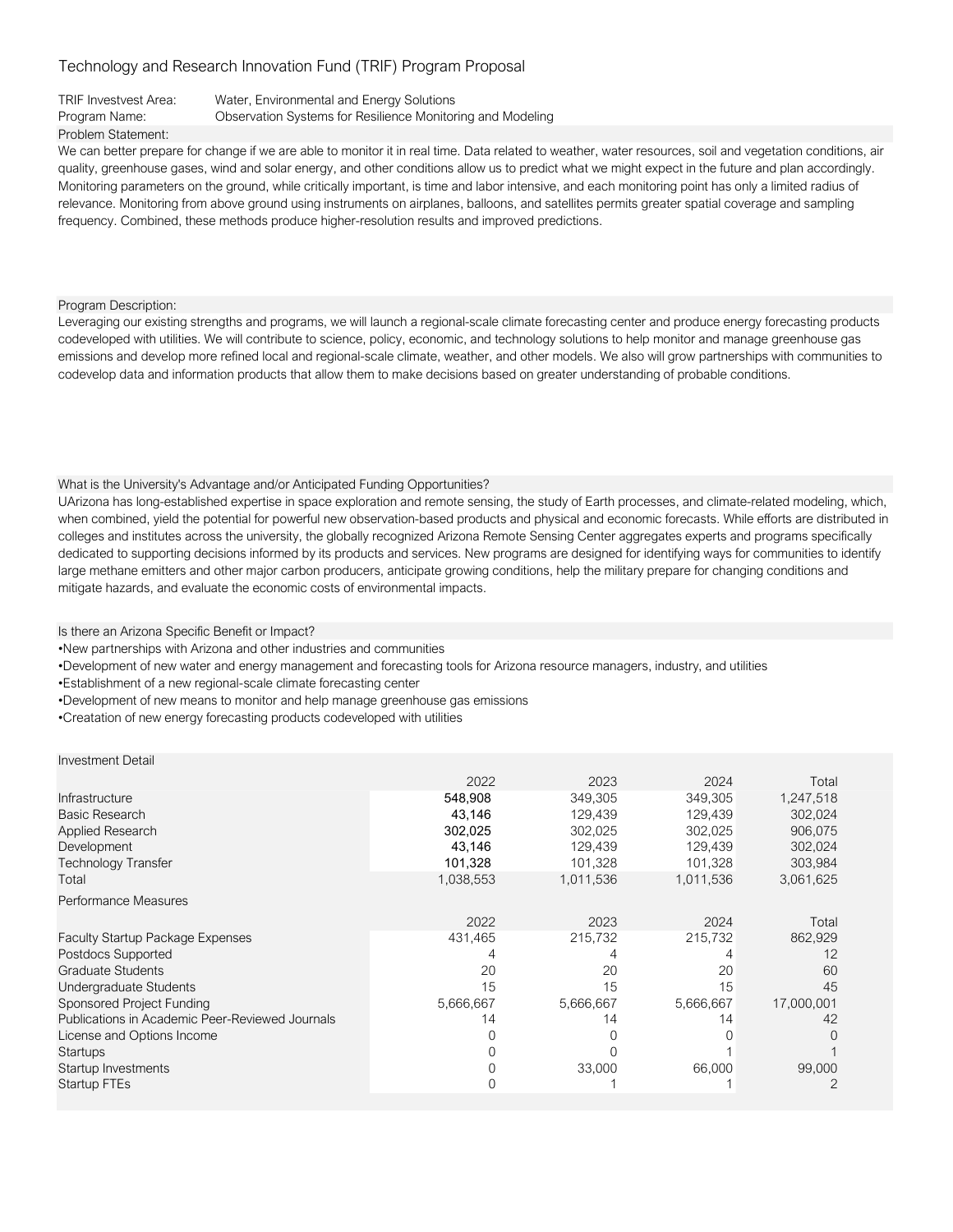## TRIF Investvest Area: Water, Environmental and Energy Solutions

Program Name: Building Resilience from Environmental to Human Health

## Problem Statement:

Arizona's changing climate, population, demographics, and land use patterns, as well as sudden shocks to the system from pandemics, heat waves, wildfires, and other natural phenomena, bring a continuous stream of health challenges to our communities. People are moving closer to the urban/wild interface, and changing climate brings new or more intense natural hazards and new vectors for disease transmission into our region. Communities need reliable information about the nature and extent of threats, the economic costs of threats and possible counter actions, where the greatest vulnerabilities lie, and scenarios for building resiliency to their effects. Resource use and extraction industries are critical to the Arizona economy but have an impact to our environment that needs to be addressed.

#### Program Description:

New research will advance our understanding of the impacts of heat, drought, and other climate impacts as well as of sources of contaminants to water, air, and food systems in order to help develop early warning systems that preempt environment-human crises. Researchers will collaborate with communities to develop mitigation strategies, produce scenario evaluation tools, and build community education programs. New approaches to mining and reclamation will enable these industries to prosper while preserving our environment.

#### What is the University's Advantage and/or Anticipated Funding Opportunities?

UArizona researchers study major public health issues such as those due to vector-, air-, and water-borne diseases; heat waves; and water and food contamination as they relate to a changing climate. In addition, UArizona is helping to develop a worldwide early warning system for monitoring other emerging zoonotic mutations with human crossover potential. A newly formed collaborative for global adaptive pandemic solutions led by UArizona places us at the forefront of research dedicated to identifying and filling knowledge gaps to better prepare for pandemic impacts by dedicating attention to prophylactics and treatments that are ready for deployment when needed.

#### Is there an Arizona Specific Benefit or Impact?

• Establishment of new partnerships with Arizona communities, governments, and tribes to help them prepare for heat, drought, and diseaserelated impacts associated with climate change and to build resilience to future threats

• Development of new threat-warning and evaluation tools for resource managers, utilities, and industry

• Creatation of solutions aimed at combating pandemics and addressing their social and economic impacts

• Support for the sustainability of the Arizona mining industry through new partnerships and approaches

| <b>Investment Detail</b>                        |           |           |           |            |
|-------------------------------------------------|-----------|-----------|-----------|------------|
|                                                 | 2022      | 2023      | 2024      | Total      |
| Infrastructure                                  | 548.908   | 349,305   | 349,305   | 1,247,518  |
| Basic Research                                  | 43,146    | 129,439   | 129,439   | 302,024    |
| Applied Research                                | 302,025   | 302,025   | 302,025   | 906,075    |
| Development                                     | 43,146    | 129,439   | 129,439   | 302,024    |
| <b>Technology Transfer</b>                      | 101,328   | 101,328   | 101,328   | 303,984    |
| Total                                           | 1,038,553 | 1,011,536 | 1,011,536 | 3,061,625  |
| Performance Measures                            |           |           |           |            |
|                                                 | 2022      | 2023      | 2024      | Total      |
| <b>Faculty Startup Package Expenses</b>         | 431,465   | 215,732   | 215,732   | 862,929    |
| Postdocs Supported                              |           |           |           | 12         |
| Graduate Students                               | 20        | 20        | 20        | 60         |
| Undergraduate Students                          | 15        | 15        | 15        | 45         |
| Sponsored Project Funding                       | 5,666,667 | 5,666,667 | 5,666,667 | 17,000,001 |
| Publications in Academic Peer-Reviewed Journals | 14        | 14        | 14        | 42         |
| License and Options Income                      |           |           |           | 0          |
| Startups                                        |           |           |           |            |
| Startup Investments                             |           | 34,000    | 68,000    | 102,000    |
| Startup FTEs                                    |           |           |           |            |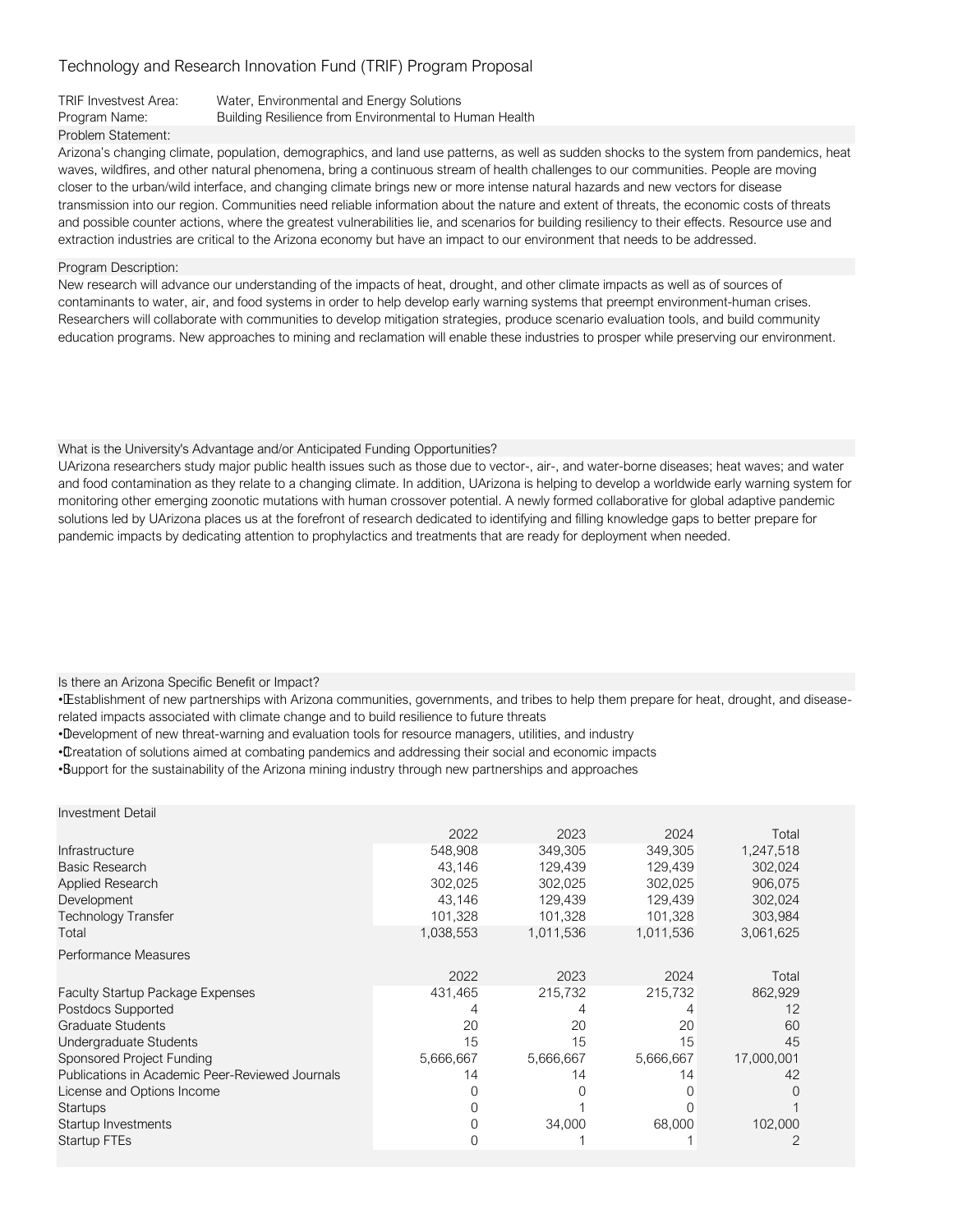| <b>TRIF Investvest Area:</b> | Water, Environmental and Energy Solutions |
|------------------------------|-------------------------------------------|
| Program Name:                | Future-Proofing Arizona Water             |
| Problem Statement:           |                                           |

From farmers and ranchers to tourists, developers, miners, and legislators, Arizonans are concerned about the state's water supply. We seek reliable supplies of clean water for our municipalities, industries, and ecosystems. We seek new technologies to treat contaminated water and new means to use it more efficiently and distribute it equitably. The science and technology of clean and reliable water is extremely important, as is having people understand the options and trade-offs associated with alternative paths forward and encouraging the exploration of creative new ways to manage water in the state.

Program Description:

Water resources are arguably among the most—if not the most—pressing environmental issue facing Arizona. To ensure a reliable and safe water supply for all Arizonans, we will form new types of partnerships between scientists, engineers, and policymakers; produce concept papers that connect science to policy and bring science to bear on addressing and resolving water management challenges; commercialize new water treatment technologies; promote a greater diversity of voices influencing water resources management; and engage in innovative partnerships with the private sector.

#### What is the University's Advantage and/or Anticipated Funding Opportunities?

Ranked No. 1 in the nation in water resources, the UArizona has more than 280 faculty and researchers in 48 departments and programs that specialize in topics related to water. Expertise ranges from the physical and social sciences, economics, and public policy to civil engineering, biology, and environmental chemistry, addressing drought and climate, environmental systems, management and policy, society and culture, and technology and industry. UArizona works with numerous stakeholder communities at federal, tribal, regional, state, and local scales to develop water management plans and policies, and runs the Arizona Laboratory for Emerging Contaminants. Additionally, the Water and Energy Sustainable Technology (WEST) Center develops new methods to detect, quantify, and treat contaminants in water.

Is there an Arizona Specific Benefit or Impact?

• Establishment of new partnerships with water managers and policymakers in Arizona and the Southwest, ranging from small communities to large municipalities and state/regional scale

• New water policies and management decisions informed with science

• Creation of new water quality and water management tools and technologies codeveloped with users

| <b>Investment Detail</b>                        |           |           |           |            |
|-------------------------------------------------|-----------|-----------|-----------|------------|
|                                                 | 2022      | 2023      | 2024      | Total      |
| Infrastructure                                  | 548,908   | 349,305   | 349,305   | 1,247,518  |
| <b>Basic Research</b>                           | 43,146    | 129,439   | 129,439   | 302,024    |
| Applied Research                                | 302,025   | 302,025   | 302,025   | 906,075    |
| Development                                     | 43,146    | 129,439   | 129,439   | 302,024    |
| Technology Transfer                             | ######    | ######    | ######    | 303,984    |
| Total                                           | 1,038,553 | 1,011,536 | 1,011,536 | 3,061,625  |
| Performance Measures                            |           |           |           |            |
|                                                 | 2022      | 2023      | 2024      | Total      |
| <b>Faculty Startup Package Expenses</b>         | 431,465   | 215,732   | 215,732   | 862,929    |
| Postdocs Supported                              |           |           |           | 12         |
| <b>Graduate Students</b>                        | 20        | 20        | 20        | 60         |
| Undergraduate Students                          | 15        | 15        | 15        | 45         |
| Sponsored Project Funding                       | 5,666,667 | 5,666,667 | 5,666,667 | 17,000,001 |
| Publications in Academic Peer-Reviewed Journals | 14        | 14        | 14        | 42         |
| License and Options Income                      |           |           | 0         | 0          |
| <b>Startups</b>                                 |           |           | 0         | 0          |
| Startup Investments                             |           |           | 0         | 0          |
| Startup FTEs                                    |           |           |           | $\Omega$   |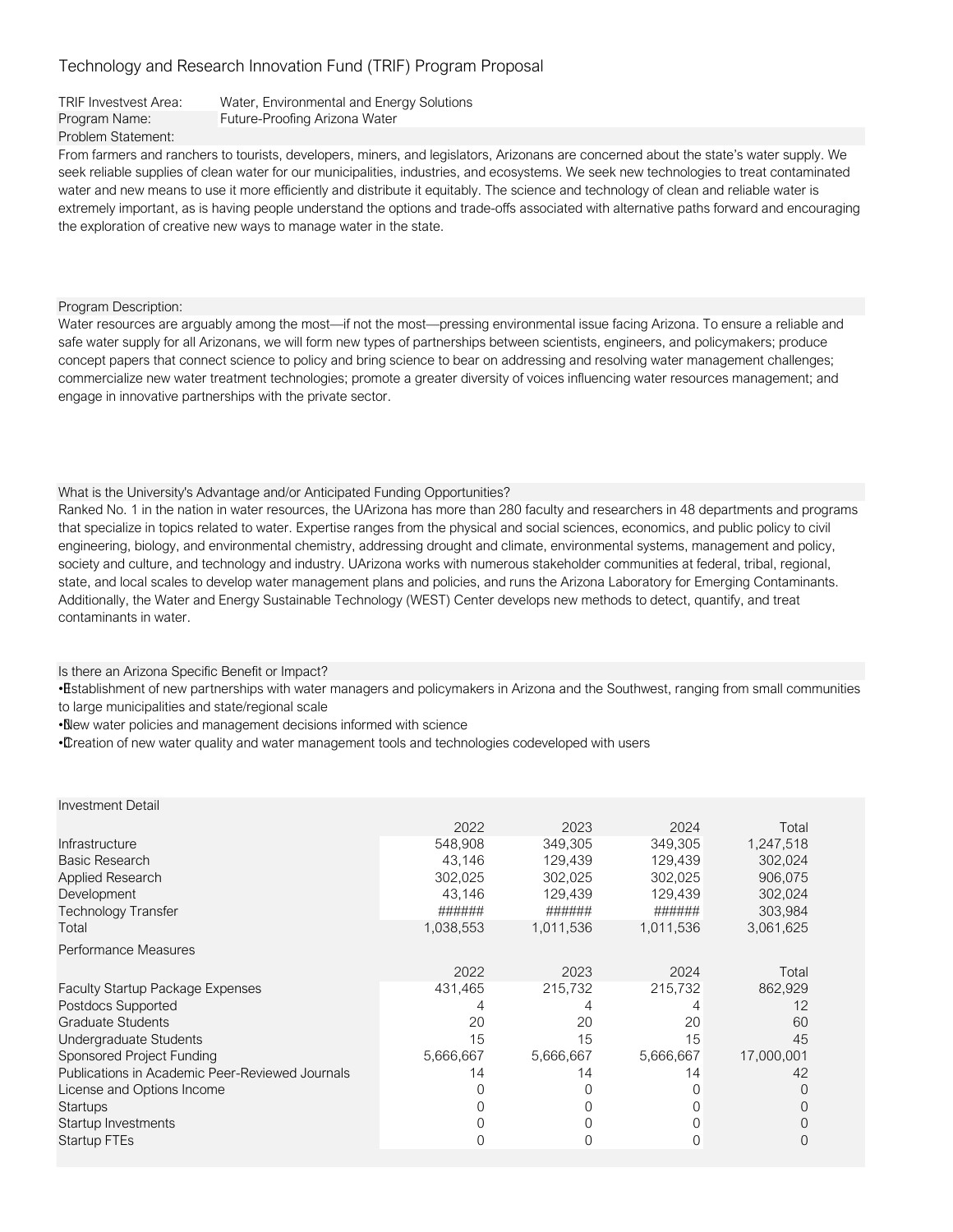### TRIF Investvest Area: Water, Environmental and Energy Solutions Program Name: Adaptable Desert Communities, Culture, and Ecosystems Problem Statement:

For humans to continue to live in arid lands, we must understand how we can be resilient to impacts associated with climate change and other stresses affecting the linked human and natural systems of the desert. Southern Arizona and northwest Mexico are in the crosshairs of global climate change. Many changes that will eventually affect the rest of the world are starting here in the arid Sonoran Desert; our experiences can inform communities across the globe. Integrated research, education, and outreach grounded in community needs is necessary to guide actions, policies, and decisions that preserve and enhance these linked cultural and ecological systems.

#### Program Description:

With our history and living-laboratory location in the Sonoran Desert, we will draw upon our geographic heritage, experience, skills, expertise, and relationships with Southern Arizona communities to provide resilience solutions for arid lands in other parts of the world. Additionally, we will establish a program of science, culture, and art; form transdisciplinary university/stakeholder working groups to accelerate innovative solutions to the challenges of future life in the desert; and launch undergraduate, graduate, and community experiential courses that train the next generation of researchers in resilience thinking and science.

#### What is the University's Advantage and/or Anticipated Funding Opportunities?

In April 2020, the UArizona established the Arizona Institutes for Resilience (AIR) to aggregate its unique resources and programs under one administrative unit, which will strengthen this initiative. More than a century of research at the Desert Laboratory at Tumamoc Hill has revealed how life has adapted to an arid and unpredictable environment. Building on data from long-term plots, knowledge of ecosystem responses to prior climate changes, and an understanding of the persistence of humans in this region, we can transform how we address future ecological challenges. The potential and opportunities of the Desert Lab are significant and range from place-based research to field courses and programs for students and the community in culture, arts, and sciences. In addition to Tumamoc Hill, activities at Biosphere 2 likewise blend ecosystem science with arts and culture at a world-renowned, unique, controlled-environment research facility.

#### Is there an Arizona Specific Benefit or Impact?

• Production of science-based information products that use our unique research laboratories

• Increased education of communities about the impacts of climate change and how to build resiliency to change through science, culture, and the arts by taking advantage of the public interest in Tumamoc Hill and Biopshere 2

• Recognition as a world leader in developing and implementing resilience solutions for arid lands elsewhere

• Establishment of new university-community partnerships working together to develop new approaches to resiliency

• Increased number of students learning about resilience science through hands-on experiences and experimental courses

| <b>Investment Detail</b>                        |           |           |           |            |
|-------------------------------------------------|-----------|-----------|-----------|------------|
|                                                 | 2022      | 2023      | 2024      | Total      |
| Infrastructure                                  | 548,907   | 349,304   | 309,304   | 1,207,515  |
| <b>Basic Research</b>                           | 43,146    | 129,439   | 129,439   | 302,024    |
| Applied Research                                | 302,025   | 302,025   | 302,025   | 906,075    |
| Development                                     | 43.146    | 129,439   | 129.439   | 302,024    |
| Technology Transfer                             | 101,328   | 101,328   | 101,328   | 303,984    |
| Total                                           | 1,038,552 | 1,011,535 | 971,535   | 3,021,622  |
| Performance Measures                            |           |           |           |            |
|                                                 | 2022      | 2023      | 2024      | Total      |
| <b>Faculty Startup Package Expenses</b>         | 431,464   | 215,732   | 215,732   | 862,928    |
| Postdocs Supported                              |           |           |           | 12         |
| Graduate Students                               | 20        | 20        | 20        | 60         |
| Undergraduate Students                          | 15        | 15        | 15        | 45         |
| Sponsored Project Funding                       | 5,666,667 | 5,666,667 | 5,666,667 | 17,000,001 |
| Publications in Academic Peer-Reviewed Journals | 14        | 14        | 14        | 42         |
| License and Options Income                      |           |           | 0         | $\Omega$   |
| <b>Startups</b>                                 |           |           | 0         |            |
| Startup Investments                             |           |           | 0         |            |
| Startup FTEs                                    |           |           | 0         |            |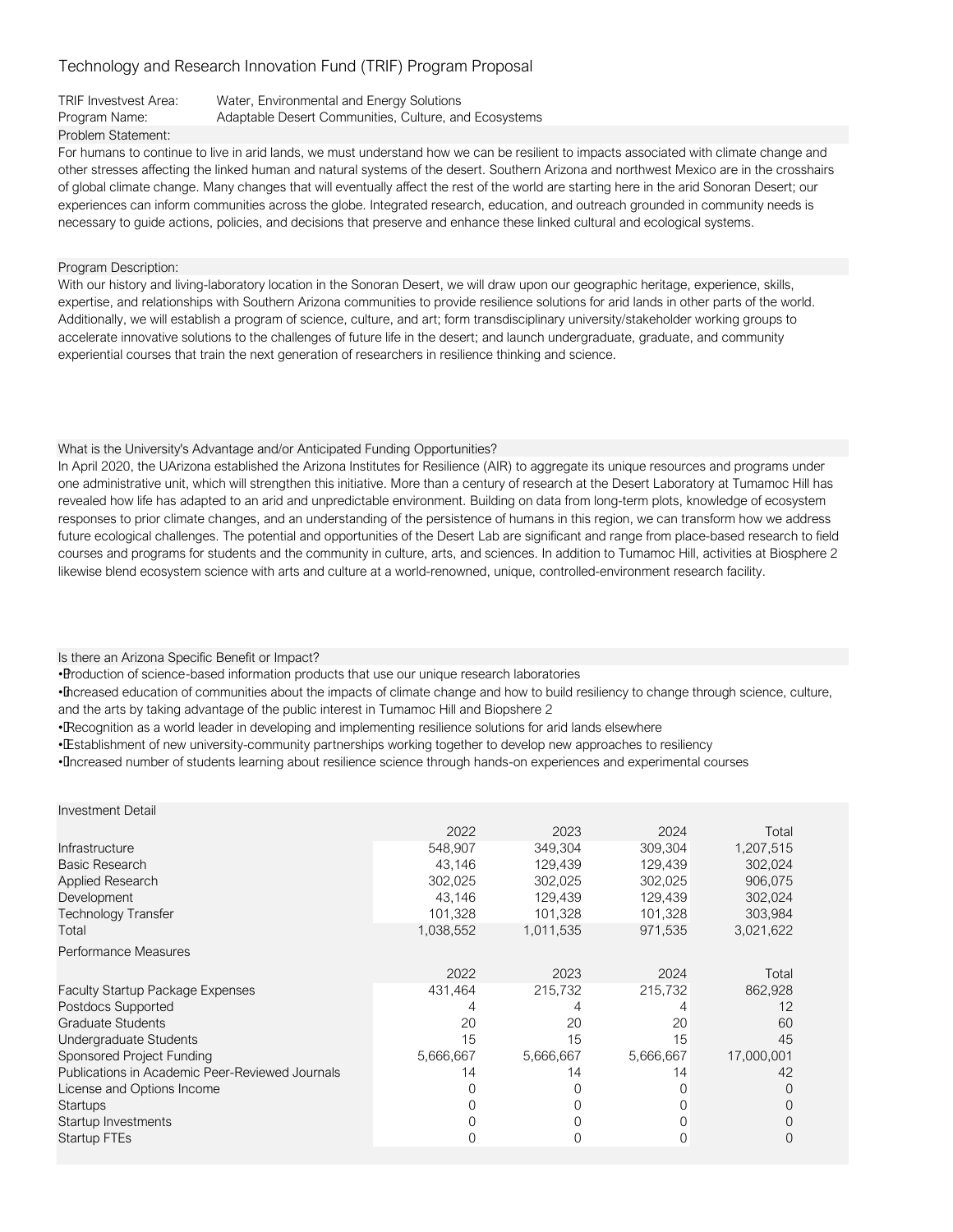| TRIF Investvest Area: | Water, Environmental and Energy Solutions |
|-----------------------|-------------------------------------------|
| Program Name:         | Fostering Leaders in Resilience           |
| Problem Statement:    |                                           |

Arizona is home to a diverse population with varying strengths, interests, and vulnerabilities. Preparing for a resilient future requires our next generation of leaders and decision makers to reflect that diversity and be able to communicate across sectors and disciplines. STEM training is necessary, particularly for the initiatives described in this planning document, but with fluency that goes beyond just STEM. New cross-disciplinary fields are emerging that mix science with technology or policy, for example, and we need to draw students into them. Students, in turn, seek opportunities to make a difference in their communities even before they graduate.

### Program Description:

To prepare the next generation for the future workplace and guide students on a career path related to resilience, we will increase diversity in existing scholarship and internship programs; design and implement experiential learning curricula; expand internship programs to include more opportunities, especially with underserved populations and for less advantaged students; offer more leadership training and mentoring for junior faculty via TRIF-funded programs; grow programs to reach K-12 students in STEM and attract them to the university; and create and offer new environment-focused courses that allow high school students to gain UArizona credit.

## What is the University's Advantage and/or Anticipated Funding Opportunities?

The university has established programs in science communications training for graduate students and faculty, experiential learning, and cross-disciplinary collaboration, with strong ties and programs supporting Hispanic and Indigenous communities. This program will be expanded and adapted to undergraduate students. New internship programs will place students in paid positions in the community where they can test potential careers while providing valuable service to local organizations. UArizona also supports several programs that train teachers to bring STEM into K-12 classrooms and is developing a series of environment-focused dual enrollment classes that will allow high school students to gain UArizona credit and familiarity with the many paths an environmental degree can follow.

### Is there an Arizona Specific Benefit or Impact?

● Provide increased opportunities for resilience-focused experiential learning through courses and internships

● Increase the number of students engaging in resilience-related training

● Increase the number of students from underserved populations engaged in environmental and resilience-focused programs

● Increase involvement by junior faculty in applied resilience-focused research that engages with communities, strengthening ties between the university and Arizona communities

● Increase the scientific and technical knowledge of Arizona communities through greater engagement with university students and faculty Investment Detail

| Infrastructure<br><b>Basic Research</b><br>Applied Research<br>Development | 2022<br>548.907<br>43.146<br>302,025<br>43.146<br>###### | 2023<br>349.304<br>129,439<br>302,025<br>129.439<br>###### | 2024<br>349.304<br>129,439<br>302,025<br>129,439<br>###### | Total<br>1,247,515<br>302,024<br>906,075<br>302,024 |
|----------------------------------------------------------------------------|----------------------------------------------------------|------------------------------------------------------------|------------------------------------------------------------|-----------------------------------------------------|
| Technology Transfer<br>Total                                               | 1,038,552                                                | 1,011,535                                                  | 1,011,535                                                  | 303,984<br>3,061,622                                |
| Performance Measures                                                       |                                                          |                                                            |                                                            |                                                     |
|                                                                            | 2022                                                     | 2023                                                       | 2024                                                       | Total                                               |
| <b>Faculty Startup Package Expenses</b>                                    | 431,464                                                  | 215,732                                                    | 215,732                                                    | 862,928                                             |
| Postdocs Supported                                                         | 5                                                        | 5                                                          | 5                                                          | 15                                                  |
| Graduate Students                                                          | 30                                                       | 30                                                         | 30                                                         | 90                                                  |
| Undergraduate Students                                                     | 25                                                       | 25                                                         | 25                                                         | 75                                                  |
| Sponsored Project Funding                                                  | 5,666,667                                                | 5,666,667                                                  | 5,666,667                                                  | 17,000,001                                          |
| Publications in Academic Peer-Reviewed Journals                            |                                                          | 5                                                          | 5                                                          | 15                                                  |
| License and Options Income                                                 |                                                          |                                                            |                                                            | 0                                                   |
| <b>Startups</b>                                                            |                                                          |                                                            |                                                            | 0                                                   |
| Startup Investments                                                        |                                                          |                                                            |                                                            | 0                                                   |
| Startup FTEs                                                               |                                                          |                                                            |                                                            | $\Omega$                                            |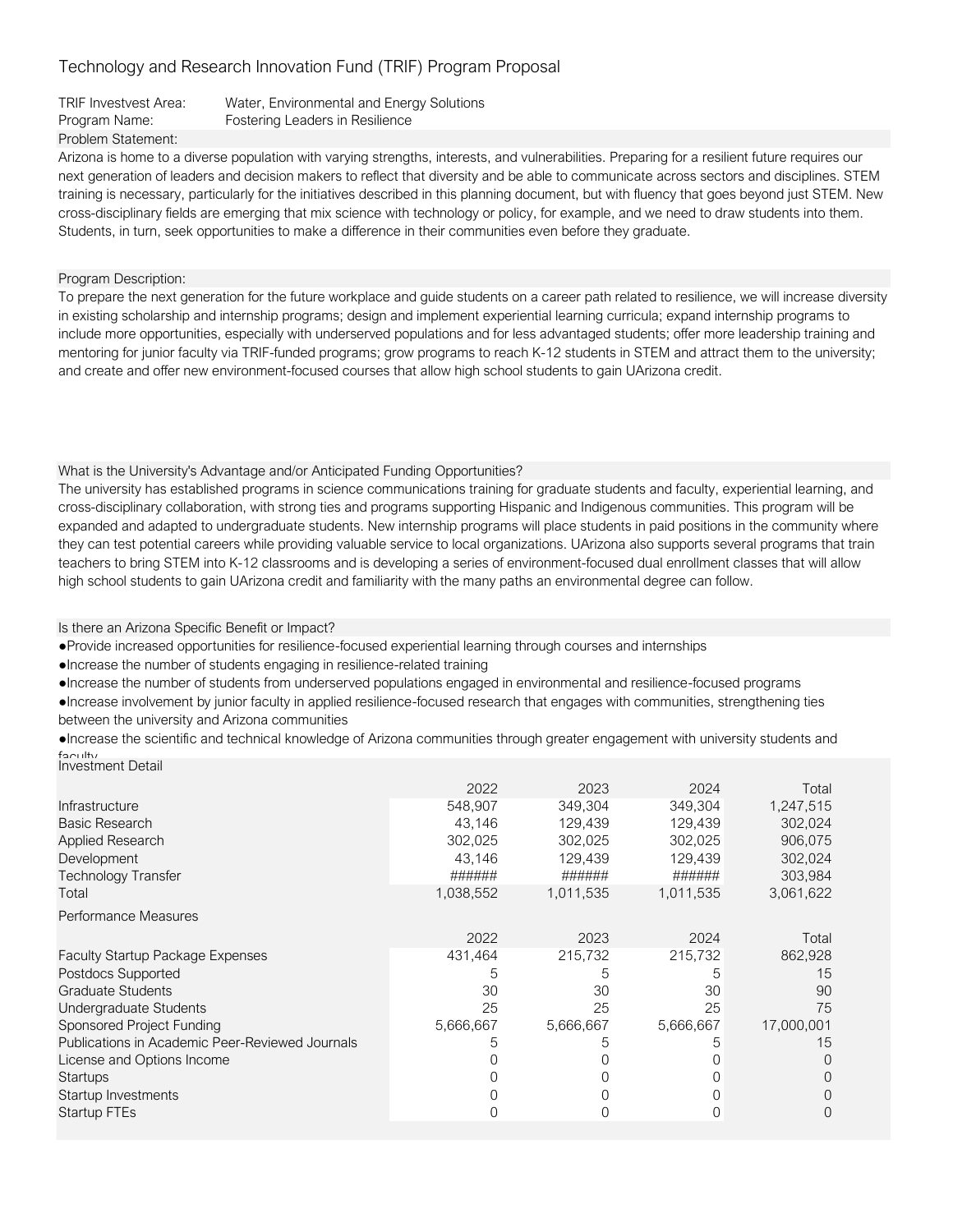#### TRIF Investvest Area: Water, Environmental and Energy Solutions Program Name: Resilient Systems Integration

#### Problem Statement:

Transformational changes in our production of secure and sustainable energy, food, and water sources, and in the efficient use of energy, are among the most significant global challenges of the 21st century. As energy demands, food scarcity, and climate variability increase, the means to create and maintain reliable and resilient energy delivery systems, food production systems, and water supplies sufficient to sustain and enhance our society, our economy, and our ecosystems are of paramount importance, especially in regions like Arizona and the Southwest. An integrated and aggressive approach that incorporates economic considerations is required to solve these problems, especially as these regions are home to many communities that are particularly vulnerable to such changes.

#### Program Description:

We will develop new materials, technologies, and operations targeted to energy-efficient water reuse and purification for all sectors as well as smarter data and decision-making platforms with robust links to policy and decision-making processes for water and energy production and use. We also will integrate new science and technology with policy development, decision making, support, and education; produce new designs of the future for a more resilient and efficient urban and rural environment; and create regional test beds and new public-private partnerships.

#### What is the University's Advantage and/or Anticipated Funding Opportunities?

UArizona researchers are at the forefront of the food-energy-water nexus, exploring ways to address our scientific, technological, economic, and societal challenges. UArizona partnerships with Indigenous communities, particularly the Navajo Nation, are developing technical solutions to build reliable, affordable access to energy, water, and food while training the next generation of food-energy-water systems professionals to tackle these challenges. The university has been a pioneer in the development of agrivoltaics, with the flagship project at Biosphere 2 named a 2018 World Changing Idea, subsequent experiments initiated at local area schools, and discussions expanded to large-scale Arizona growers. UArizona researchers work closely with government officials in Yuma to enhance agriculture in the region, where food, energy, and water are of great socioeconomic importance, but would be scarce if not for thoughtful, informed resource management. Further, UArizona's new RESTRUCT program harnesses expertise from across the university to address the complex design, engineering, social, economic, and environmental challenge of envisioning, defining, and advancing the future built infrastructure. Various organizations such as the British Standards Institution, the Marriott Corporation, and the Campbell Gray Hotel group, as well as universities across the US, acknowledge our expertise and leadership.

Is there an Arizona Specific Benefit or Impact?

• New partnerships with Arizona industry and government

• Creation of better data and decision-making platforms for resource managers, utilities, and others users

• Creation of knowledge for policymakers and decision makers arising from university-community partnerships

• Development of new materials, technologies, and operations targeted to energy-efficient water reuse and purification

• Integration of new science and technology with policy development, decision making, and education

| <b>Investment Detail</b> |  |
|--------------------------|--|
|--------------------------|--|

|                                                 | 2022      | 2023      | 2024      | Total      |
|-------------------------------------------------|-----------|-----------|-----------|------------|
| Infrastructure                                  | 548,908   | 349.305   | 349.305   | 1,247,518  |
| <b>Basic Research</b>                           | 43.146    | 129.439   | 129.439   | 302,024    |
| <b>Applied Research</b>                         | 302,025   | 302,025   | 302,025   | 906,075    |
| Development                                     | 43,146    | 129,439   | 129,439   | 302,024    |
| <b>Technology Transfer</b>                      | 101,328   | 101,328   | 101,328   | 303,984    |
| Total                                           | 1,038,553 | 1,011,536 | 1,011,536 | 3,061,625  |
| Performance Measures                            |           |           |           |            |
|                                                 | 2022      | 2023      | 2024      | Total      |
| <b>Faculty Startup Package Expenses</b>         | \$431,465 | \$215,732 | \$215,732 | 862,929    |
| Postdocs Supported                              |           |           |           | 12         |
| <b>Graduate Students</b>                        | 20        | 20        | 20        | 60         |
| Undergraduate Students                          | 15        | 15        | 15        | 45         |
| Sponsored Project Funding                       | 5,666,667 | 5,666,667 | 5,666,667 | 17,000,001 |
| Publications in Academic Peer-Reviewed Journals | 14        | 14        | 14        | 42         |
| License and Options Income                      |           |           |           | $\Omega$   |
| <b>Startups</b>                                 |           |           |           |            |
| Startup Investments                             |           | 33,000    | 66,000    | 99,000     |
| Startup FTEs                                    |           |           |           | 2          |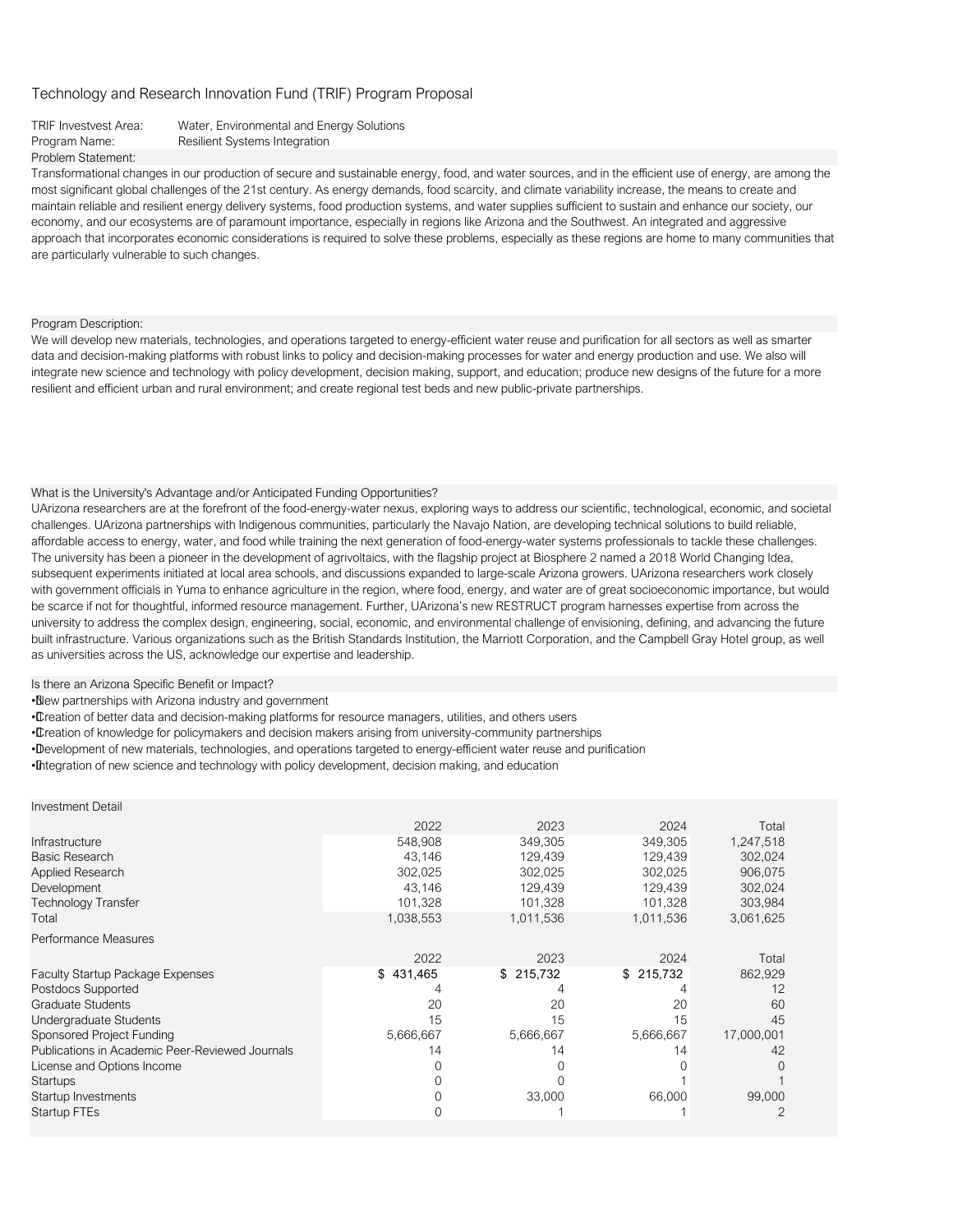Problem Statement: TRIF Investvest Area: National Security Systems Program Name: Cyber Defense

Our hyper-digital world, where anything that can be referred to as a "device" is probably connected or connectable to the internet, creates a vast attack surface for bad behavior, whether from script-kiddies, criminals, or nation states. This is true for commercial, government, consumer systems, and a wide swath of America's defense systems. Preventing attacks that deny or degrade the confidentiality, integrity, or availability of the data or systems is critical to a well-functioning military, economy, and society.

Program Description:

TRIF investments in cyber defense activities are intended to develop countermeasures and solutions to phishing, ransomware, advanced persistent threat, and more subtle attack mechanisms.

### What is the University's Advantage and/or Anticipated Funding Opportunities?

The university is home to talented and innovative electrical and computer engineers and scientists and draws globally competitive students to Arizona. They are backed by top physicists and mathematicians, and they have access to some of the most advanced modeling and research platforms in the world. Our College of Applied Science and Technology (CAST) in Sierra Vista offers degree and certificate programs to train personnel in machine learning, artificial intelligence, and cybersecurity. We have achieved the highest level of recognition from defense agencies for our ability to contribute to solutions in this area.

Is there an Arizona Specific Benefit or Impact?

●Open-source solutions

- ●Increased industrial-sponsored research in cyber defense
- ●Increased federal, defense, and intelligence agency sponsored projects

●Increased recruiting of top faculty and students

●Increased licensing and tech transfer impacts

|                                                 | 2022      | 2023      | 2024      | Total     |
|-------------------------------------------------|-----------|-----------|-----------|-----------|
| Infrastructure                                  | 395,213   | 494,016   | 494,016   | 1,383,245 |
| Basic Research                                  | 176,037   | 220,047   | 220,047   | 616,131   |
| Applied Research                                | 258.879   | 323,598   | 323,598   | 906,075   |
| Development                                     | 258,879   | 323,598   | 323,598   | 906,075   |
| Technology Transfer                             | 121,593   | 151,991   | 151,991   | 425,575   |
| Total                                           | 1,210,601 | 1,513,250 | 1,513,250 | 4,237,101 |
| Performance Measures                            |           |           |           |           |
|                                                 | 2022      | 2023      | 2024      | Total     |
| <b>Faculty Startup Package Expenses</b>         | 207,103   | 258,879   | 258,879   | 724,861   |
| Postdocs Supported                              |           |           |           |           |
| <b>Graduate Students</b>                        |           |           |           | 9         |
| Undergraduate Students                          |           |           |           | 6         |
| Sponsored Project Funding                       | 1,666,667 | 1,666,667 | 1,666,667 | 5,000,001 |
| Publications in Academic Peer-Reviewed Journals |           | 22        | 22        | 61        |
| License and Options Income                      |           |           |           |           |
| Startups                                        |           |           |           |           |
| Startup Investments                             |           | 500,000   | 750,000   | 1,250,000 |
| Startup FTEs                                    |           |           | 3         |           |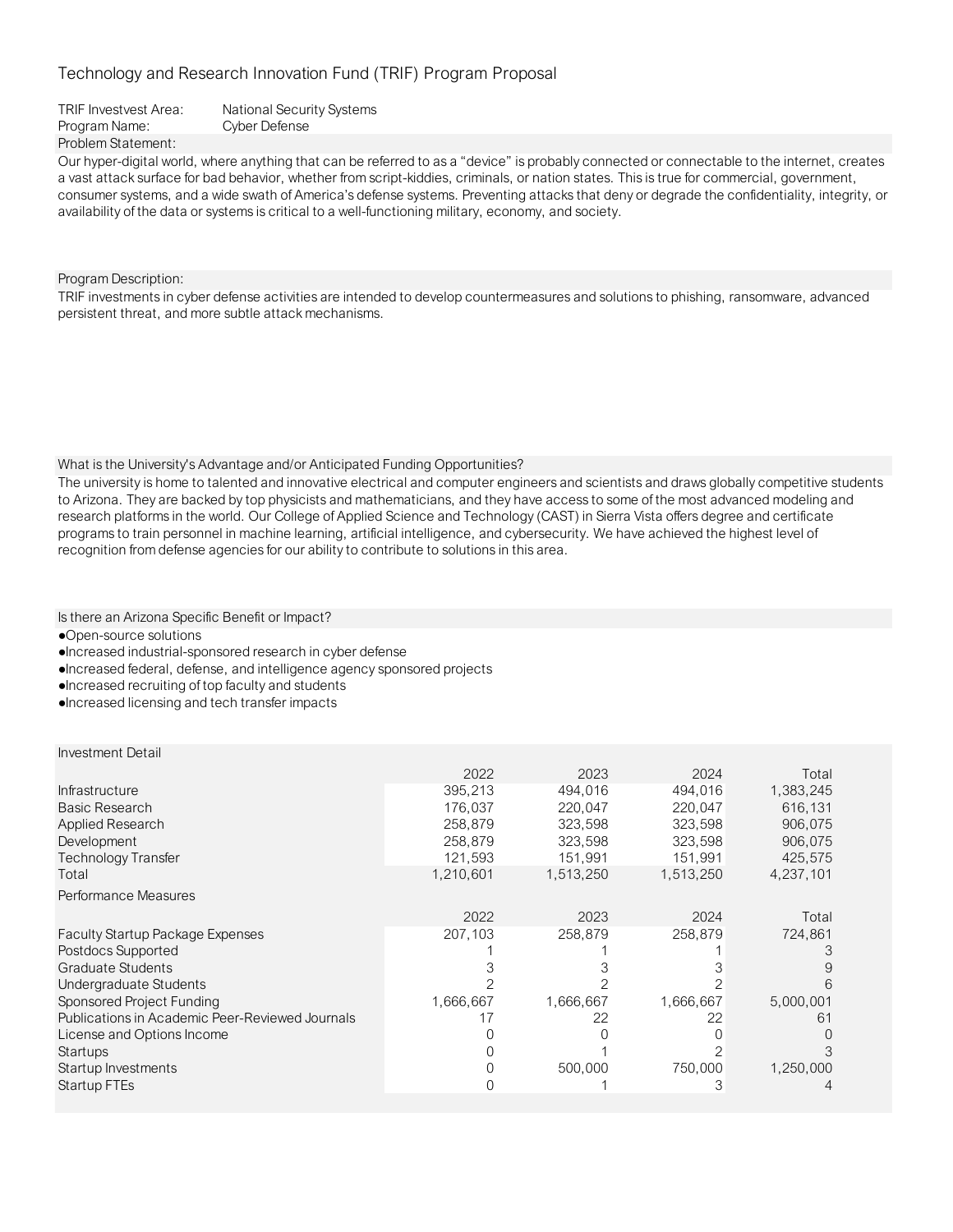Problem Statement: TRIF Investvest Area: National Security Systems Program Name: Cyber Exploitation

Understanding how our digital systems can be adversely impacted by bad actors starts with the initiative on cyber defense, outlined above. The cyber exploitation initiative focuses on the second and third order effects when a breach occurs: How we delay, deny, and defeat attempts to cause our digital systems to mislead us, perform in unintended and dangerous ways, or slow down or confuse the integrated or cyber-physical systems with which they are associated.

Program Description:

TRIF investments in cyber exploitation technologies will deliver techniques, software, and improved instruction in methods to ensure the safe and continuous operation of systems that have been challenged or threatened.

What is the University's Advantage and/or Anticipated Funding Opportunities?

We are fortunate to have faculty and staff with real-world experience dealing with these threats for the Department of Defense and in industrial settings. Again, in this area, we have achieved the highest level of recognition from defense agencies for the quality of our faculty, infrastructure, and instruction.

Is there an Arizona Specific Benefit or Impact?

●Open-source solutions

●Increased industrial-sponsored research in cyber exploitation

●Increased federal, defense, and intelligence agency sponsored projects

●Increased recruiting of top faculty and students

●Increased Licensing and tech transfer impacts

|                                                 | 2022      | 2023      | 2024      | Total     |
|-------------------------------------------------|-----------|-----------|-----------|-----------|
| Infrastructure                                  | 203,594   | 152,696   | 152,696   | 508,986   |
| Basic Research                                  | 176,037   | 132,028   | 132,028   | 440,093   |
| <b>Applied Research</b>                         | 424,561   | 318,421   | 318,421   | 1,061,403 |
| Development                                     | 258,879   | 194,159   | 194,159   | 647,197   |
| <b>Technology Transfer</b>                      | 121,593   | 91,195    | 91,195    | 303,983   |
| Total                                           | 1,184,664 | 888,499   | 888,499   | 2,961,662 |
| Performance Measures                            |           |           |           |           |
|                                                 | 2022      | 2023      | 2024      | Total     |
| Faculty Startup Package Expenses                | 207,103   | 155,327   | 155,327   | 517,757   |
| Postdocs Supported                              |           |           |           |           |
| Graduate Students                               |           |           |           | 12        |
| Undergraduate Students                          |           |           |           |           |
| Sponsored Project Funding                       | 1,666,667 | 1,666,667 | 1,666,667 | 5,000,001 |
| Publications in Academic Peer-Reviewed Journals |           | 13        | 13        | 43        |
| License and Options Income                      |           |           |           |           |
| Startups                                        |           |           |           |           |
| Startup Investments                             |           | 500,000   | 750,000   | 1,250,000 |
| Startup FTEs                                    |           |           | З         |           |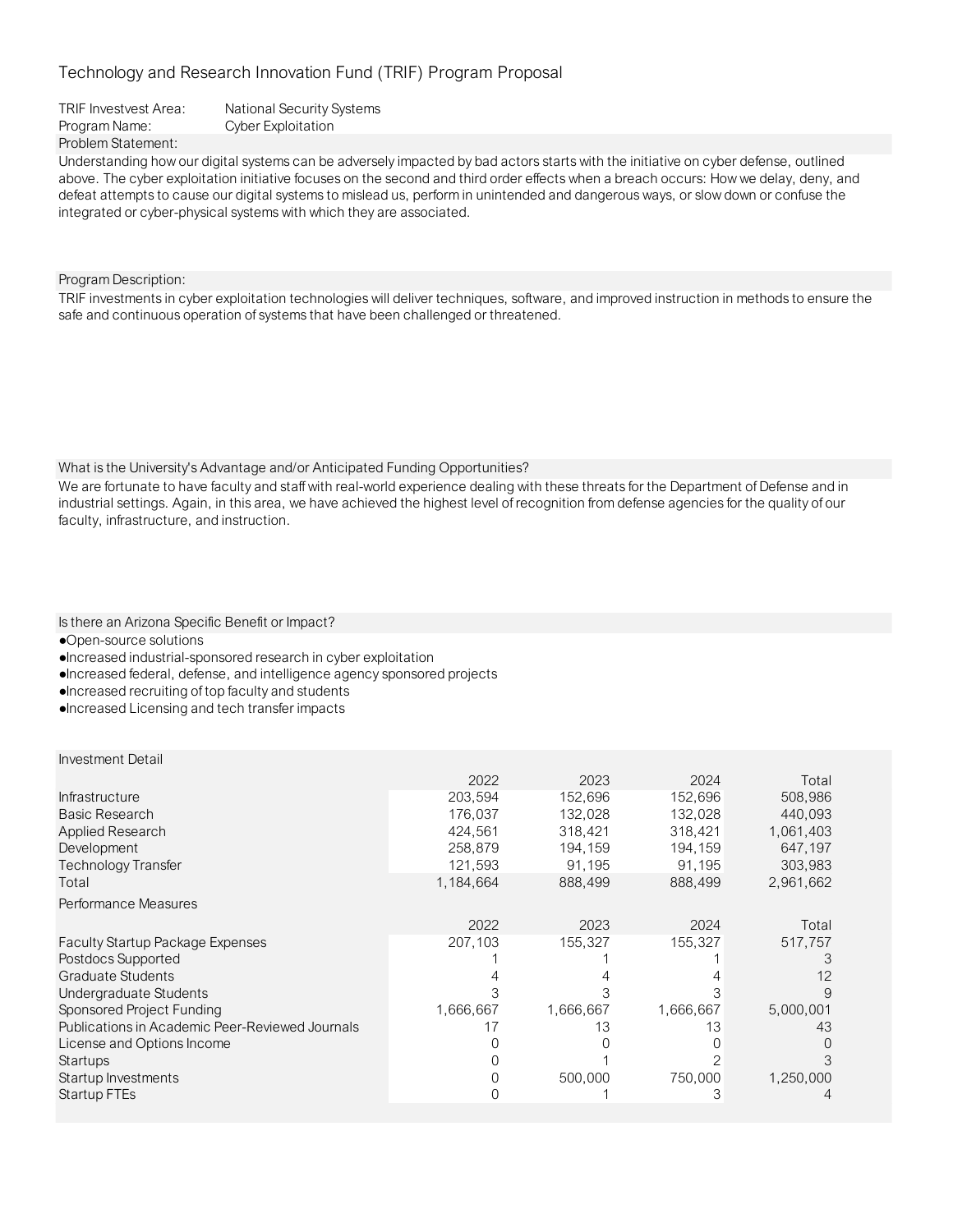| TRIF Investvest Area: | National Security Systems   |
|-----------------------|-----------------------------|
| Program Name:         | Human-Computer Interactions |
| Problem Statement:    |                             |

Computer systems used to be designed to respond to human input efficiently and consistently. With wearables, digital assistants, ubiquitous data, and artificial intelligence-infused and connected objects, we now require approachable, accessible, efficient interactions for compute-capable platforms to interact with humans. In many critical applications and systems, we also have moved from a time of a human operator in the control loop, to a human supervisor on the control loop. Safety, ergonomics, multi-sensory interactions, and intuitive interfaces are critical.

Program Description:

Research in the area of human-computer interaction should reduce errors in the use of our defense systems, reduce the training burden as users transition to new systems, and reduce human stress in the use of these systems.

What is the University's Advantage and/or Anticipated Funding Opportunities?

UArizona has strong electrical and computer engineering faculty as well as depth in artificial intelligence and mathematics. We have strong language centers; psychology, physiology, and social sciences faculty; and design themes around strengthening the built environment. These multidisciplinary talents will help us shape the interface between the real world and digital terrain, building efficiency and removing impediments to national security system interfaces and practices.

Is there an Arizona Specific Benefit or Impact?

- ●Increased industrial-sponsored research in human-computer interactions
- ●Increased federal, defense, and intelligence agency sponsored projects
- ●Increased recruiting of top faculty and students
- ●Increased licensing and tech transfer impacts

|                                                 | 2022      | 2023      | 2024      | Total     |
|-------------------------------------------------|-----------|-----------|-----------|-----------|
| Infrastructure                                  | 101,798   | 101,798   | 101,798   | 305,394   |
| <b>Basic Research</b>                           | 129,439   | 129,439   | 129.439   | 388,317   |
| <b>Applied Research</b>                         | 212,280   | 212,280   | 212,280   | 636,840   |
| Development                                     | 88,019    | 88,019    | 88,019    | 264,057   |
| <b>Technology Transfer</b>                      | 60,796    | 60,796    | 60,796    | 182,388   |
| Total                                           | 592,332   | 592,332   | 592,332   | 1,776,996 |
| Performance Measures                            |           |           |           |           |
|                                                 | 2022      | 2023      | 2024      | Total     |
| <b>Faculty Startup Package Expenses</b>         | 103,551   | 103,551   | 103,551   | 310,653   |
| Postdocs Supported                              |           |           |           |           |
| Graduate Students                               |           |           |           | 9         |
| Undergraduate Students                          |           |           |           |           |
| Sponsored Project Funding                       | 1,666,667 | 1,666,667 | 1,666,667 | 5,000,001 |
| Publications in Academic Peer-Reviewed Journals |           |           |           | 27        |
| License and Options Income                      |           |           |           |           |
| Startups                                        |           |           |           |           |
| Startup Investments                             |           | 500,000   | 750,000   | 1,250,000 |
| Startup FTEs                                    |           |           | З         |           |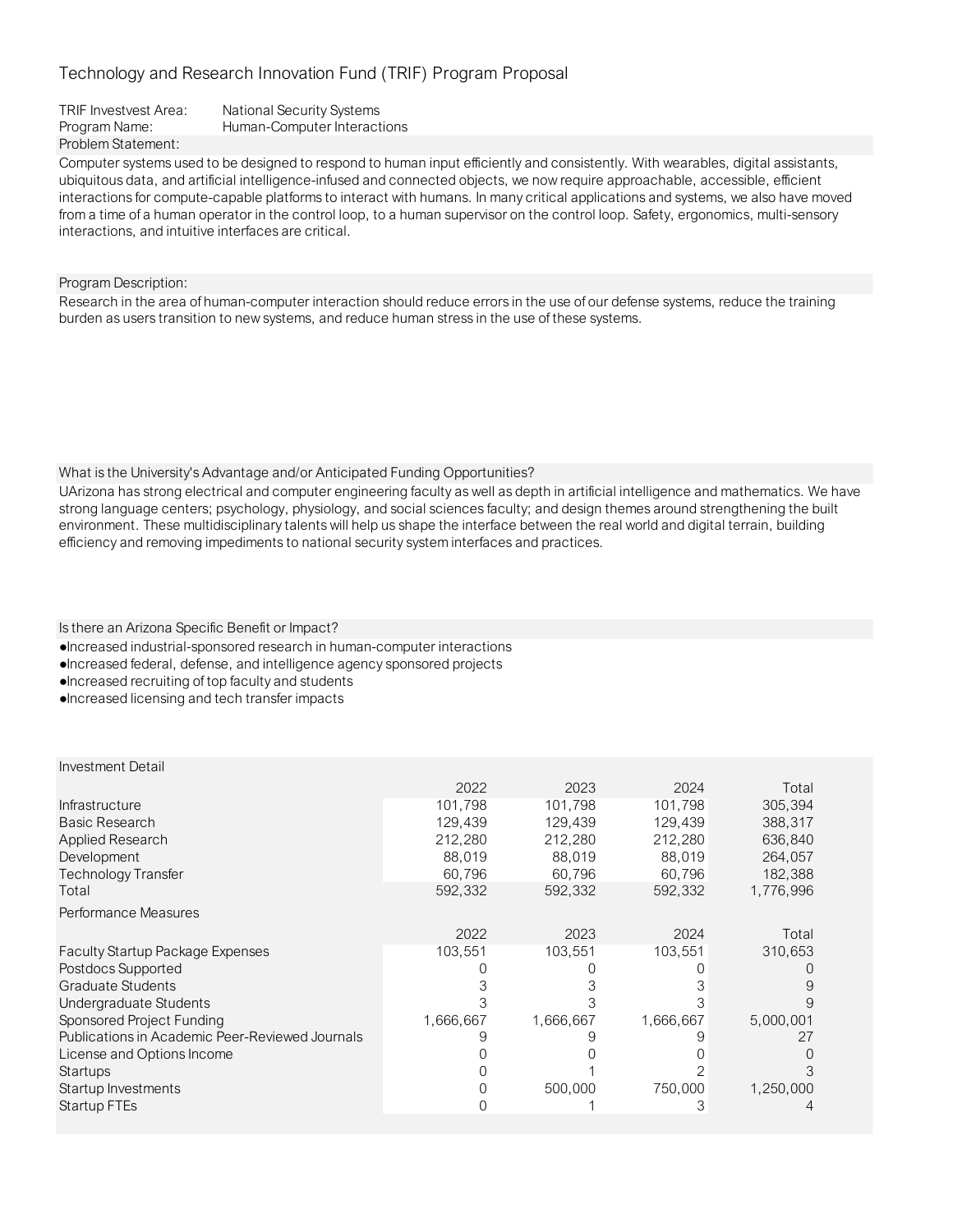TRIF Investvest Area: National Security Systems Program Name: Advanced Energy Systems Problem Statement:

Energy systems are required everywhere from deep sea to space, and from miniature applications to electrical grid storage devices. Meeting these demands requires a broad range of energy systems with discrete size, weight, power density, capacity, and cost targets. New approaches to providing these solutions are slow to emerge in the commercial market and must rely on fundamental and applied research that can rapidly scale and transition to commercial production.

Program Description:

We anticipate making advances in fundamental science, prototype systems, and teaching and learning that ensure Arizona serves the needs of commerce and the military, and that the state is an attractive destination for these industries.

What is the University's Advantage and/or Anticipated Funding Opportunities?

These solutions require the combined creativity of electrical, mechanical, and systems engineers, materials scientists, and application space expertise. The close-knit activities between the UArizona Colleges of Engineering and Science faculty are ideal for attacking these problems.

Is there an Arizona Specific Benefit or Impact? •Increased industrial-sponsored research in energy systems •Increased federal, defense, and intelligence agency sponsored projects •Increased recruiting of top faculty and students •Increased licensing and tech transfer impacts

|                                                 | 2022      | 2023      | 2024      | Total     |
|-------------------------------------------------|-----------|-----------|-----------|-----------|
| Infrastructure                                  | 368,267   | 368,267   | 368,267   | 1,104,801 |
| <b>Basic Research</b>                           | 132,028   | 132,028   | 132,028   | 396,084   |
| Applied Research                                | 194.159   | 194,159   | 194,159   | 582,477   |
| Development                                     | 132,028   | 132,028   | 132,028   | 396,084   |
| <b>Technology Transfer</b>                      | 91,195    | 91,195    | 91,195    | 273,585   |
| Total                                           | 917,677   | 917,677   | 917,677   | 2,753,031 |
| Performance Measures                            |           |           |           |           |
|                                                 | 2022      | 2023      | 2024      | Total     |
| <b>Faculty Startup Package Expenses</b>         | 155,327   | 155,327   | 155,327   | 465,981   |
| Postdocs Supported                              |           |           |           |           |
| Graduate Students                               |           |           |           |           |
| Undergraduate Students                          |           |           |           | 6         |
| Sponsored Project Funding                       | 1,666,667 | 1,666,667 | 1,666,667 | 5,000,001 |
| Publications in Academic Peer-Reviewed Journals | 13        | 13        | 13        | 39        |
| License and Options Income                      |           |           |           |           |
| Startups                                        |           |           |           | З         |
| Startup Investments                             |           | 500,000   | 750,000   | 1,250,000 |
| Startup FTEs                                    |           |           | 3         |           |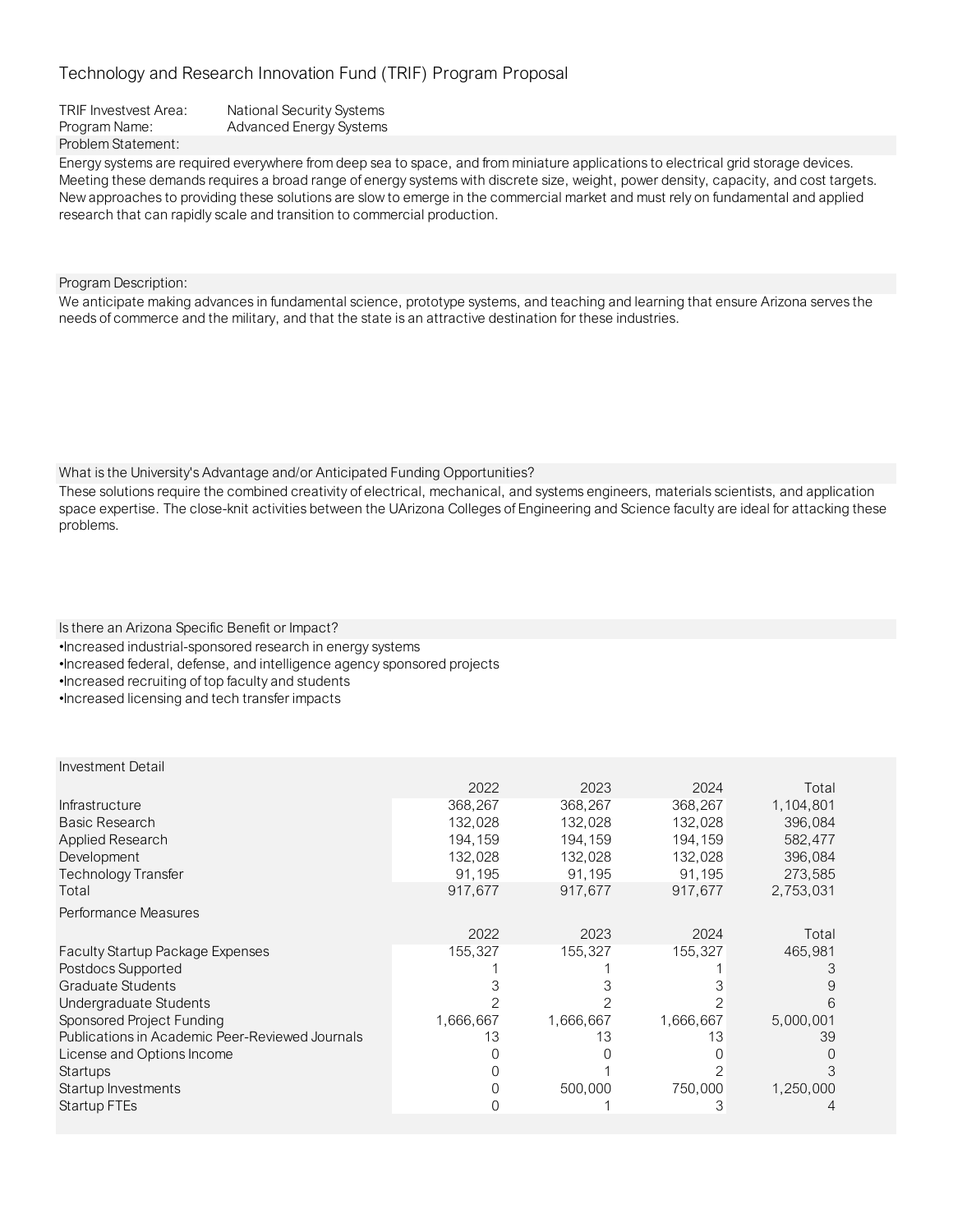| <b>TRIF Investvest Area:</b> | <b>National Security Systems</b> |
|------------------------------|----------------------------------|
| Program Name:                | Advanced Manufacturing           |
| Problem Statement:           |                                  |

Advanced manufacturing (AM) includes concepts in rapid prototyping and parts-on-demand, additive manufacturing (e.g., 3D printing), sustainable and environmentally sound processes, and advanced robotics and other forms of automation. Enabling technologies can include materials, equipment, processes, software, and computation. AM has the potential to shorten product development timelines, improve worker safety, increase production, reduce waste, and preserve the natural environment. Significant challenges remain for widespread implementation of many AM technologies and include materials research, robotics, in-process quality control, and product inspection.

#### Program Description:

Investment Detail

Presently there are several elements of AM that are coalescing around areas such as aerospace research. These elements include advanced materials and additive manufacturing. TRIF funding will help accelerate and expand these efforts, fostering maturation toward larger extramural funding mechanisms. Opportunities exist for novel application of AM to new domains, and TRIF resources will be devoted to supporting projects that will target these opportunities with unique ideas. Over the next five years, we expect continued aggregation of related areas of research (e.g. AR/VR, advanced materials, robotics) around AM, facilitated by TRIF support.

#### What is the University's Advantage and/or Anticipated Funding Opportunities?

UArizona has many research programs and experienced investigators active in new materials development, additive manufacturing equipment and processes, artificial intelligence for process improvement, environmental engineering, and advanced robotics. In one particular area of AM, additive manufacturing, faculty across several units have collaborated to form the Additive Manufacturing Initiative. This group seeks to leverage faculty expertise and resources to further research and training in the application of 3D printing to challenges in manufacturing in extreme conditions, next-generation manufacturing, and adaptive process control. The team also has initiatives in workforce development, including using virtual and augmented reality technology to teach advanced manufacturing practices.

Is there an Arizona Specific Benefit or Impact?

• Maturation of at least one program area into a research center focused on AM

• Increased coordination of related research and technologies around AM

• Development of new application areas for AM and the number of potential sponsors of extramurally funded research

• Cultivatation of a larger number of partnerships with a growing AM industry base, particularly those in Arizona

| 2022      | 2023      | 2024      | Total     |
|-----------|-----------|-----------|-----------|
| 497,159   | 497,159   | 497,159   | 1,491,477 |
| 178,238   | 178,238   | 178,238   | 534,714   |
| 262,115   | 262,115   | 262,115   | 786,345   |
| 178,238   | 178,238   | 178,238   | 534,714   |
| 123,113   | 123,113   | 123,113   | 369,339   |
| 1,238,863 | 1,238,863 | 1,238,863 | 3,716,589 |
|           |           |           |           |
| 2022      | 2023      | 2024      | Total     |
| 209,692   | 209,692   | 209,692   | 629,076   |
|           |           |           |           |
|           |           |           |           |
|           |           |           |           |
| 2,083,333 | 2,083,333 | 2,083,333 | 6,249,999 |
|           |           | 17        | 51        |
|           |           |           |           |
|           |           |           |           |
|           | 500,000   | 750,000   | 1,250,000 |
|           |           |           |           |
|           |           |           |           |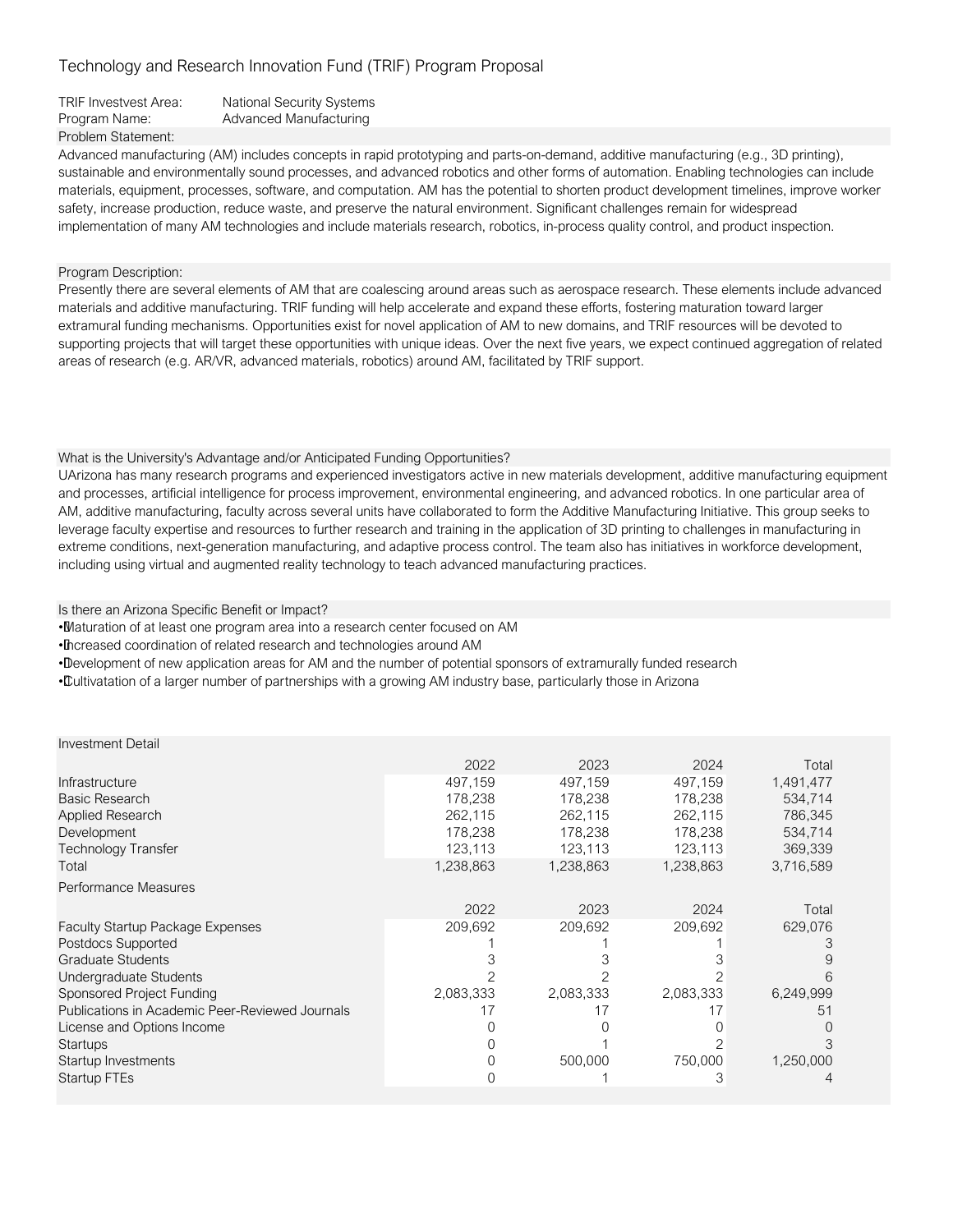TRIF Investvest Area: National Security Systems Program Name: Novel Materials Problem Statement:

Military systems operate in extreme environments that pose challenges to structural and packaging materials. Their energy systems require lightweight and high-electrical discharge capabilities. The structures require materials systems with unique fastening and joining methods. Increasingly, those materials must accommodate additional functionality and embedded systems than previous systems.

Program Description:

We expect substantial progress in fundamental materials development, testing, and evaluation of coupon (small materials samples) and larger scale-up materials models, technical artifacts, and prototypes.

What is the University's Advantage and/or Anticipated Funding Opportunities?

Through growing collaborations with Arizona's resident military and intelligence components, our scientists are increasingly familiar with the operational and design issues that these systems must accommodate.

Is there an Arizona Specific Benefit or Impact?

- ●Increased industrial-sponsored research in novel materials
- ●Increased federal, defense, and intelligence agency sponsored projects
- ●Increased recruiting of top faculty and students
- ●Increased licensing and tech transfer impacts

|                                                 | 2022      | 2023      | 2024      | Total     |
|-------------------------------------------------|-----------|-----------|-----------|-----------|
| Infrastructure                                  | 299,404   | 299,404   | 299,404   | 898,212   |
| Basic Research                                  | 129,439   | 129,439   | 129,439   | 388,317   |
| Applied Research                                | 103,551   | 103,551   | 103,551   | 310,653   |
| Development                                     | 25,888    | 25,888    | 25,888    | 77,664    |
| <b>Technology Transfer</b>                      | 60.796    | 60.796    | 60.796    | 182,388   |
| Total                                           | 619,078   | 619,078   | 619,078   | 1,857,234 |
| Performance Measures                            |           |           |           |           |
|                                                 | 2022      | 2023      | 2024      | Total     |
| <b>Faculty Startup Package Expenses</b>         | 258,879   | 258,879   | 258,879   | 776,637   |
| Postdocs Supported                              |           |           |           |           |
| <b>Graduate Students</b>                        |           |           |           |           |
| Undergraduate Students                          |           |           |           |           |
| Sponsored Project Funding                       | 1,666,667 | 1,666,667 | 1,666,667 | 5,000,001 |
| Publications in Academic Peer-Reviewed Journals |           |           |           | 2(        |
| License and Options Income                      |           |           |           |           |
| Startups                                        |           |           |           |           |
| Startup Investments                             |           | 500,000   | 750,000   | 1,250,000 |
| Startup FTEs                                    |           |           |           |           |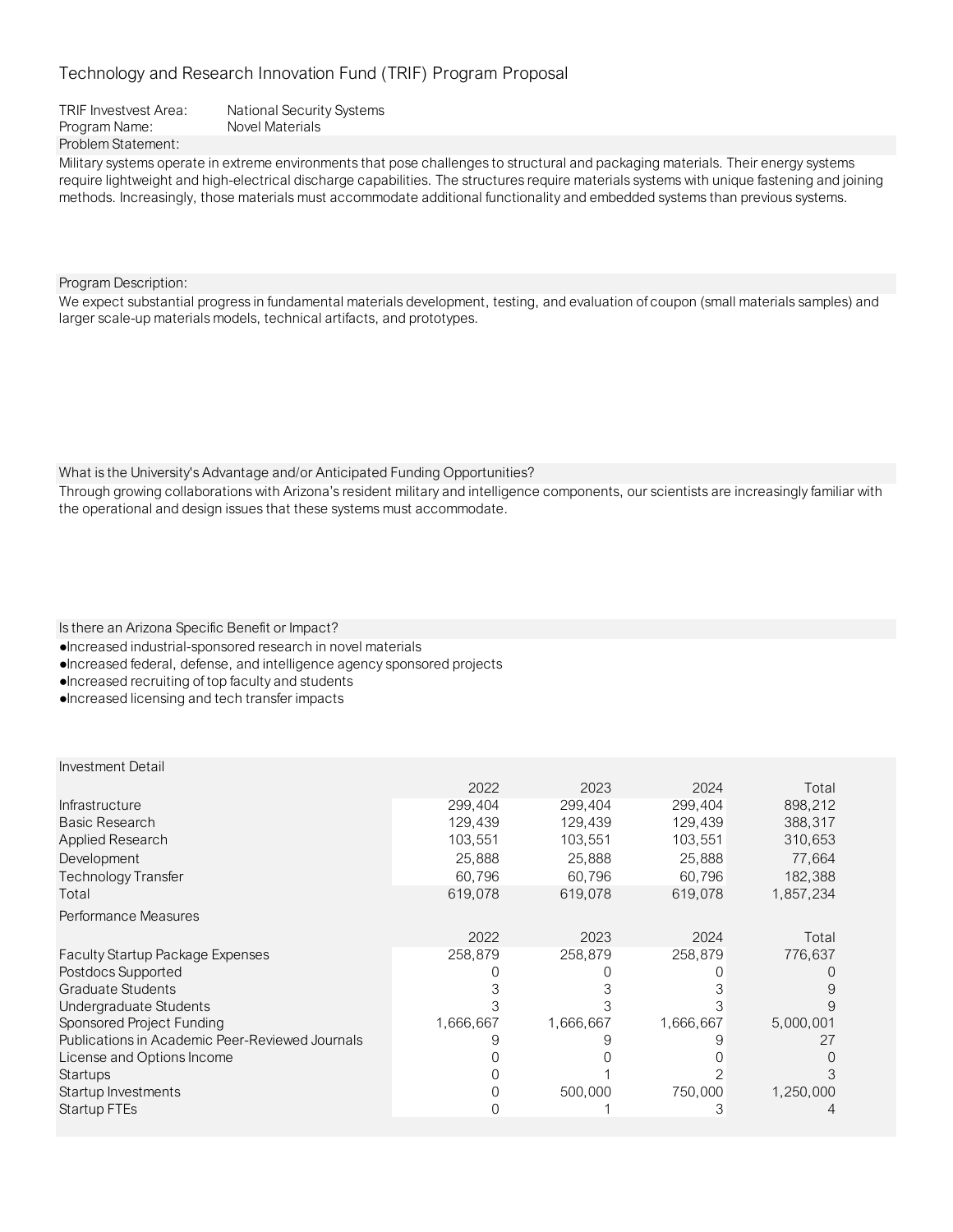TRIF Investvest Area: National Security Systems Program Name: Internet of Things (IoT) Problem Statement:

The Internet of Things (IoT) is represented by devices with a multitude of capabilities, including self-identification, localization, diagnostic status, data acquisition, processing, and device-to-device and device-to-network communication. Devices function under the umbrella of the internet, which serves as a means of data transfer and communication. Application areas can be broadly categorized in terms of consumer, organizational, industrial, infrastructure, and military sectors. Technologies that support the IoT include wireless, low-power consumption electronics, energy storage, miniaturization, cloud computing, and data analytics. While deployment of IoT systems began in the early 2000's, barriers such as compatibility and lack of a clear value-proposition have hampered adoption. Security and privacy concerns with respect to data usage also have tempered enthusiasm.

Program Description:

We anticipate this initiative will focus resources around current areas of demonstrable leadership in IoT technologies (e.g., transportation, agriculture, mining), as well as emerging areas (e.g., health monitoring), to deepen expertise and solidify critical mass. Over the next five years, one or more of these programs will be capable of maturation to national research center status, with commensurate federal funding support (e.g., ERC, MURI, NIH P01 or P50). TRIF funding also would support smaller programs in a "seed and feed" approach. The nature of IoT research involves a wide application space, and new discoveries can potentially be directed toward a myriad of applications and/or combined with related technologies to address ever-larger challenges. TRIF seed grants in the IoT initiative will be used to ensure that a pipeline of discoveries emerges over the five-year timeframe, and that this culture persists in the future.

## What is the University's Advantage and/or Anticipated Funding Opportunities?

As a large land-grant university, UArizona is positioned to address complex system problems in a variety of application domains. Current research in wireless communications, low-energy consumption sensors, agricultural automation, data analytics, machine learning, wearables, advanced manufacturing, robotics, and transportation provide broad capabilities and expertise that can be directed toward important research questions that currently limit the effective application of IoT technologies. The university's ability to form strong academic-industry partnerships can help focus research and accelerate translation through proof-of-concept, technology transfer, and commercialization.

### Is there an Arizona Specific Benefit or Impact?

•Development of a community around IoT technologies that includes multiple investigators, a convergence research approach, education and training programs directed toward workforce development, and increased technology transfer activity •Increased synergy between currently diffuse areas of IoT research and improved competitiveness for large, center-type funding awards •Development of a robust pipeline of seed projects that address emerging challenges and new application spaces

| <b>Investment Detail</b>                        |           |           |           |           |
|-------------------------------------------------|-----------|-----------|-----------|-----------|
|                                                 | 2022      | 2023      | 2024      | Total     |
| <b>Infrastructure</b>                           | 400,151   | 400,151   | 400,151   | 1,200,453 |
| Basic Research                                  | 178,238   | 178,238   | 178,238   | 534,714   |
| Applied Research                                | 262,115   | 262,115   | 262,115   | 786,345   |
| Development                                     | 262,115   | 262,115   | 262,115   | 786,345   |
| Technology Transfer                             | 123,113   | 123,113   | 123,113   | 369,339   |
| Total                                           | 1,225,732 | 1,225,732 | 1,225,732 | 3,677,196 |
| Performance Measures                            |           |           |           |           |
|                                                 | 2022      | 2023      | 2024      | Total     |
| <b>Faculty Startup Package Expenses</b>         | 209,692   | 209,692   | 209,692   | 629,076   |
| Postdocs Supported                              |           |           |           | h         |
| <b>Graduate Students</b>                        | 5         |           | 5         | 15        |
| Undergraduate Students                          |           |           |           | 9         |
| Sponsored Project Funding                       | 2,083,333 | 2,083,333 | 2,083,333 | 6,249,999 |
| Publications in Academic Peer-Reviewed Journals | 17        |           |           | 51        |
| License and Options Income                      |           |           |           |           |
| Startups                                        |           |           |           |           |
| Startup Investments                             |           | 500,000   | 750,000   | 1,250,000 |
| Startup FTEs                                    |           |           | 3         |           |
|                                                 |           |           |           |           |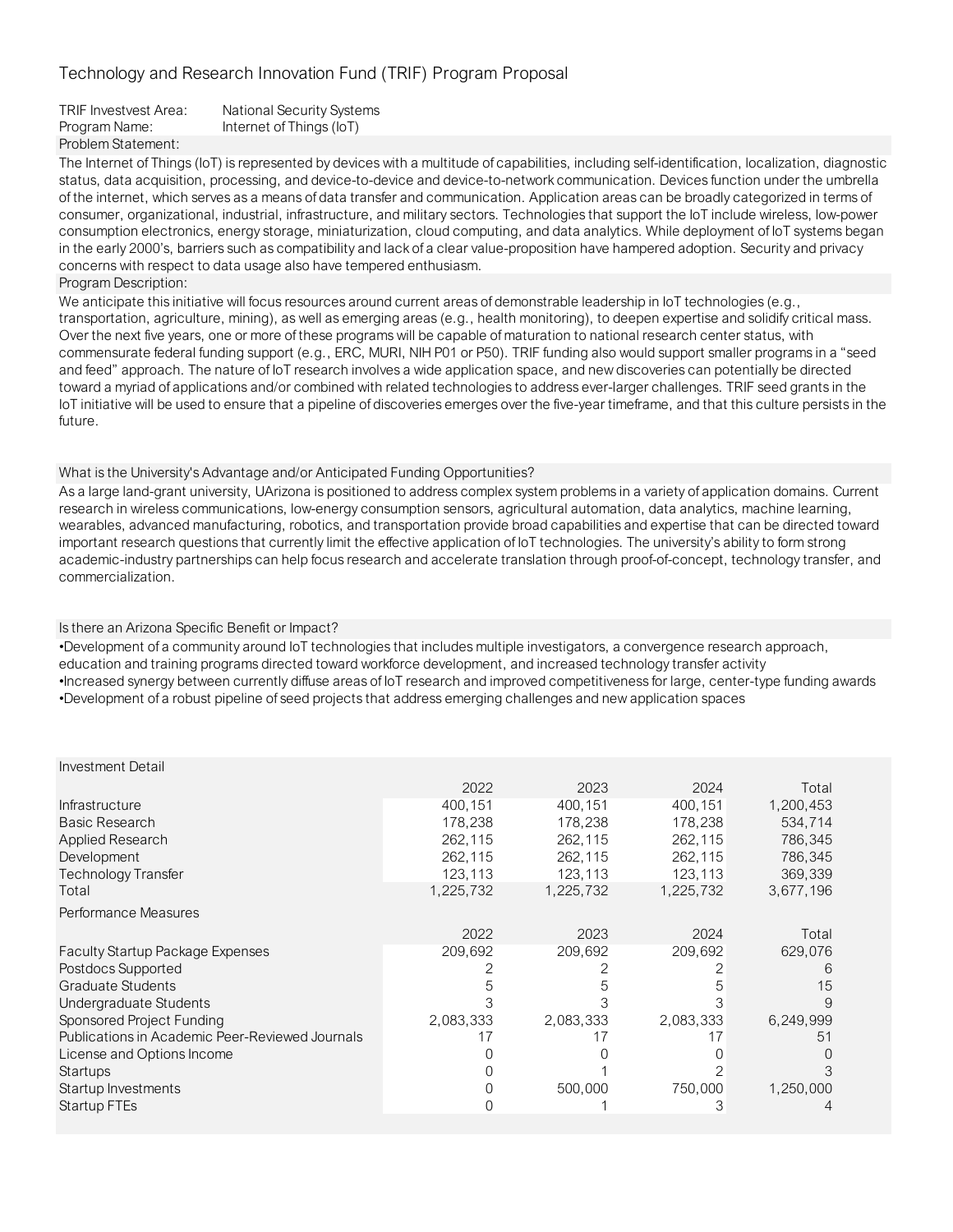TRIF Investvest Area: National Security Systems Program Name: Data Sciences Problem Statement:

Many areas of the Fourth Industrial Revolution (4IR) produce and/or can benefit from large pools of data. However, data in and of itself is not useful unless properly interpreted. Analytics provides for the systematic computational analysis of data using techniques such as textto-data (e.g., natural language processing), machine learning, data visualization, and image informatics. Current challenges such as analysis of unstructured data, computation time, predictive accuracy, and complex event processing provide opportunities for additional academic research.

### Program Description:

Data sciences is at the core of many research activities at UArizona, and establishment of the Data Science Institute (DSI) has been instrumental in creating an array of capabilities available to many investigators and teams. Over the next five years, this initiative will use TRIF funds to expand the application of data science techniques, in particular the use of DSI, among a broader base of users. We will take concepts, practices, and capabilities from tools like CyVerse and support their expansion beyond life science research so that they can be utilized more broadly. We will support projects that apply data science to more application domains and demonstrate utility in a wider array of problems solving endeavors. TRIF support will also be directed toward the application of data sciences at different size scales. This initiative will support projects that seek to implement the use of data science techniques, especially those that enable data analysis and interpretation in new and novel ways.

What is the University's Advantage and/or Anticipated Funding Opportunities?

Through DSI, numerous faculty across the university have access to core capabilities in many facets of data processing and analysis, visualization, and interpretation. DSI fills the gap between research software and domain science by working with research teams at the cutting edge of data-driven discovery. Currently, DSI offers support in four applied focus areas, including natural language processing, machine learning, large-scale data visualization, and image informatics. Individual investigators working in various 4IR fields can leverage the DSI for their own investigations that require data analytics, as well as collaborate on research that aims to answer important questions and broaden the application of data analytics itself.

### Is there an Arizona Specific Benefit or Impact?

•Increased awareness and utilization of data sciences as a research tool, particularly DSI and CyVerse, across all 4IR- related initiatives •Growth of CyVerse beyond life sciences

•Implementation of data science techniques at a range of dataset size scales

| <b>Investment Detail</b> |  |
|--------------------------|--|
|--------------------------|--|

| 429.868<br><b>Applied Research</b><br>429.868<br>1,289,604<br>429,868<br>262,114<br>262,114<br>262,114<br>786,342<br>Development<br>123,113<br>123,113<br>369,339<br>123,113<br>Techonology Transfer<br>1,199,472<br>1,199,472<br>1,199,472<br>3,598,416<br>Total |       |
|-------------------------------------------------------------------------------------------------------------------------------------------------------------------------------------------------------------------------------------------------------------------|-------|
| Performance Measures                                                                                                                                                                                                                                              |       |
| 2022<br>2023<br>2024                                                                                                                                                                                                                                              | Total |
| 209,692<br>209,692<br>209,692<br>629,076<br><b>Faculty Startup Package Expenses</b>                                                                                                                                                                               |       |
| Postdocs Supported                                                                                                                                                                                                                                                |       |
| Graduate Students<br>5<br>b                                                                                                                                                                                                                                       | 15    |
| Undergraduate Students                                                                                                                                                                                                                                            | 9     |
| Sponsored Project Funding<br>2,083,333<br>2,083,333<br>2,083,333<br>6,249,999                                                                                                                                                                                     |       |
| Publications in Academic Peer-Reviewed Journals<br>17<br>17<br>17                                                                                                                                                                                                 | 51    |
| License and Options Income                                                                                                                                                                                                                                        |       |
| Startups                                                                                                                                                                                                                                                          |       |
| 500,000<br>750,000<br>1,250,000<br>Startup Investments                                                                                                                                                                                                            |       |
| 3<br>Startup FTEs                                                                                                                                                                                                                                                 |       |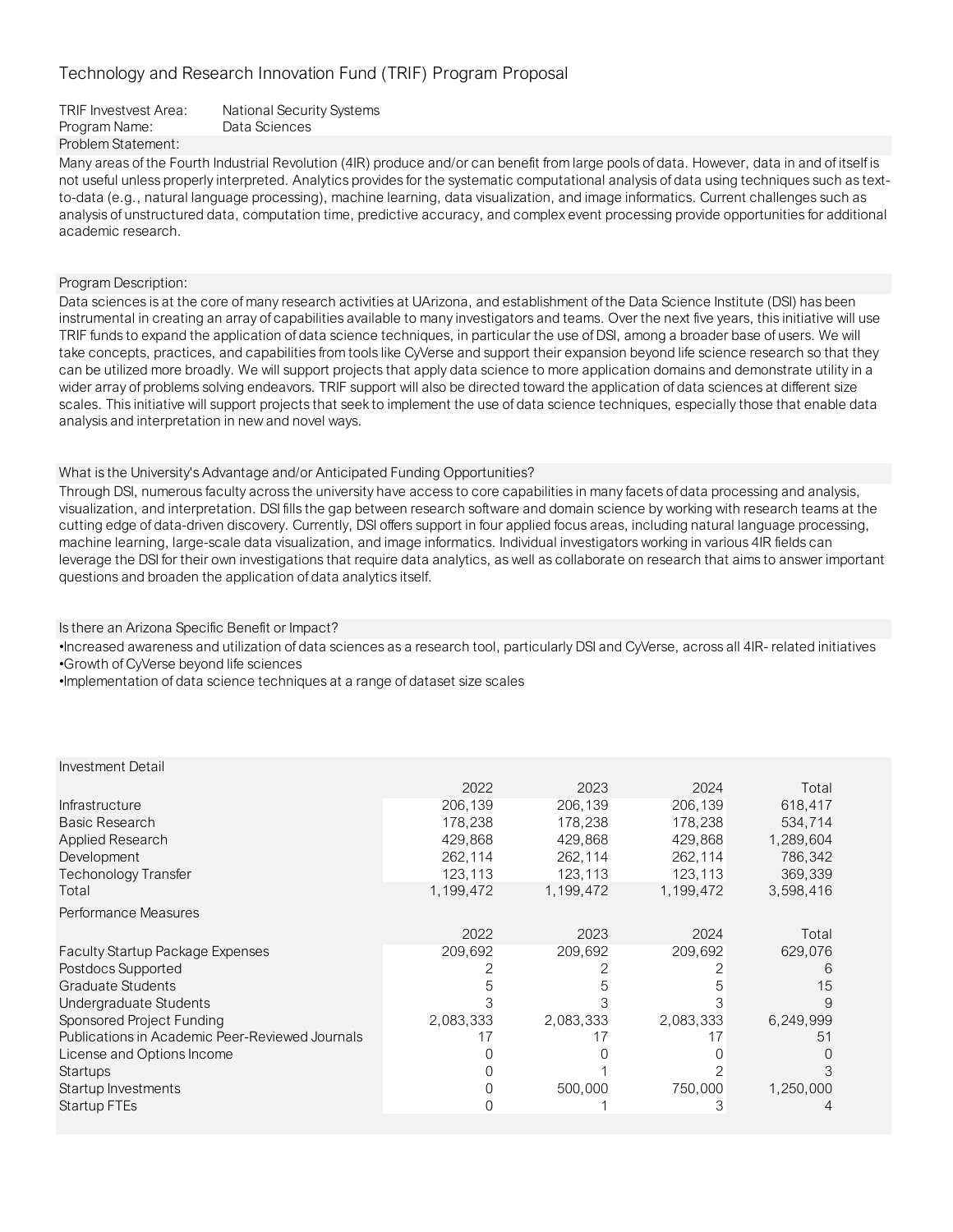Problem Statement: TRIF Investvest Area: National Security Systems Program Name: Cyber-Physical Systems

Industry has traditionally relied on highly linear data and communications for decision making. Cyber-physical systems (CPS) enables realtime access to data and intelligence from a myriad of sources and locations simultaneously, with the potential to fundamentally change the way businesses operate. Challenges in CPS include many fundamental questions regarding system integration, safety, accuracy, data processing, and reliability.

### Program Description:

At present there are several active programs that focus on CPS problems and technologies. TRIF funding would support further growth and expansion. Over the next five years, we expect that the number of competitive grants submissions from these programs will grow and the number of research sponsors will increase beyond past experience, which recently has been limited mostly to NSF. In particular, current opportunities exist with the Department of Defense, NASA, and industry that we can and should pursue. TRIF funding will also make investments to increase UArizona's activities in this domain by bringing current groups together for larger projects, as well as introducing new investigators to the field through seed grants. One area that may be particularly fruitful is CPS application to health care. With the growth of telemedicine, which is largely focused on video-enabled patient interactions (especially during the SARS-CoV-2 pandemic), innovators are turning to the next frontier. This will undoubtably involve CPS-enabled platforms such as remote surgery.

### What is the University's Advantage and/or Anticipated Funding Opportunities?

UArizona has a history of involvement in CPS research since at least 2014. We held a workshop for faculty interested in CPS funded by the NSF and most recently were awarded another NSF grant in "Computationally Aware Cyber-Physical Systems." UArizona has many units and individual investigators across the university conducting research and student training in the broad field of CPS. The Compositional Systems Labs, housed within Systems and Industrial Engineering and aligned with the UArizona Transportation Research Institute, works in the fields of transportation and autonomous vehicles. The College of Science (Applied Math), Electrical and Computer Engineering, and the Center for Applied Genetics and Genomic Medicine also are engaged in CPS activities.

### Is there an Arizona Specific Benefit or Impact?

•Growth of existing CPS activities and an increase in the number of submitted proposals, particularly beyond NSF

•Increased participation of faculty in CPS-related research, especially from related areas (e.g., mechanical engineers that work on the physical systems side)

•Expanded application space for CPS-related technologies in all relevant areas, but importantly in health care

| <b>Investment Detail</b> |
|--------------------------|
|--------------------------|

|                                                 | 2022      | 2023      | 2024      | Total     |
|-------------------------------------------------|-----------|-----------|-----------|-----------|
| Infrastructure                                  | 206,139   | 206,139   | 206,139   | 618,417   |
| <b>Basic Research</b>                           | 262,114   | 262,114   | 262,114   | 786,342   |
| Applied Research                                | 429,868   | 429,868   | 429,868   | 1,289,604 |
| Development                                     | 178,238   | 178,238   | 178,238   | 534.714   |
| Technology Transfer                             | 123,113   | 123,113   | 123,113   | 369,339   |
| Total                                           | 1,199,472 | 1,199,472 | 1,199,472 | 3,598,416 |
| Performance Measures                            |           |           |           |           |
|                                                 | 2022      | 2023      | 2024      | Total     |
| <b>Faculty Startup Package Expenses</b>         | 209,692   | 209.692   | 209,692   | 629,076   |
| Postdocs Supported                              |           |           |           | h         |
| Graduate Students                               | 5         |           |           | 15        |
| Undergraduate Students                          |           |           |           |           |
| Sponsored Project Funding                       | 2,083,333 | 2,083,333 | 2,083,333 | 6,249,999 |
| Publications in Academic Peer-Reviewed Journals |           |           | 17        | 51        |
| License and Options Income                      |           |           |           |           |
| Startups                                        |           |           |           |           |
| Startup Investments                             |           | 500,000   | 750,000   | 1,250,000 |
| Startup FTEs                                    |           |           | З         |           |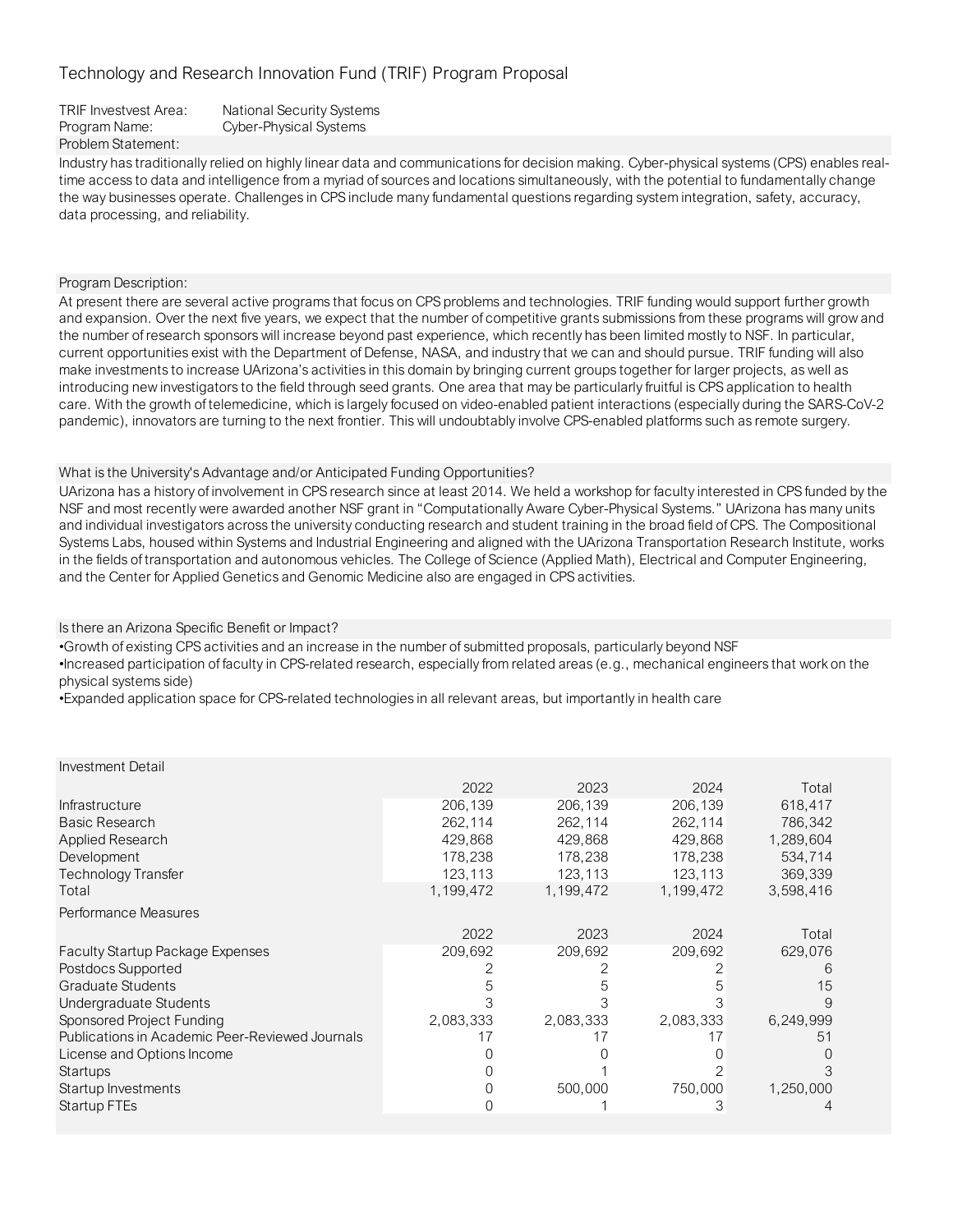## TRIF Investvest Area: National Security Systems Program Name: Advanced Communications Systems Problem Statement:

The requirement for assured, secure, and ad hoc communications with independent, remote, and other systems operating under attack requires creative, innovative, and breakthrough approaches to consistently establish connections and deliver that data in a timely way. Quantum communications, optical communications, new approaches to encryption, and other approaches to sound and radio-frequency devices are desperately needed by the military and may add value to the methods of the Fourth Industrial Revolution.

Program Description:

We anticipate the development of fundamental science and prototype systems that, with additional federal or industrial engagement, can lead to effective commercial and military solutions. We would expect to see even greater collaboration among the colleges and such sites as Ft. Huachuca, providing students with multidisciplinary research experiences ready to compete for top jobs in these industries and fields.

## What is the University's Advantage and/or Anticipated Funding Opportunities?

The UArizona Colleges of Science, Optical Sciences, and Engineering are perfect sources of these types of solutions. From the \$26M NSF-funded Center for Quantum Networks, an engineering research center, to our efforts in the Frontiers of Sound, acoustic waves research for next-generation information processing, we have the skill and the scientific and technical collaborations in place to answer these challenges.

Is there an Arizona Specific Benefit or Impact?

- ●Increased industrial-sponsored research in advanced communications systems
- ●Increased federal, defense, and intelligence agency sponsored projects
- ●Increased recruiting of top faculty and students
- ●Increased licensing and tech transfer impacts

|                                                 | 2022      | 2023      | 2024      | Total     |
|-------------------------------------------------|-----------|-----------|-----------|-----------|
| Infrastructure                                  | 748,509   | 748,509   | 748,509   | 2,245,527 |
| <b>Basic Research</b>                           | 323,598   | 323,598   | 323,598   | 970,794   |
| Applied Research                                | 258,879   | 258,879   | 258,879   | 776,637   |
| Development                                     | 64,720    | 64,720    | 64,720    | 194,160   |
| Technology Transfer                             | ######    | ######    | ######    | 455,973   |
| Total                                           | 1,547,697 | 1,547,697 | 1,547,697 | 4,643,091 |
| Performance Measures                            |           |           |           |           |
|                                                 | 2022      | 2023      | 2024      | Total     |
| <b>Faculty Startup Package Expenses</b>         | 258,879   | 258,879   | 258,879   | 776,637   |
| Postdocs Supported                              |           |           |           | 6         |
| <b>Graduate Students</b>                        |           |           |           | 9         |
| Undergraduate Students                          |           | 3         |           | 9         |
| Sponsored Project Funding                       | 1,666,667 | 1,666,667 | 1,666,667 | 5,000,001 |
| Publications in Academic Peer-Reviewed Journals | 22        | 22        | 22        | 66        |
| License and Options Income                      |           |           |           | 0         |
| Startups                                        |           |           |           | 3         |
| Startup Investments                             |           | 500,000   | 750,000   | 1,250,000 |
| Startup FTEs                                    |           |           | 3         |           |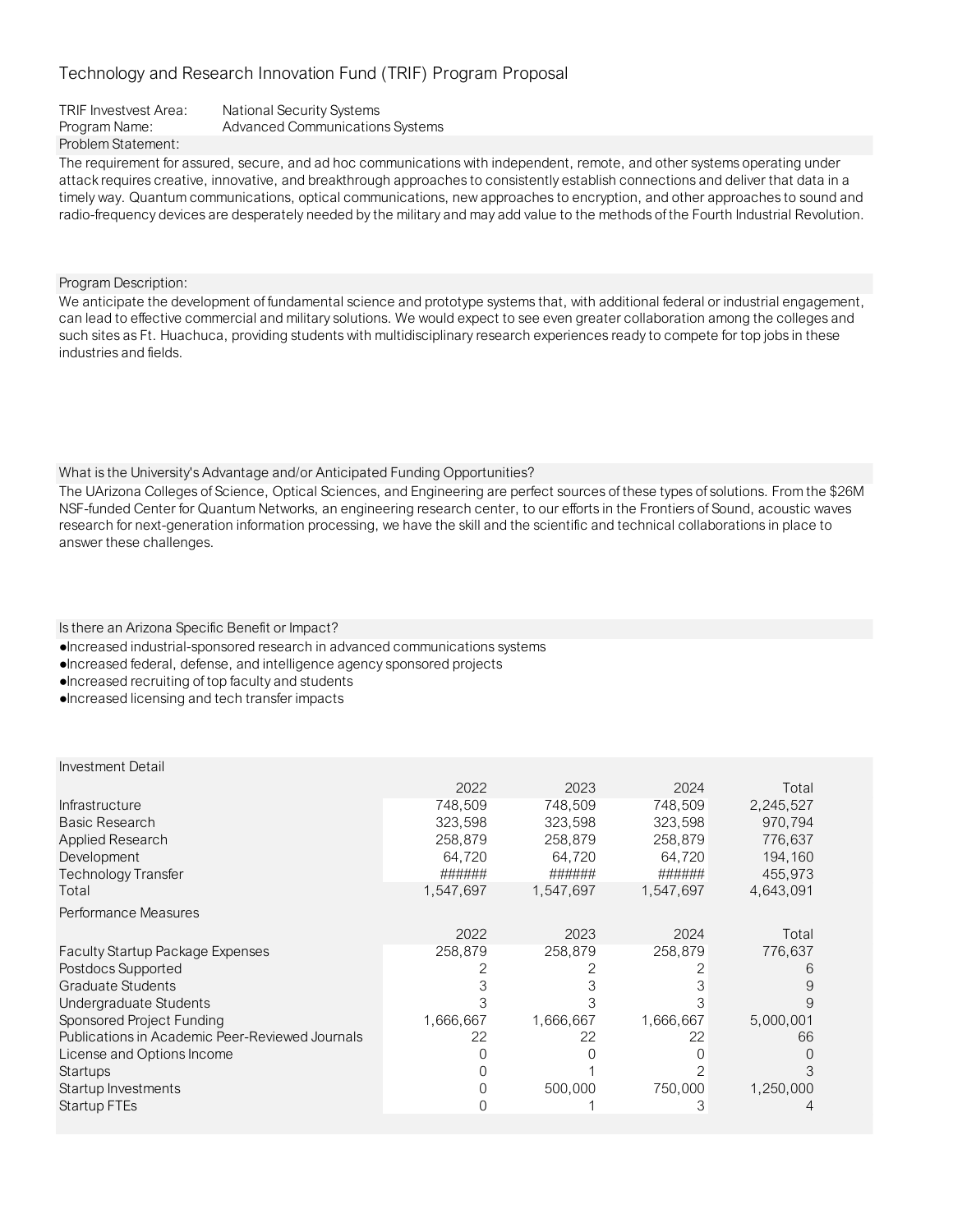| TRIF Investvest Area: | <b>National Security Systems</b> |
|-----------------------|----------------------------------|
| Program Name:         | Artificial Intelligence          |
| Problem Statement:    |                                  |

The field of artificial intelligence (AI) can encompass research in machine learning, computer visioning, and natural language processing. Application of such research can create computational approaches to human-like reasoning that can augment decision making. A laudable goal of AI is to replace human decision making, particularly where the task is extremely complex and/or large amounts of data are involved. The quality of any AI system is dependent on the data used to develop and support it. Major challenges are data quality, bias, structure, labeling, and methods to curate large datasets.

Program Description:

An important objective for TRIF support in the AI initiative is to bring existing research and application capabilities together in new ways to create synergies and increase opportunities for both funding and impact. We expect there are step-function gains that can be realized by connecting investigators and seeding new projects that will expand the development and application of AI. At present, there is fervent excitement around AI that is making it challenging to understand what represents true opportunity for UArizona. TRIF funding will be employed to bring together AI investigators from across campus to sort through potential strategies for expansion of AI research and technologies and determine the best path. We expect at least one outcome to be a cogent roadmap that will help UArizona establish itself as a leader in AI in one or more research and/or application domains.

What is the University's Advantage and/or Anticipated Funding Opportunities?

UArizona currently deploys AI approaches across several research domains, including AI research itself. Recent and current programs include applications of AI in cybersecurity, space exploration, health care, education, sustainability, transportation, and border security. UArizona investigators are developing new approaches to AI itself, such as machine learning algorithms that adapt over time. Current efforts span multiple departments and colleges and provide the potential to pull teams of AI specialists together to address even larger challenges.

Is there an Arizona Specific Benefit or Impact?

•Development of an AI roadmap that details a strategy for UArizona to follow toward a position of national prominence

•Determination of AI-related areas where UArizona can be competitive and establish world-class programs

•Demonstration of UArizona leadership in one or more research or application domains related to AI (e.g., major grant award, center of excellence)

| Investment Detail                               |           |           |           |           |
|-------------------------------------------------|-----------|-----------|-----------|-----------|
|                                                 | 2022      | 2023      | 2024      | Total     |
| Infrastructure                                  | 606,292   | 606,292   | 606,292   | 1,818,876 |
| <b>Basic Research</b>                           | 262,115   | 262,115   | 262,115   | 786,345   |
| <b>Applied Research</b>                         | 209,692   | 209,692   | 209,692   | 629,076   |
| Development                                     | 52,422    | 52,422    | 52,422    | 157,266   |
| <b>Technology Transfer</b>                      | 123,113   | 123,113   | 123,113   | 369,339   |
| Total                                           | 1,253,634 | 1,253,634 | 1,253,634 | 3,760,902 |
| Performance Measures                            |           |           |           |           |
|                                                 | 2022      | 2023      | 2024      | Total     |
| <b>Faculty Startup Package Expenses</b>         | 209,692   | 209,692   | 209,692   | 629,076   |
| Postdocs Supported                              |           |           |           |           |
| <b>Graduate Students</b>                        |           |           |           |           |
| Undergraduate Students                          |           |           |           |           |
| Sponsored Project Funding                       | 2,083,333 | 2,083,333 | 2,083,333 | 6,249,999 |
| Publications in Academic Peer-Reviewed Journals | 17        |           | 17        | 51        |
| License and Options Income                      |           |           |           |           |
| Startups                                        |           |           |           |           |
| Startup Investments                             |           | 500,000   | 750,000   | 1,250,000 |
| Startup FTEs                                    |           |           | З         |           |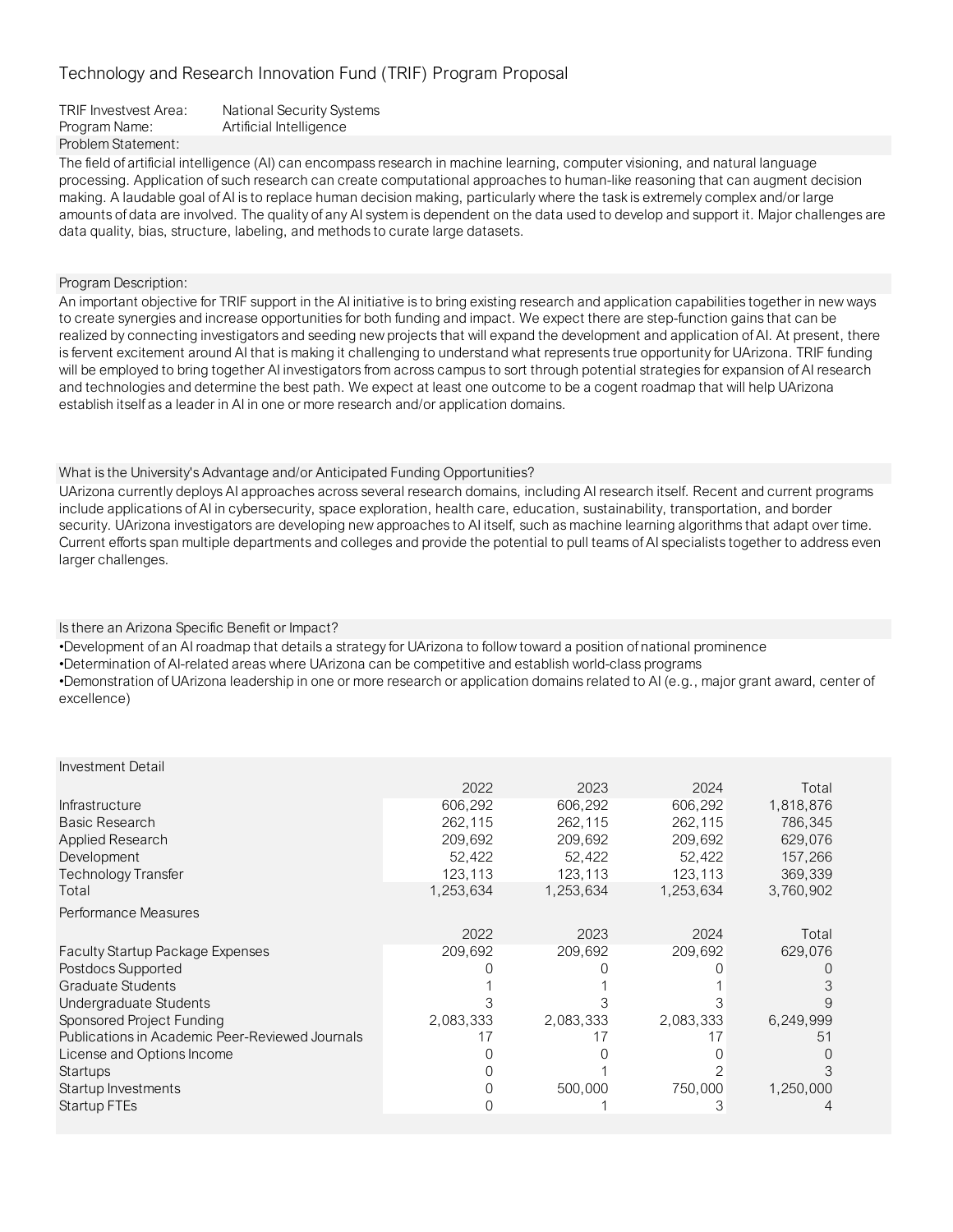### TRIF Investvest Area: National Security Systems Program Name: 4th Industrial Revolution Workforce Development Problem Statement:

The Fourth Industrial Revolution is characterized by a period of an unprecedented rapid change. Concepts are advancing so quickly to implementation, led mostly by large companies, that the existing workforce struggles to keep pace. Moreover, academic programs that would train the pool of new workers are falling behind the demand for skills in new employees. Particularly in STEM fields, the imperative for a focus on fundamentals and connection of theory to practice leaves little room for additional training in areas required for the 4IR. Development of new programs that can address the training of both existing workers and current students is necessary to feed the needs of the 4IR workforce.

## Program Description:

TRIF funding will support the expansion of STEM education programs at UArizona, especially in those that target growth in enrollment from groups underrepresented in fields of study related to 4IR. We will seek out and fund initiatives that bring faculty and staff together to address an urgent need for the 4IR workforce of the future. Several funding agencies, particularly those in the Department of Defense, are launching new programs related to STEM education and workforce development to fill a current pipeline that has been diminishing over time in the US. We will employ TRIF funding strategically to strengthen programs so that they are competitive on a national level.

## What is the University's Advantage and/or Anticipated Funding Opportunities?

UArizona already has institutional strengths in STEM fundaments education, as well as ongoing emphasis in connecting theory to practice with curricula, such as our four-year Craig M. Berge Engineering Design Program. Faculty with expertise in pedagogical, social, and behavioral research can complement ongoing program development to help implement new teaching modalities (e.g., online learning), and we can expand industry partnerships not only to serve workers interested in continuing education, but also to provide internship and co-op opportunities to traditional students. Current programs such as the Catapult Engineering Program seek to support and mentor underrepresented groups to help students persist in their degrees and graduate.

## Is there an Arizona Specific Benefit or Impact?

• Development of innovative STEM-based workforce development programs, particularlyfor the pipeline shortages for government and industry

• Success in competing for at least one major STEM training grant

• Growth in partnerships with stakeholders such as government labs and industry to better align workforce development programs with their needs and expand experiential learning for students

• Launch of at least one workforce development program that partners with K-12 and community colleges, across a spectrum of institutions but especially in areas with disadvantaged and/or underserved populations Investment Detail

| Infrastructure<br>Basic Research<br>Applied Research<br><b>Development</b><br>Technology Transfer<br>Total | 2022<br>336,830<br>145,619<br>116,495<br>29,124<br>68,396<br>696,464 | 2023<br>336,830<br>145,619<br>116,495<br>29,124<br>68,396<br>696,464 | 2024<br>336,830<br>145,619<br>116,495<br>29,124<br>68,396<br>696,464 | Total<br>1,010,490<br>436,857<br>349,485<br>87,372<br>205,188<br>2,089,392 |
|------------------------------------------------------------------------------------------------------------|----------------------------------------------------------------------|----------------------------------------------------------------------|----------------------------------------------------------------------|----------------------------------------------------------------------------|
| Performance Measures                                                                                       |                                                                      |                                                                      |                                                                      |                                                                            |
|                                                                                                            | 2022                                                                 | 2023                                                                 | 2024                                                                 | Total                                                                      |
| <b>Faculty Startup Package Expenses</b>                                                                    | 116,495                                                              | 116,495                                                              | 116,945                                                              | 349,935                                                                    |
| Postdocs Supported                                                                                         |                                                                      |                                                                      |                                                                      |                                                                            |
| Graduate Students                                                                                          |                                                                      |                                                                      |                                                                      |                                                                            |
| Undergraduate Students                                                                                     |                                                                      |                                                                      |                                                                      | 12                                                                         |
| Sponsored Project Funding                                                                                  | 2,083,333                                                            | 2,083,334                                                            | 2,083,335                                                            | 6,250,002                                                                  |
| Publications in Academic Peer-Reviewed Journals                                                            | 10                                                                   |                                                                      | 12                                                                   | 33                                                                         |
| License and Options Income                                                                                 |                                                                      |                                                                      |                                                                      |                                                                            |
| <b>Startups</b>                                                                                            |                                                                      |                                                                      |                                                                      |                                                                            |
| Startup Investments                                                                                        |                                                                      | 500,000                                                              | 750,000                                                              | 1,250,000                                                                  |
| Startup FTEs                                                                                               |                                                                      |                                                                      |                                                                      |                                                                            |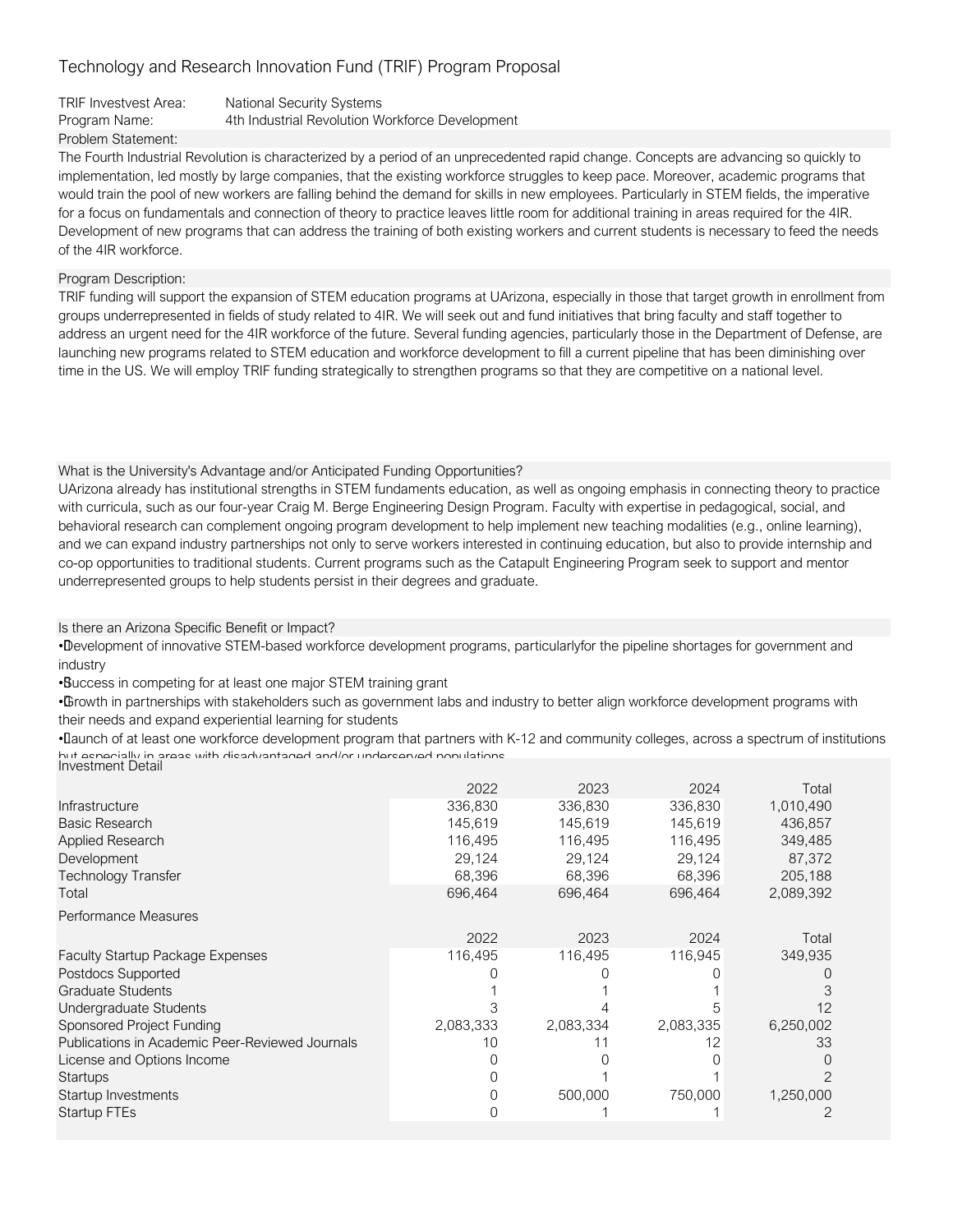| TRIF Investvest Area: | Space Exploration and Optical Sciences |
|-----------------------|----------------------------------------|
| Program Name:         | University of Arizona Space Institute  |
| Problem Statement:    |                                        |

UArizona has an unparalleled history of involvement and leadership of major space science facilities and missions, both space-based and ground-based. Competition within academia, industry, and the federal government, however, has developed strong infrastructures for proposal development and project management, while UArizona has simply maintained its previously successful approach. The competitive landscape has changed, and UArizona must develop common infrastructure among space exploration and optical sciences to more effectively compete for research support in the future.

Program Description:

The University of Arizona Space Institute (UASI) will provide a structure to aid in the development, proposal, and operation of large spacecraft missions and space- and ground-based instruments. By increasing both the number of operational projects and the support to develop them, UASI will help supply and retain the necessary workforce, providing the engineering and scientific expertise to develop, advance, propose, and operate the next generation of large projects funded by NASA, NSF, NOAA, and other government agencies. Successful proposal of such major missions and projects takes years of work, which is usually beyond the means of individual investigators or departments to support. The integrated UASI enables such long-term, higher-profile investments.

### What is the University's Advantage and/or Anticipated Funding Opportunities?

UArizona was the first university to manage a planetary lander mission (Phoenix Mars Lander) and to lead a New Frontiers mission (OSIRIS-REx). Our scientists and engineers have developed, supplied, and operated a significant number of instruments to NASA planetary flagship missions (Pioneer 10, Voyager, Cassini, and numerous Mars missions) and NASA astrophysics flagship missions (NICMOS for the Hubble Space Telescope, MIPS for the Spitzer Space Telescope, and NIRCam for the James Webb Space Telescope), as well as ground-based telescopes that have significantly expanded our understanding of the universe (Multiple Mirror Telescope, the two 6.5m Magellan Telescopes, Large Binocular Telescope, the 24.5 Giant Magellan Telescope under construction, Spacewatch, and the Catalina Sky Survey).

Is there an Arizona Specific Benefit or Impact?

This TRIF initiative will produce more than a 20x ROI, including:

•Growth in the number of multi-million dollar spacecraft mission and instrument contracts

•Increased number of positions in a highly skilled workforce capable of designing, building, and operating spacecraft hardware and missions

•Increased number of students involved in spacecraft missions and projects

•Increased opportunities for Arizona companies to participate in spacecraft missions and projects

| Investment Detail                               |           |           |           |                  |
|-------------------------------------------------|-----------|-----------|-----------|------------------|
|                                                 | 2022      | 2023      | 2024      | Total            |
| Infrastructure                                  | 359,284   | 359,284   | 359,284   | 1,077,852        |
| <b>Basic Research</b>                           | 103,551   | 103,551   | 103,551   | 310,653          |
| Applied Research                                | 258,879   | 258,879   | 258,879   | 776,637          |
| Development                                     | 362,430   | 362,430   | 362,430   | 1,087,290        |
| Technology Transfer                             | 121,593   | 121,593   | 121,593   | 364,779          |
| Total                                           | 1,205,737 | 1,205,737 | 1,205,737 | 3,617,211        |
| Performance Measures                            |           |           |           |                  |
|                                                 | 2022      | 2023      | 2024      | Total            |
| <b>Faculty Startup Package Expenses</b>         |           |           |           |                  |
| Postdocs Supported                              |           |           |           |                  |
| <b>Graduate Students</b>                        |           |           |           | $\left( \right)$ |
| Undergraduate Students                          |           |           |           |                  |
| Sponsored Project Funding                       | 2,000,000 | 4,000,000 | 6,000,000 | 12,000,000       |
| Publications in Academic Peer-Reviewed Journals |           | 5         | 15        | 20               |
| License and Options Income                      |           |           |           | $\left( \right)$ |
| Startups                                        |           |           |           |                  |
| Startup Investments                             |           |           |           |                  |
| Startup FTEs                                    |           |           |           | 0                |
|                                                 |           |           |           |                  |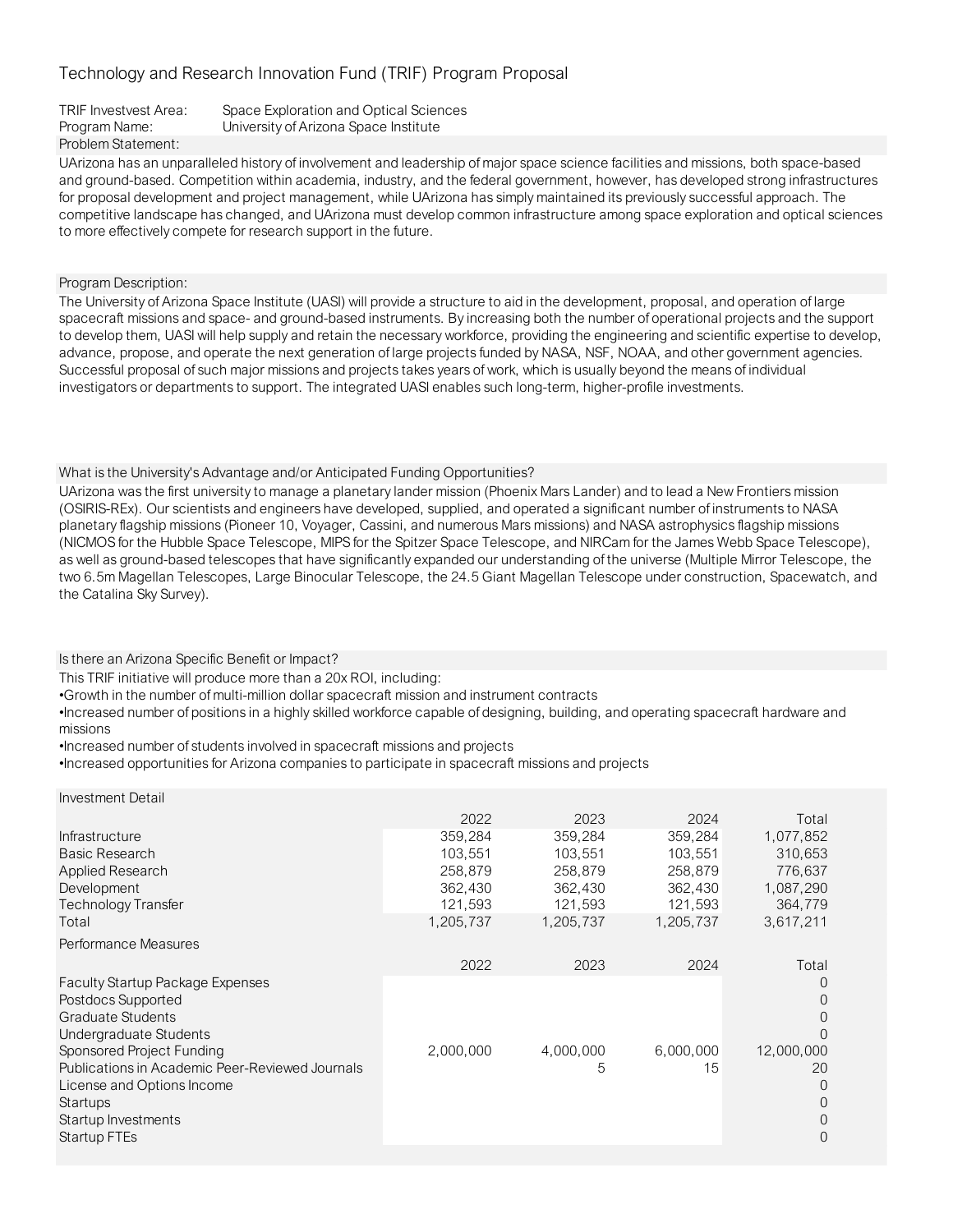Problem Statement: TRIF Investvest Area: Space Exploration and Optical Sciences Program Name: Quantum Technology & Systems Engineering

UArizona has successfully launched a vital program in quantum information science and engineering (QISE), including its recent leadership role in the NSF Center for Quantum Networks. Quantum technologies also are positioned to benefit a host of additional applications and markets that harness advanced sensor systems in physical sciences, life sciences, and defense. To lead the emerging quantum economy, UArizona must galvanize a high-impact, integrative, university-wide QISE effort.

Program Description:

This TRIF initiative will focus resources on developing explicit systems-scale solutions and demonstrators with unambiguous quantum performance advantage, ideally in sensor spaces that will strongly complement other UArizona investment areas, such as those in space sciences, National Security Systems, and Improving Health. To support CQN and other emerging systems QISE applications, and to bring experience in deployable quantum systems, the College of Optical Sciences has committed an Endowed Chair faculty position to lead in quantum systems engineering. It will also support committed Research, Innovation and Impact matching funds for CQN and additional infrastructure required for the QISE effort, such as advanced e-beam lithography tools.

What is the University's Advantage and/or Anticipated Funding Opportunities?

With its prior substantial faculty investments in QISE, combined with its high-visibility national leadership with CQN, UArizona is exceptionally well positioned. Potential quantum systems applications include sensors systems for defense and scientific discovery and communications solutions beyond the scope and budget of CQN. This TRIF initiative will harness resources in the Colleges of Optical Sciences, Engineering, Science, and Medicine, and CQN has additionally broken new ground by funding societal impacts research in the Colleges of Law and Social and Behavioral Sciences.

Is there an Arizona Specific Benefit or Impact?

This TRIF initiative will produce more than a 10x ROI, including:

• Growth in quantum research proposals, grants, and contracts

• Intellectual property generation with an excellent record of licensing potential

• Regional workforce development, producing increased BS, MS, PhD, postdoc, and research scientist talent with experience in applications-driven teams

• QISE start-up companies and strengthened relationships with local tech companies

Technology Transfer 121,593 121,593 121,593 121,593 121,593 Faculty Startup Package Expenses Postdocs Supported Graduate Students Undergraduate Students Sponsored Project Funding Publications in Academic Peer-Reviewed Journals License and Options Income **Startups** Startup Investments Startup FTEs 100,000 2,000,000 23 3,847,017 42  $\theta$ 6,500,000 24 Investment Detail 2,775,696 2023 867,405 2022 1,040,886 2024 Infrastructure 867,405 and 867,405 and 867,405 and 867,405 and 867,405 and 867,405 and 867,405 and 867,405 and 867,405 and 867,405 and 867,405 and 867,405 and 867,405 and 867,405 and 867,405 and 867,405 and 867,405 and 867 Total 600,000 100,000 1 4 8 12 2024 1 600,000 2,400,000 3,500,000 3 8 12 8 14 20 800,000 600,000 250,000 3 250,000 3 2022 2023 Performance Measures 406,542 300,000 Total 135,514 135,514  $\Omega$ Total 1,297,993 1,274,512 1,274,512  $\Omega$ 135,514 150,000  $\Omega$ 364,779 Basic Research 0 Applied Research Development 150,000 150,000 150,000 150,000 150,000 150,000 150,000 150,000 150,000 150,000 150,000 150,000 150  $\Omega$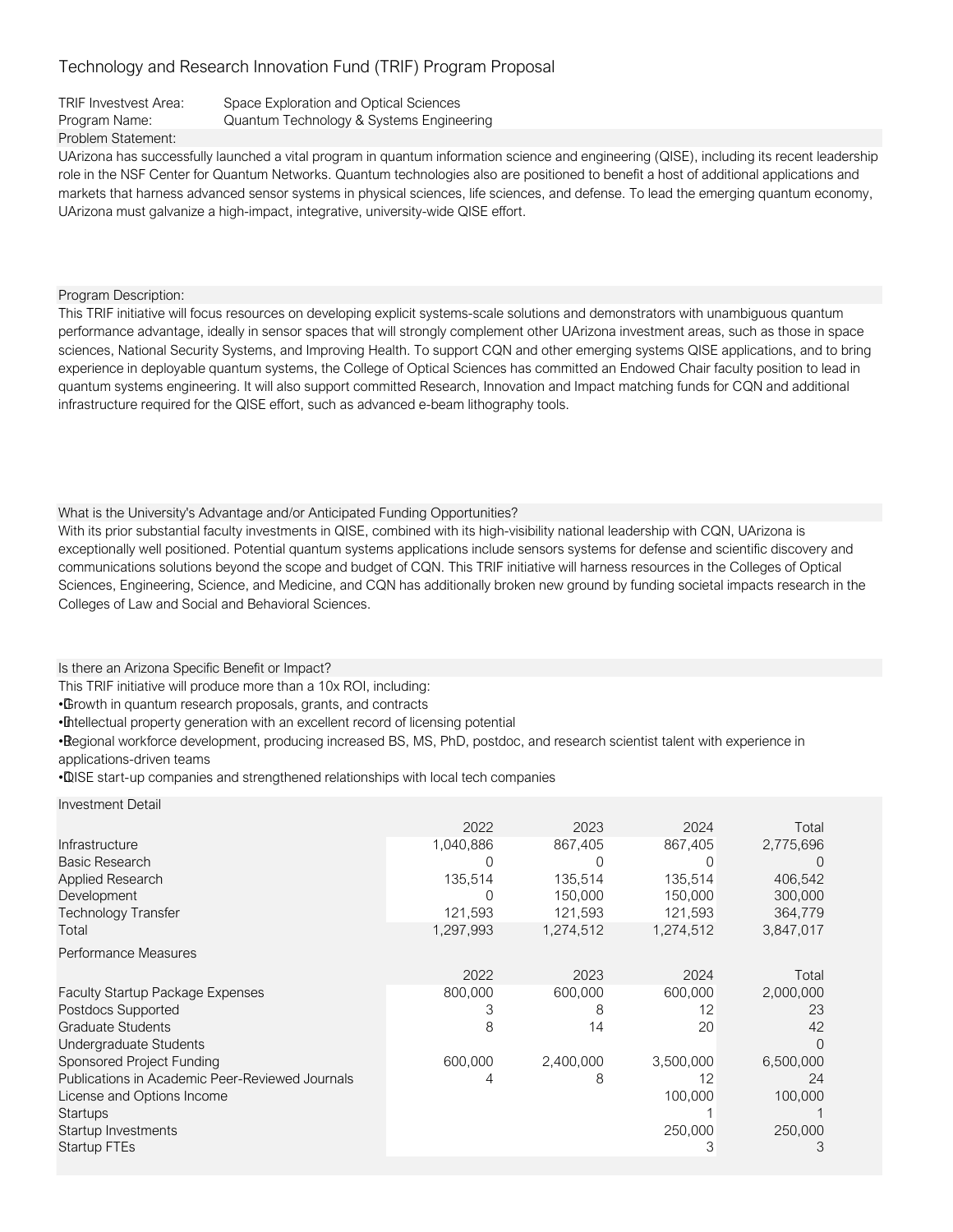TRIF Investvest Area: Space Exploration and Optical Sciences Program Name: World Leading Facilities for Astronomical Research

Problem Statement:

Over 280 UArizona researchers (and additional students and faculty at ASU and NAU) depend on our world-renowned astronomical research facilities to produce transformative scholarship and return to Arizona, through external funding, 10x the currently provided state funding. We need \$2.4M per year of additional funding to maintain our current level of observatory operations and protect and grow our external funding.

Program Description:

UArizona will continue to use our facilities to make further ground-breaking discoveries. We anticipate progress in the characterization of planets around other stars, including the search for signs of life in the atmospheres of these planets. The Event Horizon Telescope will perform further tests of Einstein's theory of gravity by studying the nearest massive black holes. Our well-equipped telescopes will identify the sources of gravity wave-producing events and provide new insights into the formation and evolution of stars and galaxies. We will use our facilities to train the next generation of astronomers and industry innovators.

#### What is the University's Advantage and/or Anticipated Funding Opportunities?

UArizona has been a leader in space sciences for over a century. Our five mountaintop observatories in the desert Southwest, under clear, dark skies, have brought the world's most talented students, engineers, and faculty to Arizona. These exceptional people have produced the innovations leading to our leadership in both space- and ground-based research facilities, not only in Arizona, but around the world. With our federal (e.g., NASA, Department of Energy (DOE), NSF) and foreign partners, we have developed the observatories and space missions that enable our past transformative discoveries, from proving the existence of dark matter to the first image of a massive black hole.

## Is there an Arizona Specific Benefit or Impact?

• Greater than a 700 percent ROI, through external funding, on the funds provided to support and upgrade our facilities.

• Completion of the next five observing campaigns of the Event Horizon Telescope (which uses our radio telescopes on Mount Graham and Kitt Peak) to complete our studies of the massive black holes in the nearest galaxies.

| <b>Investment Detail</b>                        |            |            |            |            |
|-------------------------------------------------|------------|------------|------------|------------|
|                                                 | 2022       | 2023       | 2024       | Total      |
| Infrastructure                                  | 778,449    | 778,449    | 778,449    | 2,335,347  |
| Basic Research                                  | 155,327    | 155,327    | 155,327    | 465,981    |
| <b>Applied Research</b>                         | 103,551    | 103,551    | 103,551    | 310,653    |
| Development                                     | 103,551    | 103,551    | 103,551    | 310,653    |
| Technology Transfer                             | 121,593    | 121,593    | 121,593    | 364,779    |
| Total                                           | 1,262,471  | 1,262,471  | 1,262,471  | 3,787,413  |
| Performance Measures                            |            |            |            |            |
|                                                 | 2022       | 2023       | 2024       | Total      |
| <b>Faculty Startup Package Expenses</b>         |            |            |            | $\Omega$   |
| Postdocs Supported                              | 20         | 20         | 20         | 60         |
| <b>Graduate Students</b>                        | 40         | 40         | 40         | 120        |
| Undergraduate Students                          |            |            |            | 0          |
| Sponsored Project Funding                       | 14,000,000 | 14,000,000 | 14,000,000 | 42,000,000 |
| Publications in Academic Peer-Reviewed Journals | 20         | 20         | 20         | 60         |
| License and Options Income                      |            |            |            | 0          |
| Startups                                        |            |            |            | 0          |
| Startup Investments                             |            |            |            | 0          |
| Startup FTEs                                    |            |            |            | 0          |
|                                                 |            |            |            |            |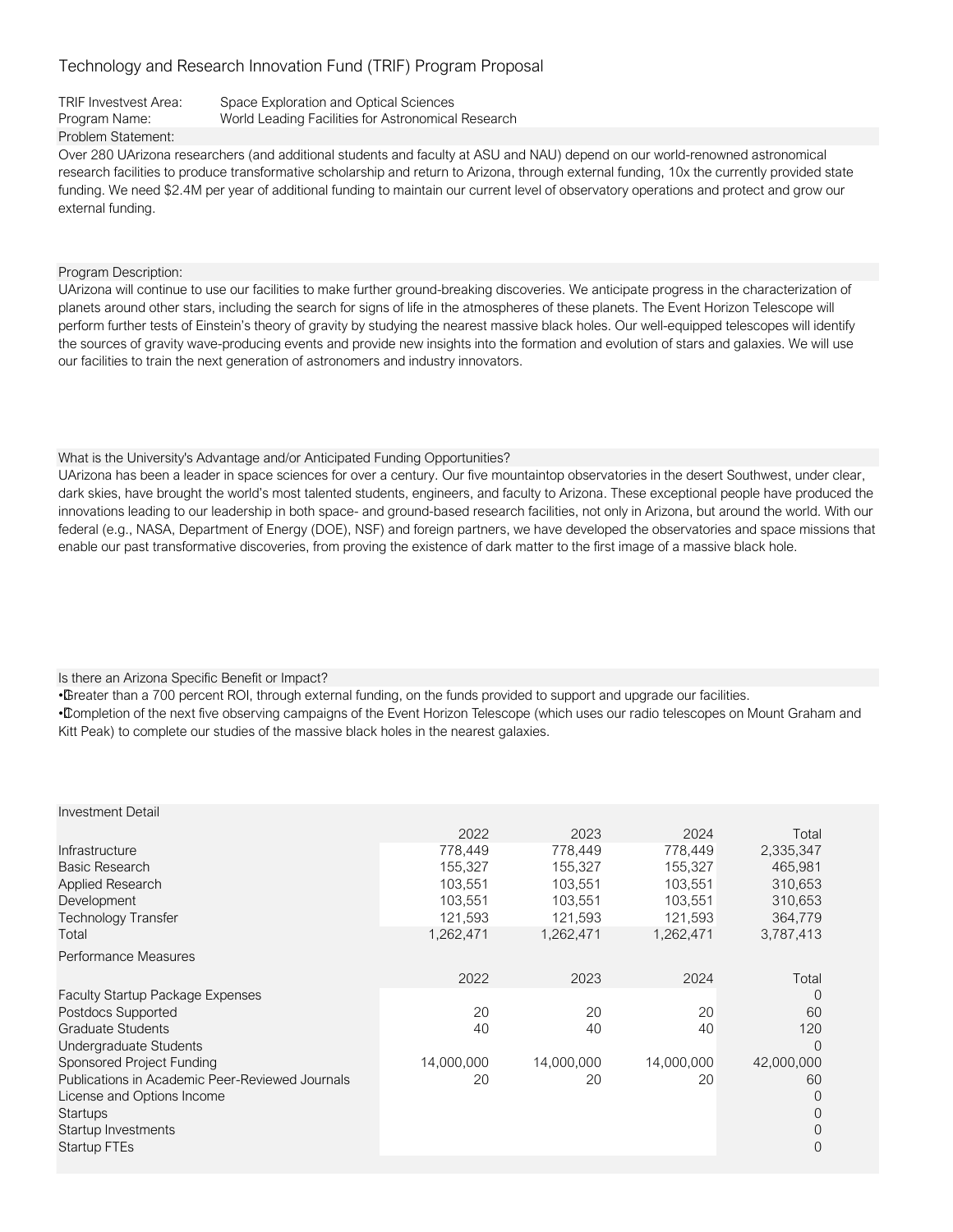## TRIF Investvest Area: Space Exploration and Optical Sciences Program Name: Optical Sensing and Display for Human-Centered Intelligent and Autonomous Systems Problem Statement:

Since the dawn of computing, the interface between computers and humans has become progressively more personal, from computer room to desktop to mobile phone. The next revolution, wherein people will live and work in ubiquitous digital spaces, is just starting, and it will spawn entirely new economies and improvements in quality of life. Optical sensing is a critical enabling technology in this revolution, and we already are witnessing the increasing proliferation of sophisticated 3D optical sensing and imaging in consumer mobile platforms, autonomous vehicles, entertainment, smart spaces for enterprise business, remote medicine, and remote sensing for scientific discovery, defense, environment, and agriculture.

Program Description:

This initiative will advance UArizona's scientific/engineering leadership in a very high-impact area. We will establish applicationsdriven collaborative research teams to accelerate the development of underlying optical technologies, ranging from breakthrough chip-scale 3D imagers with integrated neural processors, to smart displays and interfaces that enable ubiquitous information access, to new free-form optics that enable 100x reductions in size, weight, power, and cost (SWaP-C). In addition to the discovery engendered by cutting-edge applications research, this applications-driven approach lays the groundwork for increased privatesector partnerships, commercial transitions, and economic development.

## What is the University's Advantage and/or Anticipated Funding Opportunities?

UArizona is exceptionally well positioned to take on this challenge. The College of Optical Sciences has eight faculty members strongly engaged in this area of optical sensing and display, including a new Endowed Chair and three additional new hires, spanning the core technologies and application domains mentioned above. These faculty are pursuing innovations that offer exciting promise in providing game-changing technical capabilities and cost reduction. They are also leaders in their field and have exceptionally strong industry engagement, with more than \$10M in private-sector research support and IP revenue over the past four years. By linking with engineering, medicine, and data science, this effort will leverage synergies from university-wide investments.

Is there an Arizona Specific Benefit or Impact?

This TRIF initiative will produce compelling ROI, including:

•Growth in optical sensor research grants/contracts, including a major center proposal

•Workforce development, producing BS, MS, PhD, and postdoc/research scientist talent with application team experience to support regional economic development

•Intellectual property generation with an excellent record of licensing potential

•New start-up companies and strengthened relationships with local tech companies

|                                                 | 2022      | 2023      | 2024      | Total     |
|-------------------------------------------------|-----------|-----------|-----------|-----------|
| <b>Infrastructure</b>                           | 763,317   | 370,093   | 370,093   | 1,503,503 |
| Basic Research                                  |           |           |           |           |
| Applied Research                                | 375,514   | 575,514   | 575,514   | 1,526,542 |
| Development                                     |           | 140,000   | 140,000   | 280,000   |
| <b>Technology Transfer</b>                      | ######    | ######    | ######    | 364,779   |
| Total                                           | 1,260,424 | 1,207,200 | 1,207,200 | 3,674,824 |
| Performance Measures                            |           |           |           |           |
|                                                 | 2022      | 2023      | 2024      | Total     |
| <b>Faculty Startup Package Expenses</b>         | 500,000   | 200,000   | 200,000   | 900,000   |
| Postdocs Supported                              | 6         | 10        | 14        | 30        |
| <b>Graduate Students</b>                        | 8         | 15        | 20        | 43        |
| Undergraduate Students                          |           |           |           |           |
| Sponsored Project Funding                       | 800,000   | 2,000,000 | 3,500,000 | 6,300,000 |
| Publications in Academic Peer-Reviewed Journals | 8         | 12        | 20        | 40        |
| License and Options Income                      |           |           | 100,000   | 100,000   |
| Startups                                        |           |           |           |           |
| Startup Investments                             |           |           | 150,000   | 150,000   |
| Startup FTEs                                    |           |           | 2         | 2         |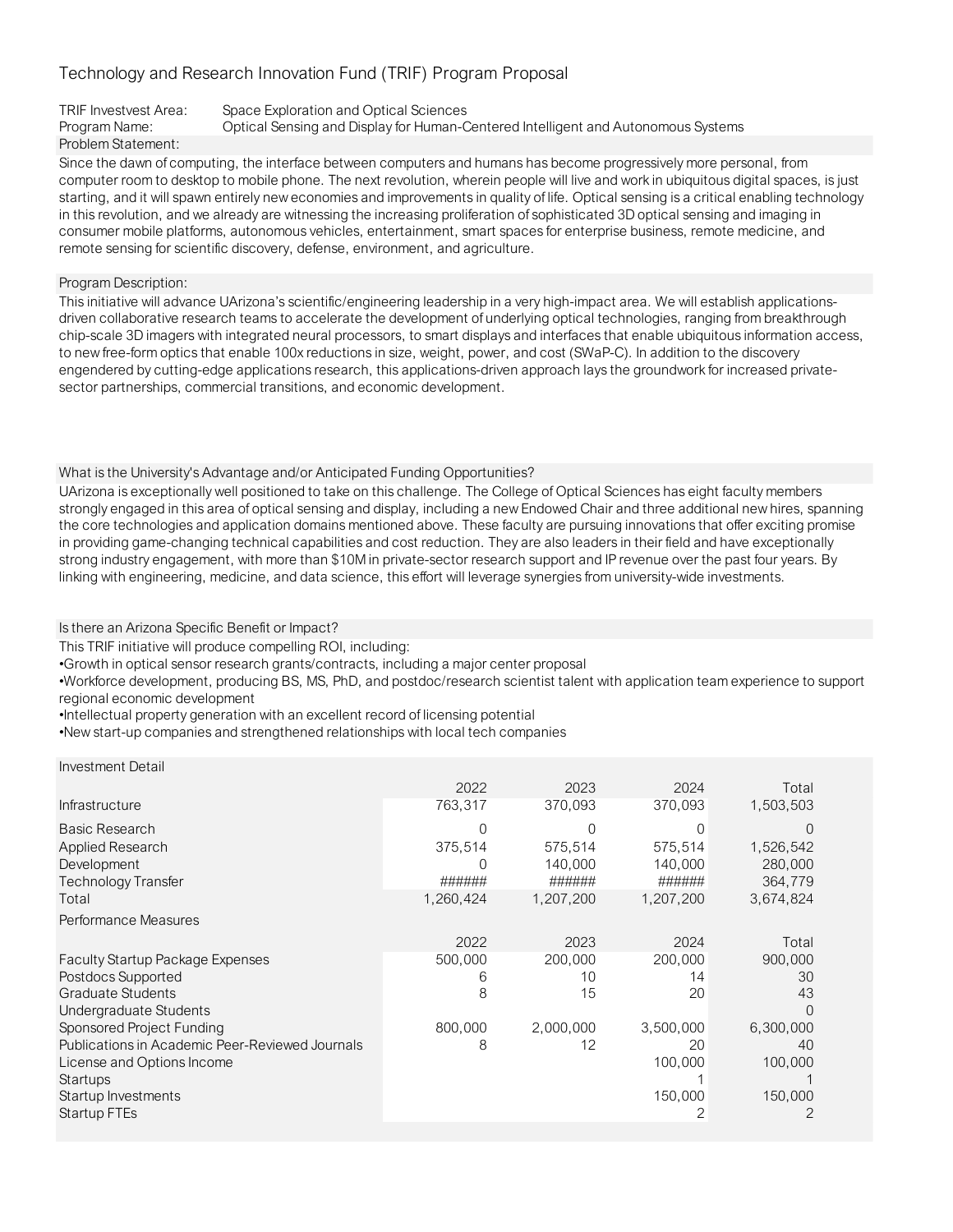| TRIF Investvest Area: | Space Exploration and Optical Sciences              |
|-----------------------|-----------------------------------------------------|
| Program Name:         | Frontiers in Space Exploration and Optical Sciences |
| Problem Statement:    |                                                     |

To achieve any of our objectives in Space Exploration and Optical Sciences, we need to be able to recruit the talent and establish the new programs necessary to respond to the latest developments in—and actively create the future of—those fields. This means hiring the scientists and engineers who are developing those fields and providing them with the resources necessary to succeed. These resources can include students, technical support, and equipment. This investment in the future is crucial to sustaining our current successes and building the new success stories.

Program Description:

UArizona has world leaders in many fields and subfields within the Space Exploration and Optical Sciences focus area. However, to remain a leader as an institution, we need to continue to add future leaders in burgeoning fields and replace the expertise we inevitably lose as the current leaders age and retire. In particular, UArizona has a history of developing sensors and instruments that leverage emerging technologies to make revolutionary measurements, but we need to continue to hire the scientists who are able to make this happen.

What is the University's Advantage and/or Anticipated Funding Opportunities?

UArizona is home to internationally recognized faculty, staff, and students in Steward Observatory, the Lunar and Planetary Laboratory, and the College of Optical Sciences. This reputation makes the university a destination of choice for the very best talent in space exploration and optical sciences. Securing resources to recruit that talent, however, remains a major challenge.

Is there an Arizona Specific Benefit or Impact?

The primary measure of success is adding faculty who:

•generate new streams of funding •attract high-quality new students

•build programs that integrate with the existing strengths of the university's Space Exploration and Optical Sciences areas

| <b>Investment Detail</b> |  |
|--------------------------|--|
|--------------------------|--|

|                                                 | 2022      | 2023      | 2024      | Total     |
|-------------------------------------------------|-----------|-----------|-----------|-----------|
| <b>Infrastructure</b>                           | 598,807   | 598,807   | 598,807   | 1,796,421 |
| <b>Basic Research</b>                           | 258,879   | 258,879   | 258,879   | 776,637   |
| Applied Research                                | 207,103   | 207,103   | 207,103   | 621,309   |
| Development                                     | 51,776    | 51,776    | 51,776    | 155,328   |
| Technology Transfer                             | ######    | ######    | ######    | 364,779   |
| Total                                           | 1,238,158 | 1,238,158 | 1,238,158 | 3,714,474 |
| Performance Measures                            |           |           |           |           |
|                                                 | 2022      | 2023      | 2024      | Total     |
| <b>Faculty Startup Package Expenses</b>         | 415,000   | 415,000   | 415,000   | 1,245,000 |
| Postdocs Supported                              |           |           |           | З         |
| <b>Graduate Students</b>                        | 2         | 2         | 2         | 6         |
| Undergraduate Students                          |           |           |           | $\Omega$  |
| Sponsored Project Funding                       | 500,000   | 500,000   | 500,000   | 1,500,000 |
| Publications in Academic Peer-Reviewed Journals | 15        | 15        | 15        | 45        |
| License and Options Income                      |           |           |           | $\Omega$  |
| Startups                                        |           |           |           | $\Omega$  |
| Startup Investments                             |           |           |           | $\Omega$  |
| <b>Startup FTEs</b>                             |           |           |           | $\Omega$  |
|                                                 |           |           |           |           |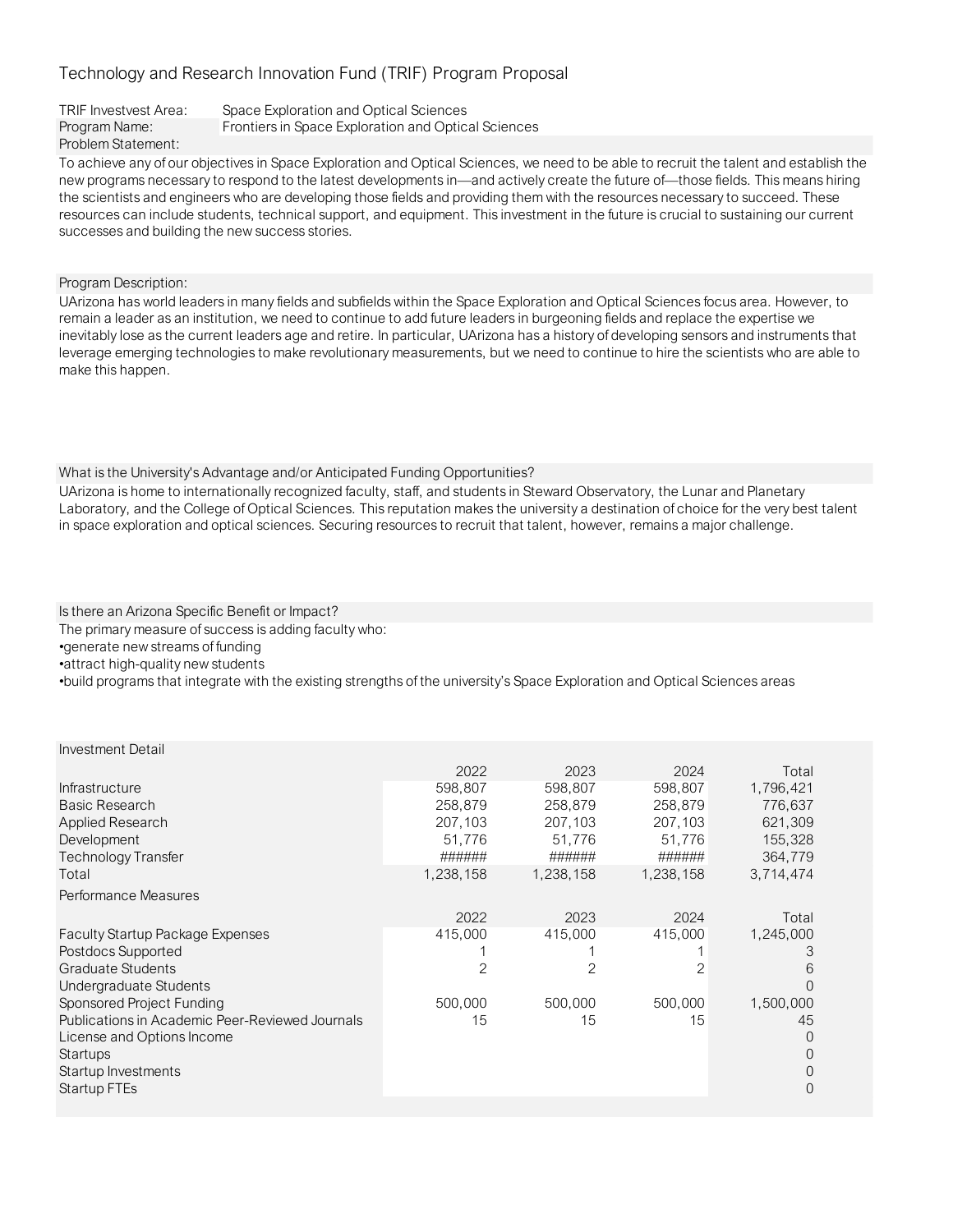TRIF Investvest Area: Access and Workforce Development

Problem Statement:

Program Name: Building Pre-College Interest in Research and Technical Careers

One of the pre-college barriers to early development of Arizona's technically skilled workforce is an overall lack of awareness and interest among K-12 students about the requirements for the desirable Arizona jobs they ultimately will want to pursue. This is particularly true within communities with less access to research and fewer technically skilled role models with whom to engage. Early exposure to research and technology, and the career possibilities that go with those skillsets, through a variety of targeted outreach activities, will help inspire the future workforce.

Another challenge to address is successful completion of the demanding courses that support many science, technology, engineering, and math-empowered careers. For example, Arizona's Hispanic high school students graduate at a rate of 72%. Of those graduates, only 33% are eligible for admission to any of the three Arizona universities. Additionally, 59% of Arizona Hispanic high school students have deficiencies in mathematics, preventing them from being viewed as university ready. They often are "discounted" as candidates for a technically challenging degree pathway and choose a non-research path.

#### Program Description:

By building and supporting broader pre-college awareness of, and interest in, research opportunities and highly skilled careers among Arizona's students, UArizona can help influence the next generation of diverse leaders taking Arizona's industries to new heights of productivity and growth. These future leaders will develop new perspectives on the variety of research and technical careers available to them, how those career paths will positively impact their communities and the state, and the skills needed to join the workforce. As UArizona works to overcome the barriers that historically have limited participation in such careers, we will develop more meaningful partnerships with community stakeholders, engaging them to participate in building these talent pipelines for the betterment of our state.

#### What is the University's Advantage and/or Anticipated Funding Opportunities?

UArizona has a long history of supporting pre-college students through a multitude of programs and structures designed for K-12 audiences to advance Arizona's future workforce. Many of our programs provide expertise in skill building and mentoring in key areas that are typically barriers to STEM and technical career preparation readiness. TRIF funds can leverage these existing programs and structures, which have resulted in trusted relationships with Southern Arizona's young learners, their teachers, and their families. While not a comprehensive list, examples of programs that work directly with youth include the Upward Bound program, Early Academic Outreach, Engineering 102, Native Student Outreach and Resiliency (Native SOAR), Mentoring and Education for SCIence in Tucson (MESCIT), Keep Engaging Youth in Science (KEYS, discussed in the Improving Health section of this plan), Girls Who Code, and Imagine Your STEM Future.

Is there an Arizona Specific Benefit or Impact?

• Increased awareness of and interest in research and technical careers among Arizona pre-college students and their larger community, particularly among populations who have historically had less access to such careers

• Increased opportunities for exposure to state-of-the-art scientific and technical infrastructure and research faculty

• Knowledge of or participation in research projects that are co-created between researchers and community stakeholders • Increased awareness of important Arizona economic development and research initiatives, and the associated future career opportunities

• Development of formal and informal educators that have the skills to support student research and technical career-related experiences Investment Detail

| Infrastructure<br><b>Basic Research</b><br>Applied Research<br>Development<br><b>Technology Transfer</b><br>Total                                                                                                                                                                           | 2022<br>84,208<br>24,270<br>11,399<br>119,877 | 2023<br>84,208<br>24,270<br>11,399<br>119,877 | 2024<br>84,208<br>24,270<br>11,399<br>119,877 | Total<br>252,624<br>72,810<br>34,197<br>359,631                              |
|---------------------------------------------------------------------------------------------------------------------------------------------------------------------------------------------------------------------------------------------------------------------------------------------|-----------------------------------------------|-----------------------------------------------|-----------------------------------------------|------------------------------------------------------------------------------|
| Performance Measures                                                                                                                                                                                                                                                                        | 2022                                          | 2023                                          | 2024                                          | Total                                                                        |
| <b>Faculty Startup Package Expenses</b><br>Postdocs Supported<br><b>Graduate Students</b><br>Undergraduate Students<br>Sponsored Project Funding<br>Publications in Academic Peer-Reviewed Journals<br>License and Options Income<br><b>Startups</b><br>Startup Investments<br>Startup FTEs |                                               |                                               |                                               | $\left($<br>0<br>0<br>$\Omega$<br>$\Omega$<br>0<br>$\Omega$<br>0<br>$\Omega$ |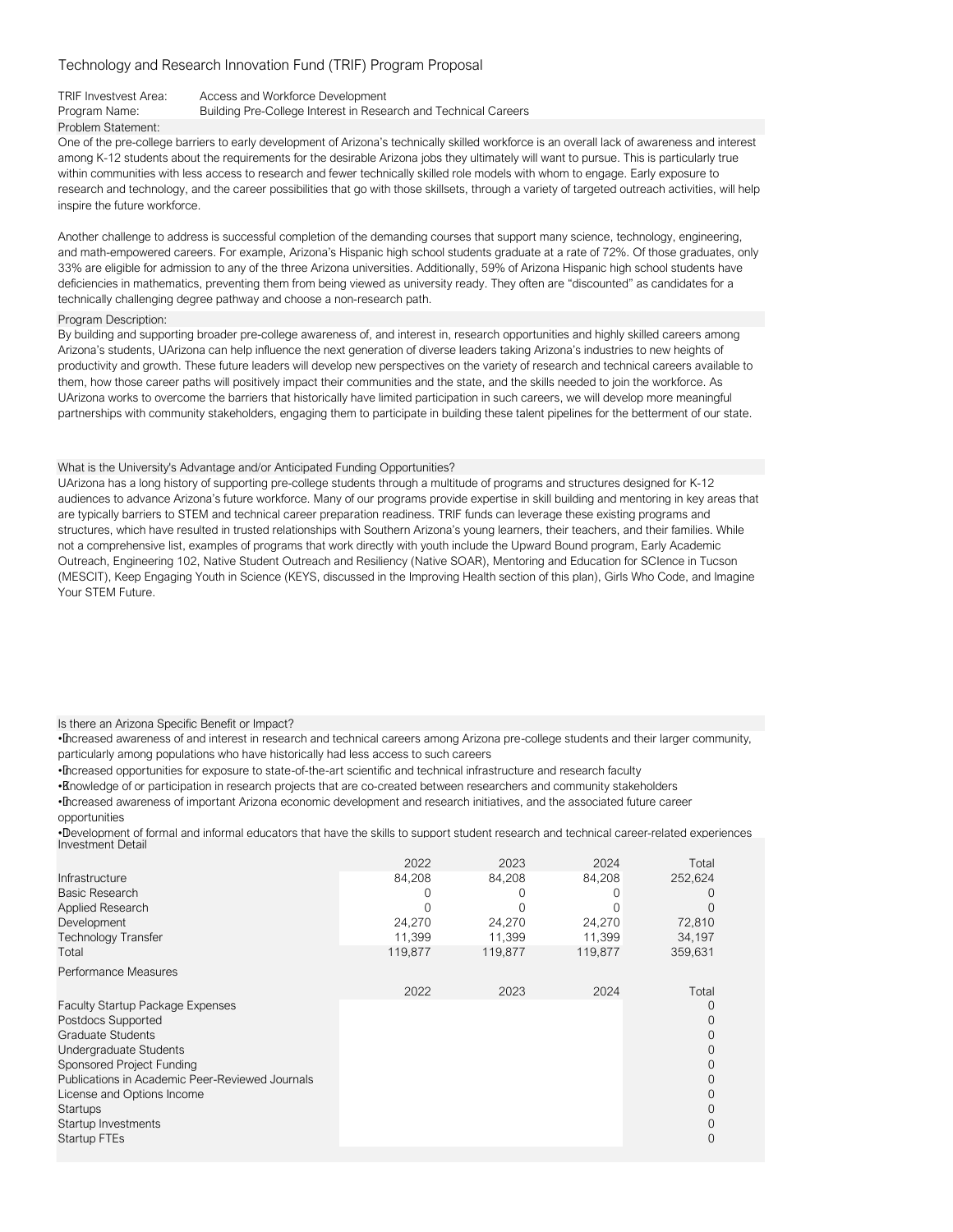TRIF Investvest Area: Access and Workforce Development<br>Program Name: The Community College to Four-year The Community College to Four-year University Transition Problem Statement:

Many Arizona students begin their postsecondary study at a two-year community college, due to financial resources or because they lack the academic qualifications and competitiveness to begin at one of the state's four-year universities. Students who seek to transfer to UArizona and have an interest in STEM majors often face several barriers. Research opportunities and other experiential learning experiences are scarce at community colleges, so transfer students struggle to compete for such experiences when they arrive at UArizona. Additionally, a difference exists in the academic cultures between community colleges and four-year universities, especially in the research-intensive STEM and pre-health fields.

#### Program Description:

TRIF funding will support UArizona programs that assist students through the transfer process into technical and research-intensive majors, provide paid research opportunities to transfer students to work on TRIF-funded research initiatives, and involve foundational research that will help us understand and overcome barriers for community college transfer students into research-rich degree programs and careers.

What is the University's Advantage and/or Anticipated Funding Opportunities?

UArizona houses the nationally known Center for the Study of Higher Education, with leading scholars whose research on the following topics can inform initiatives relevant to strengthening workforce development programs with community colleges:

• The challenges Latinx, African American, and low socioeconomic status (SES) students face transitioning into four-year college,

research-intensive degree programs

• College planning strategies and trajectories of diverse community college transfer students

• Recruitment and access issues for community college students into research-rich majors and careers

Is there an Arizona Specific Benefit or Impact?

Investment Detail

• Increased number of students accessing communication tools or events

• Increased transfer overall from Arizona community colleges into research-intensive majors at UArizona

• Increased number of students selecting STEM or other research-rich majors upon transferring

• Increased faculty partnerships between community colleges and UArizona researchers

• Increased indicators for participation in undergraduate research before transferring

• Increased retention of community college transfer students in STEM to graduation

| 2022    | 2023    | 2024    | Total   |
|---------|---------|---------|---------|
| 48.881  | 48.881  | 48.881  | 146.643 |
| 8.453   | 8.453   | 8.453   | 25,359  |
| 12.679  | 12.679  | 12.679  | 38,037  |
| 21,132  | 21,132  | 21.132  | 63,396  |
| 9,879   | 9.879   | 9,879   | 29,637  |
| 101,024 | 101,024 | 101,024 | 303,072 |
|         |         |         |         |
| 2022    | 2023    | 2024    | Total   |
|         |         |         | O       |
|         |         |         |         |
|         |         |         |         |
|         |         |         |         |
|         |         |         |         |
|         |         |         |         |
|         |         |         |         |
|         |         |         |         |
|         |         |         | 0       |
|         |         |         | 0       |
|         |         |         |         |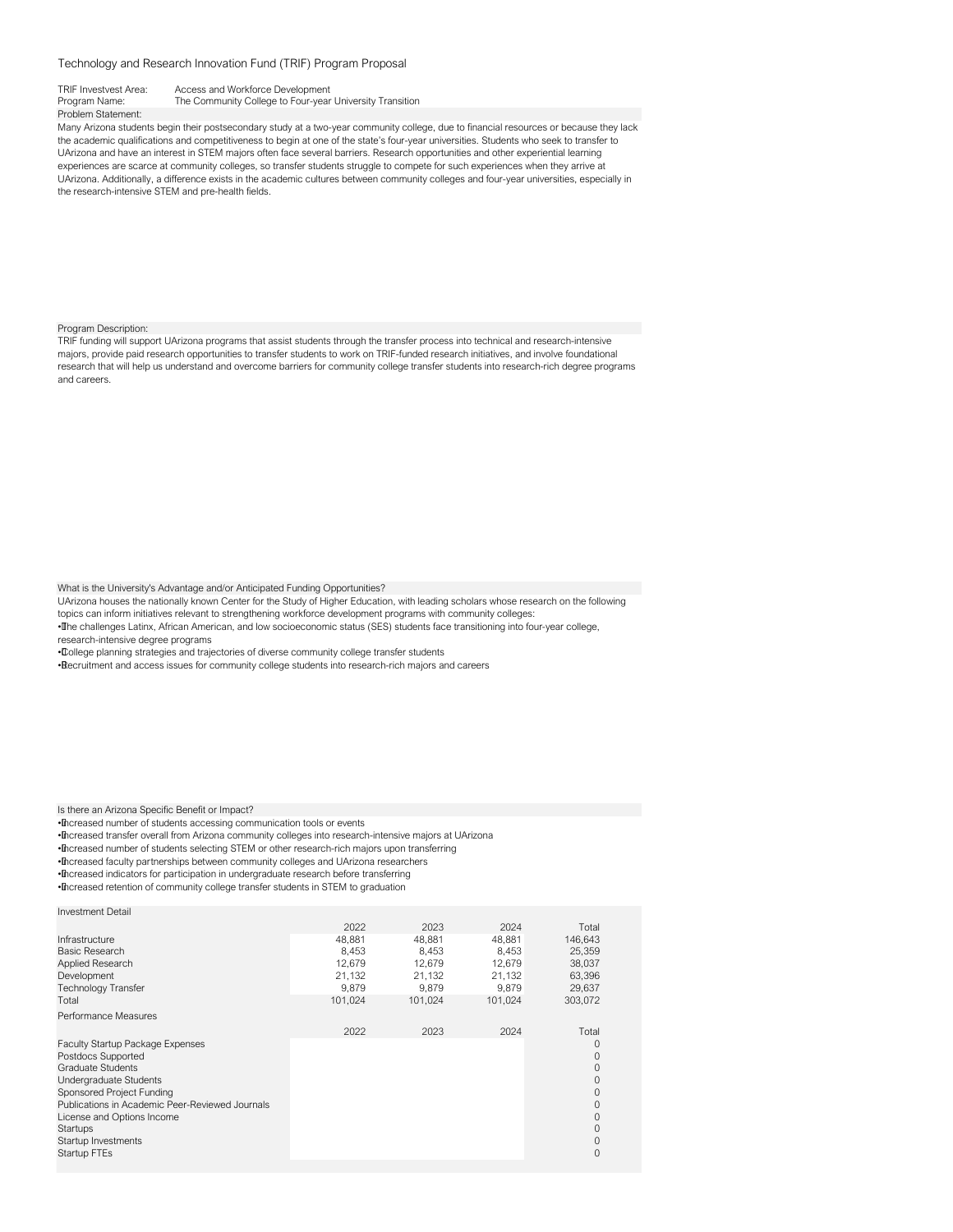| <b>TRIF Investvest Area:</b> | Access and Workforce Development                                                        |
|------------------------------|-----------------------------------------------------------------------------------------|
| Program Name:                | Expanding Undergraduate Research                                                        |
| Problem Statement:           |                                                                                         |
|                              | والمستحدثات فالمستحدث والتاليا والمتحدث وبالمسار المديدية والمستحدث والمستحدث والمستحدث |

cational practice that leads to increased retention and a stronger workforce. An early undergraduate research experience (URE) in social sciences and humanities leads to significant gains in analytical and critical thinking skills for first- and second-year students, especially for first-generation students. UREs, particularly during the academic year, lead to increased interest and persistence in STEM, especially for underrepresented minorities. However, the traditional one-on-one apprenticeship model prevalent at UArizona limits the number of students with these experiences to a select few.

**Opportunities** 

Program Description: TRIF funds will support the expansion of undergraduate research opportunities to provide equitable access to research experiences for students who historically have had less access to research early in their academic careers. The funds will also be used to support student's direct participation in TRIF-funded research projects and the dissemination of best practices in the various models of undergraduate research engagement.

What is the University's Advantage and/or Anticipated Funding Opportunities?<br>UArizona offers numerous long-running undergraduate research programs supported by the institution that address societal needs. As a Hispanic-Serving Institution and an American Indian and Alaska Native-Serving Institution, the university is now more intently focused on the "servingness" aspect of these designations. The culture within science departments has been shifting to recognize the value of offering research opportunities to a wide majority of students and not to just the top, most academically talented.

Is there an Arizona Specific Benefit or Impact?

• Increased diversity and representation among UArizona students who have access to research experiences and research-rich curriculum • Increased number of research-rich courses and other research opportunities targeted to first- and second-year students, and vertically integrated projects (VIPs)

• Increased number of awarded proposals that incorporate scaled-up research experiences in their education plans

• Overall increased retention in STEM of underserved and underrepresented students

• Overall increased enrollment in graduate research programs among historically underserved and underrepresented students necessary to realize Arizona's workforce challenges

| Infrastructure<br>Basic Research<br>Applied Research<br>Development<br><b>Technology Transfer</b><br>Total                                                                                                                                                                                     | 2022<br>69.202<br>49.862<br>49.862<br>39.890<br>23.559<br>232.375 | 2023<br>69.202<br>49.862<br>49.862<br>39.890<br>23.559<br>232.375 | 2024<br>69.202<br>49.862<br>49.862<br>39.890<br>23.559<br>232.375 | Total<br>207,606<br>149.586<br>149.586<br>119,670<br>70.677<br>697.125 |
|------------------------------------------------------------------------------------------------------------------------------------------------------------------------------------------------------------------------------------------------------------------------------------------------|-------------------------------------------------------------------|-------------------------------------------------------------------|-------------------------------------------------------------------|------------------------------------------------------------------------|
| Performance Measures<br>Faculty Startup Package Expenses<br>Postdocs Supported<br>Graduate Students<br>Undergraduate Students<br>Sponsored Project Funding<br>Publications in Academic Peer-Reviewed Journals<br>License and Options Income<br>Startups<br>Startup Investments<br>Startup FTEs | 2022                                                              | 2023                                                              | 2024                                                              | Total<br>0<br>0<br>0<br>0<br>0<br>0<br>0<br>0<br>0<br>0                |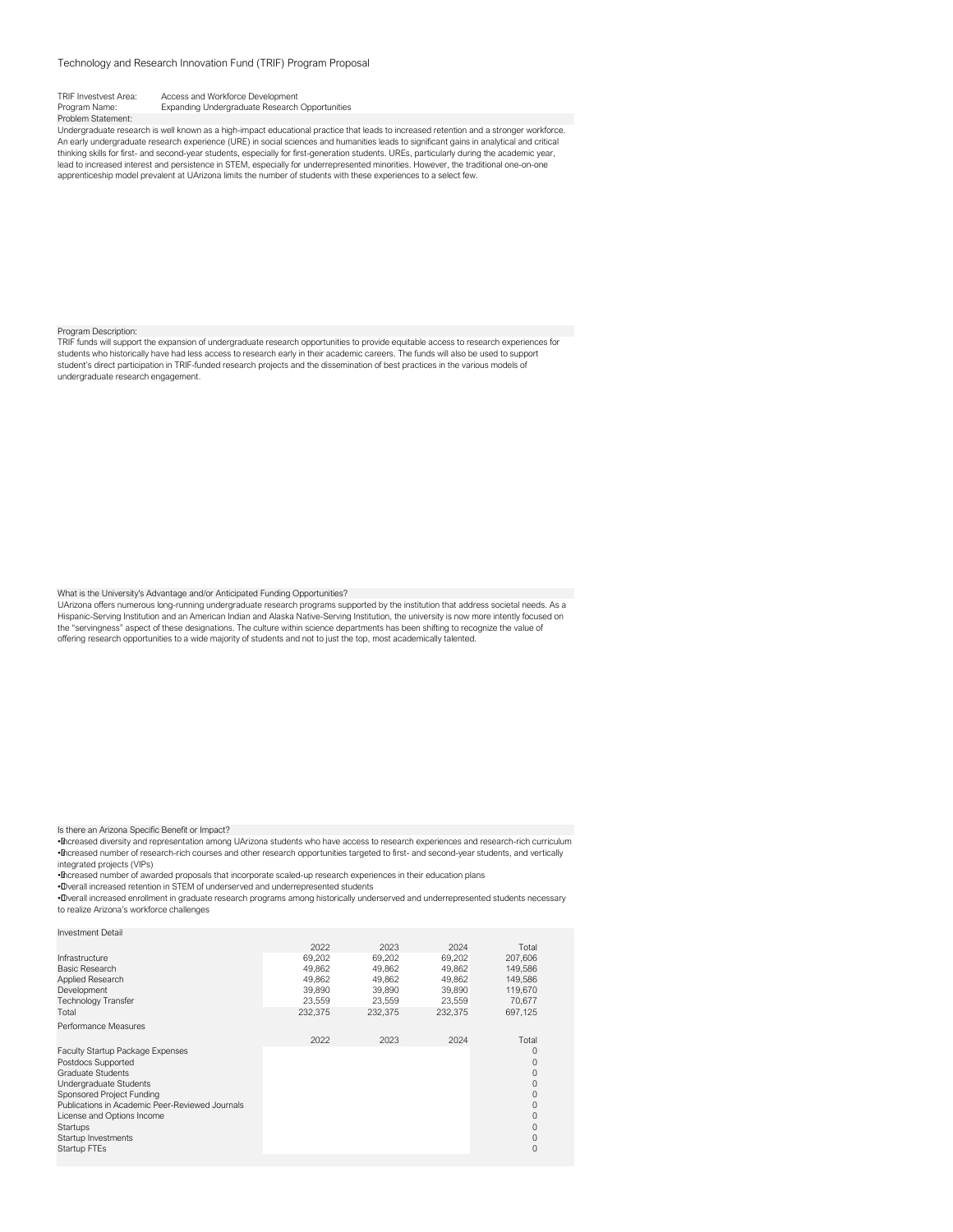### TRIF Investvest Area: Access and Workforce Development

Program Name: Supporting Diverse Graduate Student Researchers

## Problem Statement:

Graduate students are the backbone of the research workforce at UArizona and frequently transition to high-tech industries in their careers. They generally outnumber other staff researchers, and prospective students are actively recruited by research-intensive graduate programs. Upon graduation, they are highly sought by industry. However, diverse graduate students pursuing these programs often face barriers, at both the recruitment and acceptance stages. Even if accepted into a program, they can face a lonely and unwelcoming environment. UArizona seeks a highly representative group of passionate graduate students who have the training to succeed in research-intensive careers after they leave graduate school.

## Program Description:

TRIF funding will prioritize research projects that include graduate student researchers from across Arizona's complex demographics; connect research efforts and lived experiences to address issues of importance to Arizona's communities; are open to recruiting graduate students from within UArizona's existing undergraduate community; require inclusive mentor training for their research teams; and provide professional development opportunities so students can master technical skills and those that promote collaboration, creativity, and critical thinking. These are exactly the skills that Arizona's high-tech industries are seeking.

## What is the University's Advantage and/or Anticipated Funding Opportunities?

With TRIF investment, UArizona can leverage and support a number of existing programs and structures to address the challenges described above. The Graduate College oversees the McNair Program, funded by the U.S. Department of Education, and the Undergraduate Research Opportunities Consortium, both of which serve diverse undergraduates and prepare them for graduate school. A number of graduate training programs and Graduate Interdisciplinary Degree Programs exist on campus in disciplinary areas that TRIF funds, and we will work with these programs to advance efforts towards growing Arizona's research and technical workforce and a vibrant economy.

## Is there an Arizona Specific Benefit or Impact?

•TRIF-funded research teams representing the breadth of Arizona society

•TRIF-funded research teams are more likely to tackle Arizona's grand challenges that directly impact Arizona's communities and industries

•Among TRIF-funded research projects, higher numbers of underrepresented students persist year-to-year in research-intensive fields, developing the skills to succeed in the high-tech workforce

•Among TRIF-funded research projects, graduate students report feeling welcome in their research-intensive environment

| Investment Detail                               |         |         |         |          |
|-------------------------------------------------|---------|---------|---------|----------|
|                                                 | 2022    | 2023    | 2024    | Total    |
| Infrastructure                                  | 51,784  | 51,784  | 51,784  | 155,352  |
| <b>Basic Research</b>                           | 44,775  | 44,775  | 44,775  | 134.325  |
| Applied Research                                | 44,775  | 44,775  | 44,775  | 134,325  |
| Development                                     | 14,925  | 14,925  | 14,925  | 44,775   |
| Technology Transfer                             | 17,479  | 17,479  | 17,479  | 52,437   |
| Total                                           | 173,738 | 173,738 | 173,738 | 521,214  |
| Performance Measures                            |         |         |         |          |
|                                                 | 2022    | 2023    | 2024    | Total    |
| <b>Faculty Startup Package Expenses</b>         |         |         |         | $\left($ |
| Postdocs Supported                              |         |         |         | $\Omega$ |
| Graduate Students                               |         |         |         | $\Omega$ |
| Undergraduate Students                          |         |         |         | $\Omega$ |
| Sponsored Project Funding                       |         |         |         | $\Omega$ |
| Publications in Academic Peer-Reviewed Journals |         |         |         | $\Omega$ |
| License and Options Income                      |         |         |         | $\Omega$ |
| Startups                                        |         |         |         | $\Omega$ |
| Startup Investments                             |         |         |         | 0        |
| Startup FTEs                                    |         |         |         | $\Omega$ |